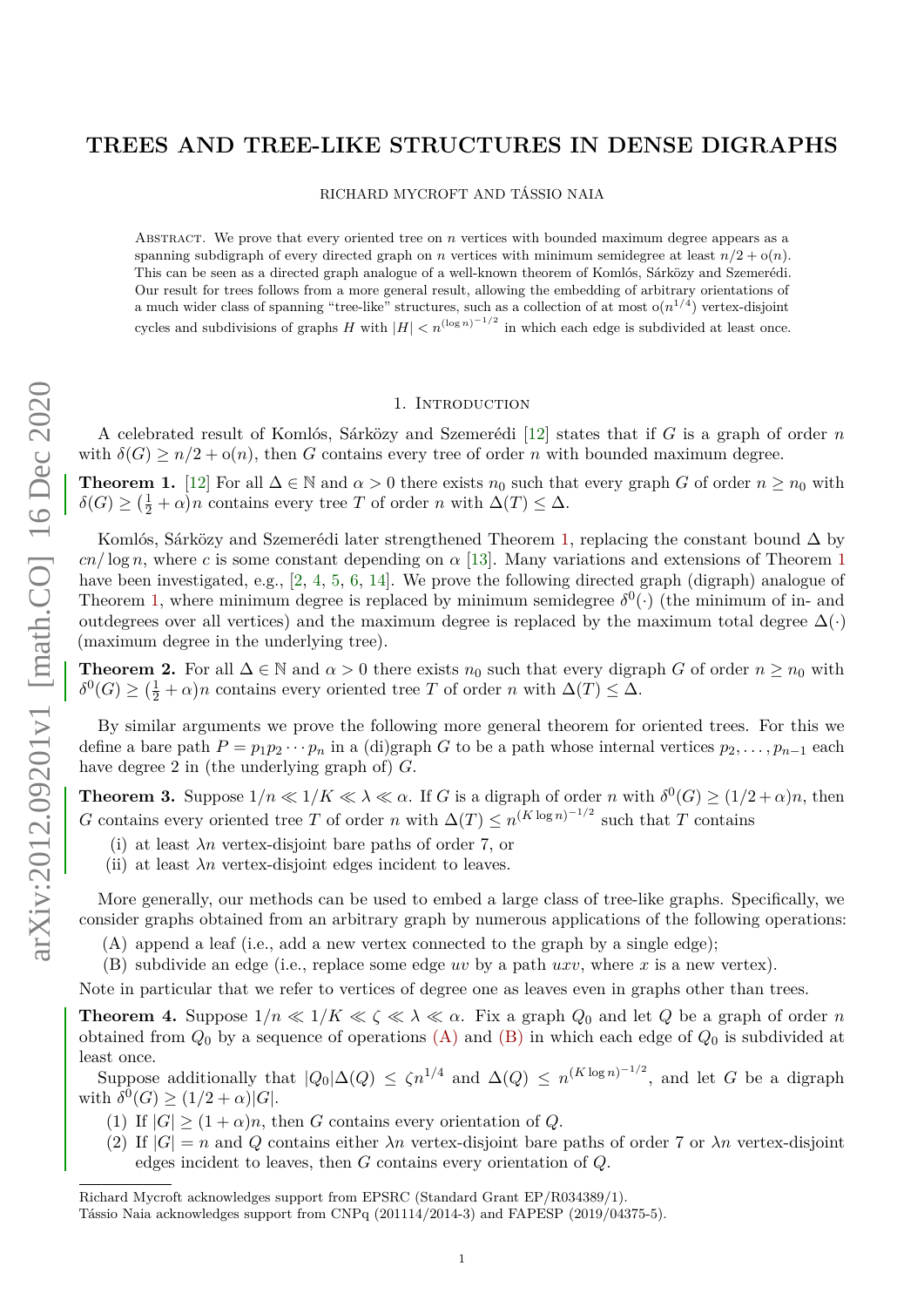Theorem [4](#page-0-3) can be used to embed a wide range of spanning tree-like subdigraphs in a digraph of high minimum semidegree. For example, it implies that every digraph of order *n* with minimum semidegree at least  $n/2 + o(n)$  contains every orientation of a Hamilton cycle. This gives an asymptotic version of recent results by DeBiasio and Molla [\[8\]](#page-32-7) and by DeBiasio, Kühn, Molla, Osthus and Taylor [\[7\]](#page-32-8), which can be stated jointly as the following theorem (the statement for directed cycles had previously been obtained by Ghouila-Houri [\[10\]](#page-32-9)).

**Theorem 5.** [\[7,](#page-32-8) [8\]](#page-32-7) There exists  $n_0 \in \mathbb{N}$  such that the following holds for every digraph *G* of order  $n \geq n_0$ .

- (1) If  $\delta^{0}(G) \geq n/2 + 1$ , then *G* contains every orientation of a Hamilton cycle.
- (2) If  $\delta^0(G) \geq n/2$ , then *G* contains every orientation of a Hamilton cycle, except perhaps for the anti-directed orientation, i.e., where each vertex has either no inneighbours or no outneighbours.

In the same way we can embed every orientation of a disjoint union of at most  $o(n^{1/4})$  cycles, a result which may be of independent interest.

**Corollary 6.** For all  $\alpha > 0$  there exists  $n_0$  and  $c > 0$  such that the following holds for every digraph *G* of order  $n \ge n_0$  with  $\delta^0(G) \ge (1/2 + \alpha)n$ . If *H* is a graph of order at most *n* consisting of at most  $cn^{1/4}$ vertex-disjoint cycles, then *G* contains every orientation of *H*.

*Proof.* Cycles of length at most 5 cover at most  $5cn^{1/4} < \alpha n/2$  vertices of *H*, so we may embed all such cycles greedily, whereupon the subdigraph  $G'$  induced by the  $n'$  uncovered vertices satisfies  $\delta^0(G) \geq (1/2 + \alpha/2)n'$ . The remaining cycles each have length at least 6 and so are subdivisions of triangles where each edge is subdivided at least once. We may therefore apply Theorem  $4(2)$  $4(2)$  with  $\alpha/2$ and *n'* in place of  $\alpha$  and *n* to embed these cycles in *G'*, completing the embedding of *H* in *G*.

We also consider embeddings of random trees. Moon [\[17\]](#page-32-10) showed that a uniformly-random labelled *n*-vertex tree *T* has polylogarithmic maximum degree asymptotically almost surely (a.a.s). It is not difficult to check that a.a.s. *T* also satisfies the condition [3](#page-0-5) [\(ii\)](#page-0-6) (see, e.g., [\[18\]](#page-32-11)). Together these observations imply the following corollary, for which we denote by  $\mathcal{T}_n$  the set of oriented trees with vertex set [*n*].

**Corollary 7.** Fix  $\alpha > 0$ . If *T* is chosen uniformly at random from  $\mathcal{T}_n$ , then a.a.s. we have  $T \subseteq G$  for every digraph *G* of order *n* with  $\delta^0(G) \ge (1/2 + \alpha)n$ .

When the host graph is slightly larger than the tree T we wish to embed, we require no information about *T* beyond the bound on the underlying maximum degree, as stated in the following theorem. Whilst Theorem [8](#page-1-0) follows immediately from Theorem [4,](#page-0-3) we actually prove Theorem 8 first, as we use it several times in the proof of Theorem [4.](#page-0-3)

<span id="page-1-0"></span>**Theorem 8.** Suppose  $1/n \ll 1/K \ll \lambda \ll \alpha$ . If *G* is a digraph of order  $(1+\alpha)n$  with  $\delta^0(G) \ge (1/2+\alpha)n$ , then *G* contains every oriented tree *T* of order *n* with  $\Delta(T) \le n^{(K \log n)^{-1/2}}$ .

1.1. **Proof outline for Theorem [3.](#page-0-5)** The following outline highlights the main elements of our proofs for trees; spanning structures containing cycles are discussed in Section [6.](#page-26-0)

We define an embedding *f* of the tree *T* to the digraph *G* in two steps: *allocation*, in which each vertex  $v \in V(T)$  is assigned to a "cluster" of vertices of G within which v will later be embedded, and *embedding*, in which we fix precisely the image  $f(v)$  within its allocated cluster. (Actually, we often apply these steps to one large subtree of *T* and then another, rather than embedding *T* all at once.)

We apply a version of Szemerédi's Regularity Lemma for digraphs to *G*; the large minimum semidegree of *G* implies that reduced graph *R* we obtain contains a useful structure (a regular expander *J* containing a directed Hamilton cycle), which will be crucial to achieving a good distribution of vertices among clusters in the allocation phase. Our goal is to allocate vertices of *T* evenly to clusters in that structure, following which we embed *T* using a greedy algorithm.

Loosely speaking, if  $G$  is a large digraph of high minimum semidegree, then we may partition  $V(G)$ into clusters  $V_1, \ldots, V_k$  of the same size plus a small set  $V^*$  of atypical vertices such that many pairs of clusters form super-regular pairs. Moreover, we may insist that the pairs along a cycle of clusters  $V_1, V_2, \ldots, V_k, V_1$  are super-regular (in the direction  $1 \rightarrow \cdots \rightarrow k \rightarrow 1$ ). Also, every large tree *T* we consider either contains many leaves or contains a collection of many 'bare paths' of bounded length. For every large digraph of order *n* and minimum semidegree at least  $(1/2 + \alpha)n$ , and for every oriented tree of order *n* with maximum degree  $n^{(K \log n)^{-1/2}}$  we consider separately the two cases for the structure of *T*.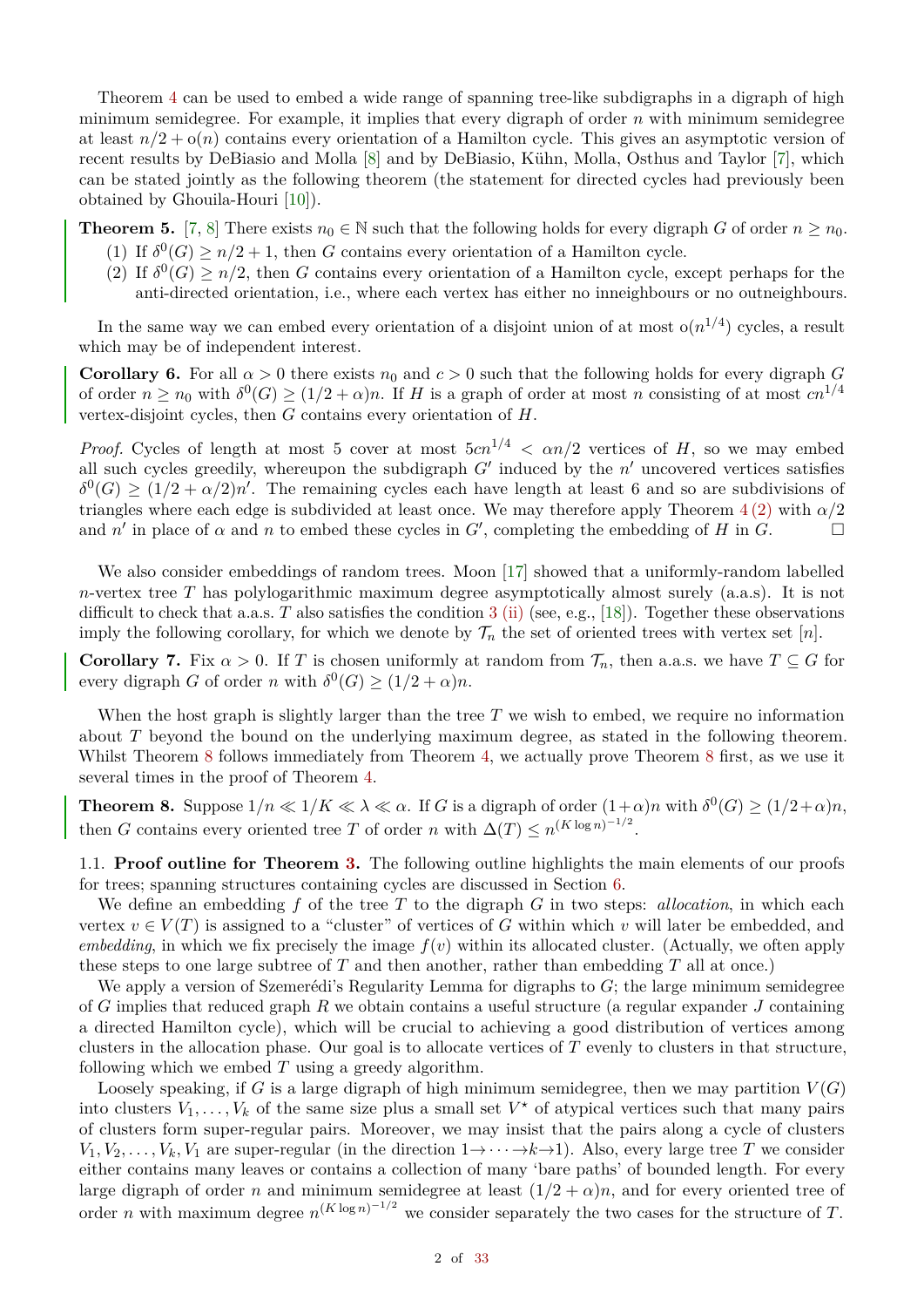Suppose first that *T* contains many such bare paths. To define a homomorphism (i.e., an allocation) from *T* to the reduced graph *R* of *G*, we select three pairwise disjoint collections  $P_A$ ,  $P_B$ ,  $P_C$  of pairwise vertex-disjoint bare paths of order 7 in *T* such that all paths in  $\mathcal{P}_A \cup \mathcal{P}_B \cup \mathcal{P}_C$  lie in a small subtree *T'* of *T*. We then contract all edges in these paths and apply a randomised algorithm to define a homomorphism of the contracted  $T'$  to the reduced graph of  $G$ . Next, we extend this mapping to all contracted edges so that the mapping of these paths satisfies useful properties (this completes a homomorphism of  $T'$ ). In particular, we are careful when mapping the contracted paths, and use the fact that the reduced graph has very large semidegree to (A) force the paths in  $\mathcal{P}_A$  to go through all atypical vertices of  $G$ ; (B) ensure that many edges of bare paths in  $\mathcal{P}_B$  are allocated along the cycle  $V_1 \rightarrow \cdots \rightarrow V_k \rightarrow V_1$ ; and (C) ensure that bare paths in  $\mathcal{P}_C$  are mapped with freedom to be "shifted around" while preserving the homomorphism. Now, having coerced the homomorphism like this may have produced a somewhat uneven map of T' over the reduced graph. These imbalances are too big to fix with (C), so instead we apply a weighed version of the allocation algorithm to the remaining vertices of  $T$  which (combined with the homomorphism of  $T'$ ) yields an almost even map of *T* over the reduced graph, with much smaller imbalances. We conclude the allocation by modifying the mapping of the vertices in  $\mathcal{P}_{C}$  to make the map even.

We embed most vertices of *T* using a greedy algorithm, and complete this with perfect matchings. This algorithm is guaranteed to work if *G* is slightly larger than the tree we are embedding, so a preliminary step is to delete a few vertices from  $T$ , obtaining a tree  $T''$  which is slightly smaller than  $G$ . Roughly speaking, the embedding algorithm processes each vertex of  $T''$  in a "tidy" ancestral order, embedding at each step the current vertex *t* and all of its siblings according to their (previously chosen) allocation. When this is done, appropriate sets are reserved for the children of the vertices just embedded. This algorithm works so long as there is room to spare. To conclude we extend the embedding, adding back the removed vertices, arguing that the required matchings exist. (The allocation of bare paths in  $\mathcal{P}_{A}$ and  $P_B$  plays a crucial role here: the embedding is done somewhat differently as we approach vertices mapped to  $V^*$ , while we use a perfect matching to embed edges allocated along the super-regular cycle.)

If *T* has many leaves— more precisely, many vertex-disjoint edges incident to leaves— the proof proceeds similarly, with leaves incident to edges playing the role of bare paths.

1.2. **Remarks about our approach.** Our proofs use several tools originally developed for embedding trees in tournaments. Yet the setting here presents a number of significant differences, which seem to require a novel approach besides strengthening or adapting previous ideas. We highlight three major contrasting points. Firstly, we have no control over whether it is possible to embed edges within clusters (by contrast, clusters are tournaments themselves in the tournament setting). This means that the random walk performed by the allocation algorithm cannot be 'lazy'; we handle this by allocating along a regular expander digraph, which provides the desired mixing properties, and also incorporates specific structures which allow us to modify the allocation as described in the previous subsection. Secondly, when embedding a spanning tree with few leaves, the bare paths are not numerous enough to correct the imbalances introduced when covering exceptional vertices; we overcome this through the use of a biased allocation algorithm. In expectation, this allocates more vertices to some clusters than others, rendering the imbalances in cluster usage sublinear. Finally, when embedding structures containing cycles, the order in we which choose to allocate or embed vertices is relevant, since vertices must be embedded to the common neighbourhood of their previously embedded neighbours. Where we are able to make use of existing results for trees, we have often needed to strengthen these, to fit the larger bound on the maximum degree condition.

1.3. **Organisation.** The paper is organised as follows. The initial sections deal with spanning trees of dense digraphs, whose proofs are less technical. Section [2](#page-2-0) introduces notation and auxiliary results. Section [3](#page-13-0) is devoted to analysing the randomised allocation algorithm (Section [3.2](#page-15-0) deals with the embedding algorithm and its analysis). Next, Section [4](#page-17-0) contains the proof of Theorem [3](#page-0-5) for trees with many bare paths, while Section [5](#page-23-0) contains the proof for trees with many vertex-disjoint edges incident to leaves. We combine these results in Section  $6$ , explaining how Theorems [2,](#page-0-7) [3](#page-0-5) and [4](#page-0-3) are obtained.

#### 2. Auxiliary concepts and results

<span id="page-2-0"></span>The following concepts and results play an important role in our proofs. We follow standard graphtheoretical notation (see, e.g., [\[9\]](#page-32-13)). For clarity, we define some of our notation (mostly related to digraphs) below. More specific terms are defined in later sections.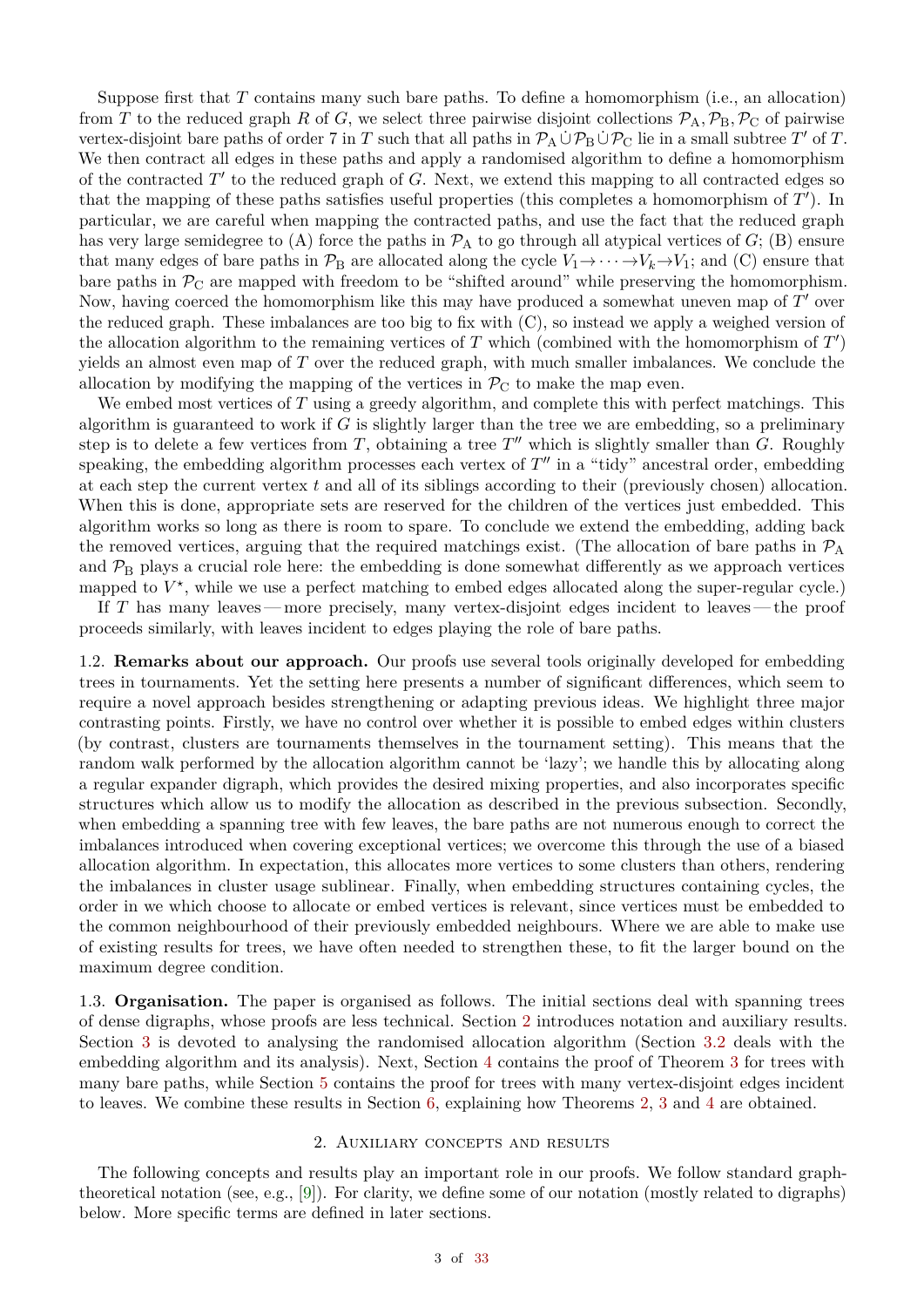A *directed graph G*, or *digraph* for short, is a pair  $(V, E)$  of sets: a vertex set *V* and an edge set *E*, where each edge  $e \in E$  is an ordered pair of distinct vertices (more precisely, E is a set of ordered pairs  $(u, v) \in V \times V$  of distinct elements of *V*); the *order* of *G* is  $|G| = |V|$  and the *size* of *G* is  $e(G) = |E|$ . We think of the edge  $(u, v)$  as being directed from *u* to *v*, and write  $x \rightarrow y$  or  $y \leftarrow x$  to denote the edge  $(x, y)$ ; if the orientation of the edge does not matter, we write  $\{u, v\}$  (or  $\{v, u\}$ ) instead. In either case, *u* and *v* are said to be the *endvertices* of {*u, v*}, and we also call *u* (respectively *v*) a *neighbour* of *v* (respectively *u*).

In a digraph *G*, the *outneighbourhood*  $N_G^+(x)$  of a vertex *x* is the set  $\{y : x \rightarrow y \in E(G)\}\;$ ; the *inneighbourhood*  $N_G^-(x)$  of *x* is  $\{y : x \leftarrow y \in E(G)\}$ . The *outdegree* and *indegree* of *x* in *G* are respectively  $\deg_G^+(x) := |N_G^+(x)|$  and  $\deg_G^-(x) := |N_G^-(x)|$ , and the *semidegree*  $\deg_G^0(x)$  of x is the minimum of the outdegree and indegree of *x*. We say that *G* is *r*-regular if for all  $x \in G$  we have deg<sup>-</sup>(*x*) = deg<sup>+</sup>(*x*) = *r*. The *minimum semidegree*  $\delta^0(G)$  of *G* is the minimum of  $deg_G^0(x)$  over all  $x \in V(G)$ . For any subset  $Y \subseteq V(G)$ , we write  $\deg_G^{-}(x, Y)$  for  $|N_G^{-}(x) \cap Y|$ , the *indegree of* x in Y; the *outdegree of* x in Y, denoted by  $\deg_G^+(x, Y)$ , is defined similarly. The *semidegree of x in Y*, denoted by  $\deg_G^0(x, Y)$ , is the minimum of those two values. We drop the subscript when there is no danger of confusion, writing  $N^-(x)$ , deg<sup>0</sup>(x), and so forth. For digraphs *G* and *H*, we call *H* a *subgraph* of *G* if  $V(H) \subseteq V(G)$ and  $E(H) \subseteq E(G)$ ; *H* is said to be *spanning* if  $V(H) = V(G)$ . For any set  $X \subseteq V(G)$ , we write  $G[X]$  for the subgraph of *G induced* by *X*, which has vertex set *X* and whose edges are all edges of *G* with both endvertices in *X*. If *H* is a subgraph of *G* then we write  $G - H$  for  $G[V(G) \setminus V(H)]$ . Likewise, for a vertex *v* or set of vertices *S*, we write  $G - v$  or  $G - S$  for  $G[V(G) \setminus \{v\}]$  or  $G[V(G) \setminus S]$  respectively. Incidentally, we treat graphs as sets, writing  $x \in G$  to indicate that x is a vertex of G. For disjoint subsets  $X, Y \subseteq V(G)$ , where *G* is a digraph, we denote by  $G[X \to Y]$ , or equivalently by  $G[Y \leftarrow X]$ , the subdigraph of *G* with vertex set  $X \cup Y$  and edge set  $E(G[X \to Y]) := \{x \to y \in E(G) : x \in X, y \in Y\}$ .

An *oriented graph* is a digraph in which there is at most one edge between each pair of vertices. Equivalently, an oriented graph *G* can be formed by assigning an orientation to each edge  $\{u, v\}$  of some (undirected) graph *H*, i.e.: by replacing each  $\{u, v\} \in E(H)$  by one of the possible ordered pairs  $(u, v)$ or (*v, u*); in this case we refer to *H* as the *underlying graph* of *G*, and say that *G* is an *orientation* of *H*. We refer to the *maximum degree* of an oriented graph *G*, denoted  $\Delta(G)$ , to mean the maximum degree of the underlying graph *H*.

A *directed path* of length *k* is an oriented graph with vertex set  $v_0, \ldots, v_k$  and edges  $v_{i-1} \to v_i$  for each  $1 \leq i \leq k$ , and an *anti-directed path* of length *k* is an oriented graph with vertex set  $v_0, \ldots, v_k$ and edges  $v_{i-1} \to v_i$  for odd  $i \leq k$  and  $v_{i-1} \leftarrow v_i$  for even  $i \leq k$  (or *vice versa*). A digraph is *strongly connected* if for any ordered pair  $(x, y)$  of its vertices there exists a directed path *P* from *x* to *y* (i.e., all edges of *P* are oriented towards *y*). A *directed cycle* of length *k* is an oriented graph with vertex set  $v_1, \ldots, v_k$  and edges  $v_i \to v_{i+1}$  for each  $1 \leq i \leq k$  with addition taken modulo *k*.

A *tree* is an acyclic connected graph, and an *oriented tree* is an orientation of a tree. A *leaf* in a tree or oriented tree is a vertex  $v \in V(T)$  incident to a single edge; *v* is an *in-leaf* if deg $^+_T(v) = 1$  and an *out-tree* otherwise. A *star* is a tree in which at most one vertex (the *centre*) is not a leaf. A *subtree* T' of a tree T is a subgraph of *T* which is also a tree, and we define subtrees of oriented trees similarly.

Now let *T* be a tree or oriented tree. It is often helpful to nominate a vertex *r* of *T* as the *root* of *T*; to emphasise this fact we sometimes refer to *T* as a *rooted tree*. If so, then every vertex *x* other than *r* has a unique *parent*; this is defined to be the (sole) neighbour  $p$  of  $x$  in the unique path in  $T$  from  $x$  to  $r$ , and x is said to be a *child* of p. An *ancestral order* of the vertices of a rooted tree T is an order of  $V(T)$ in which the root vertex appears first and every non-root vertex appears later than its parent. Where it is clear from the context that a tree is oriented, we may refer to it simply as a tree.

Let  $A_1, A_2, \ldots$  be a sequence of events. We say that  $A_n$  holds *asymptotically almost surely* if  $\mathbb{P}(A_n) \to 1$ as  $n \to \infty$ . Likewise, all occurrences of the standard asymptotic notation o(*f*) refer to sequences  $f(n)$ with parameter *n* as  $n \to \infty$  (i.e.,  $g = o(f)$  if  $g(n)/f(n) \to 0$  as  $n \to \infty$ ). We will often have sets indexed by  $\{1, 2, \ldots, k\}$ , such as  $V_1, \ldots, V_k$ , and addition of indices will always be performed modulo *k*. Also, if  $\varphi: A \to B$  is a function from *A* to *B* and  $A' \subseteq A$ , then we write  $\varphi(A')$  for the image of  $A'$  under  $\varphi$ . We omit floors and ceilings whenever they do not affect the argument, write  $a = b \pm c$  to indicate that  $b-c \le a \le b+c$ , and write  $abc/def$  for the fraction  $(abc)/(def)$ . For all  $k \in \mathbb{N}$ , (where  $\mathbb{N} := \{1, 2, \ldots\}$ is the set of natural numbers), we denote by [k] the set  $\{1, 2, \ldots, k\}$ , and write  $\binom{S}{k}$  to denote the set of all *k*-element subsets of a set *S*. For any two disjoint sets *A* and *B*, we write  $A \cup B$  for their union. We use the notation  $x \ll y$  to indicate that for every positive *y* there exists a positive number  $x_0$  such that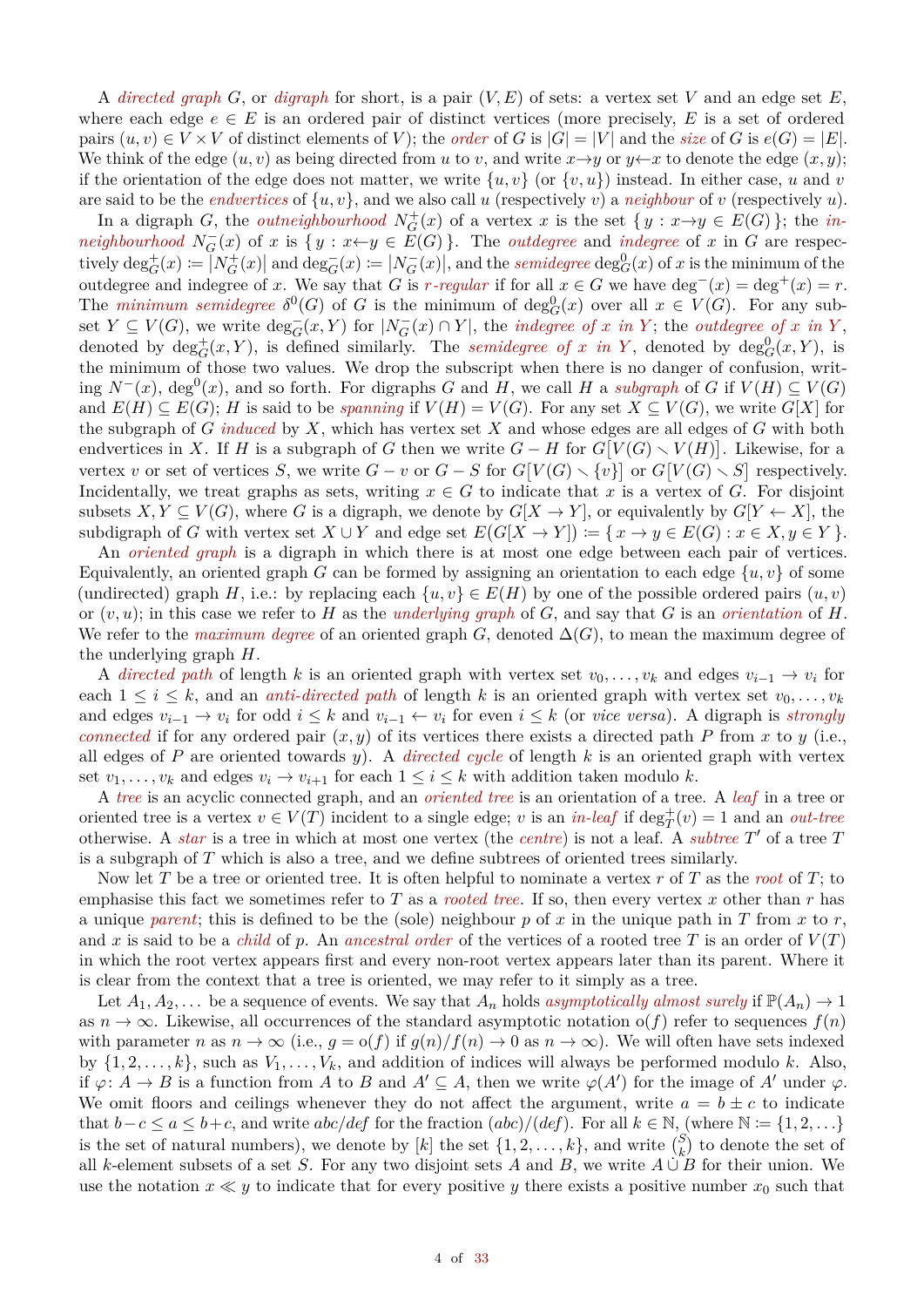for every  $0 \lt x \lt x_0$  the subsequent statements hold. Such statements with more variables are defined similarly. We always write log *x* to mean the natural logarithm of *x*.

2.1. **Trees.** In many stages of our proofs we will be required to partition a tree into subtrees so that each piece contains a linear fraction of some given subset of vertices.

**Definition 9.** Let *T* be a tree or oriented tree. A *tree-partition* of *T* is a collection  $\{T_1, \ldots, T_s\}$  of edge-disjoint subtrees of *T* such that  $\bigcup_{i \in [s]} V(T_i) = V(T)$  and U  $\bigcup_{i \in [s]} E(T_i) = E(T)$ .

Note that distinct trees in a tree-partition  $P$  share at most one vertex; moreover, if  $P$  contains at least 2 trees, then each tree has at least one vertex in common with some other tree in  $P$ . We omit the proof of the next lemma as a straightforward exercise.

<span id="page-4-7"></span>**Lemma 10.** [\[18,](#page-32-11) Lemma 5.7] If *T* is a (possibly oriented) tree and  $L \subseteq V(T)$ , then *T* admits a treepartition  ${T_1, T_2}$  of *T* such that  $T_1$  and  $T_2$  each contain at least  $|L|/3$  vertices of *L*.

Recall that an ancestral order of the vertices of a rooted tree  $T$  is an order of  $V(T)$  in which the root vertex appears first and every non-root vertex appears later than its parent. This ancestral order is *tidy* if for any initial segment  $\mathcal I$  of the order, at most  $\log_2 n$  vertices in  $\mathcal I$  have a child not in  $\mathcal I$ . (These orders were considered in [\[15\]](#page-32-14) and have applications to tree-traversal algorithms.)

<span id="page-4-8"></span>**Lemma 11.** [\[15,](#page-32-14) Lemma 2.11] Every rooted tree *T* admits a tidy ancestral order. Moreover, if  ${T_1, T_2}$ is a tree-partition of *T* such that  $|T_1| \leq |T_2|$  and the root *r* of *T* is the single vertex in  $T_1 \cap T_2$ , then *T* admits a tidy ancestral order such that every vertex of  $T_1$  precedes every vertex of  $T_2 - r$  in this order.

Tree-partitions are relevant to the analysis of the allocation algorithm (Section [3\)](#page-13-0), often through the following lemma (a strengthened version of [\[15,](#page-32-14) Lemma 2.10]), which roughly states that in every tree with somewhat limited maximum degree almost all vertices are 'far apart' from one another.

<span id="page-4-4"></span>**Lemma 12.** For all  $K > 0$  there exists  $n_0$  such that for every rooted tree *T* of order  $n \geq n_0$  with root *r* and  $\Delta(T) \leq n^{1/\sqrt{K \log n}}$ , there exist  $s \in \mathbb{N}$ , pairwise-disjoint subsets  $F_1 \ldots, F_s \subseteq V(T)$ , and not-necessarily-distinct vertices  $v_1, \ldots, v_s$  of  $T$  with the following properties.

- <span id="page-4-0"></span>(i)  $|\bigcup_{i \in [s]} F_i| \geq n - n^{5/12}$ .
- <span id="page-4-2"></span>(ii)  $|F_i| \leq n^{2/3}$  for each  $i \in [s]$ .
- <span id="page-4-3"></span><span id="page-4-1"></span>(iii) For each  $i \in [s]$ , each  $x \in \{r\} \cup \bigcup_{j \leq i} F_j$ , and each  $y \in F_i$ , the path from  $x$  to  $y$  in  $T$  includes  $v_i$ . (iv) For any  $i \in [s]$  and  $y \in F_i$  we have  $\text{dist}_T(v_i, y) \ge K(\log n^{1/\sqrt{K \log n}})/13$ .

The original version of this lemma [\[15,](#page-32-14) Lemma 2.10] had constants  $\Delta, \varepsilon, k > 0$  rather than  $K > 0$ , assumed additionally that  $\Delta(T) \leq \Delta$ , had  $n - \varepsilon n$  in place of  $n - n^{5/12}$  in [\(i\)](#page-4-0) and had k in place of  $K(\log n^{1/\sqrt{K \log n}})/13$  in [\(iv\).](#page-4-1) However, the form of the lemma given above can be established by an essentially identical proof, replacing each instance of *k* by  $K(\log n^{1/\sqrt{K \log n}})/13$  and each instance of  $\Delta$ by  $n^{1/\sqrt{K \log n}}$ . Crucially, we then replace  $3n^{1/3}\Delta^{k^3} \leq \varepsilon n$  by the bound

$$
3n^{1/3} (n^{1/\sqrt{K \log n}})^{K \log(n^{1/\sqrt{K \log n}})/13} \leq n^{5/12}.
$$

These changes yield [\(i\)](#page-4-0) and [\(iv\)](#page-4-1) above, whilst [\(ii\)](#page-4-2) and [\(iii\)](#page-4-3) are unchanged.

2.2. **Estimates and bounds.** We write E*X* and Var *X*, respectively, for the expectation and variance of a random variable X, and write  $\mathbb{P}(A)$  for the probability of an event A. We use the well-known Chernoff bounds below (see, e.g.,  $[11,$  Theorem 2.1]).

**Theorem 13.** [\[11\]](#page-32-15) Let  $n \in \mathbb{N}$ ,  $0 < p < 1$  and  $t \ge 0$ . If  $X := \mathcal{B}(n, p)$  is a binomial random variable, then

<span id="page-4-6"></span>(1) 
$$
\mathbb{P}(X \ge np + t) \le \exp\left(-\frac{t^2}{2(np + t/3)}\right); \text{ and}
$$

<span id="page-4-5"></span>(2) 
$$
\mathbb{P}(X \le np - t) \le \exp\left(-\frac{t^2}{2np}\right).
$$

Fix  $M \in \binom{[n]}{m}$  $\binom{[n]}{m}$ . If *S* is chosen uniformly at random from  $\binom{[n]}{k}$ , then the random variable  $X_M := |S \cap M|$ follows a *hypergeometric distribution* with  $\mathbb{E}X_M = km/n$ .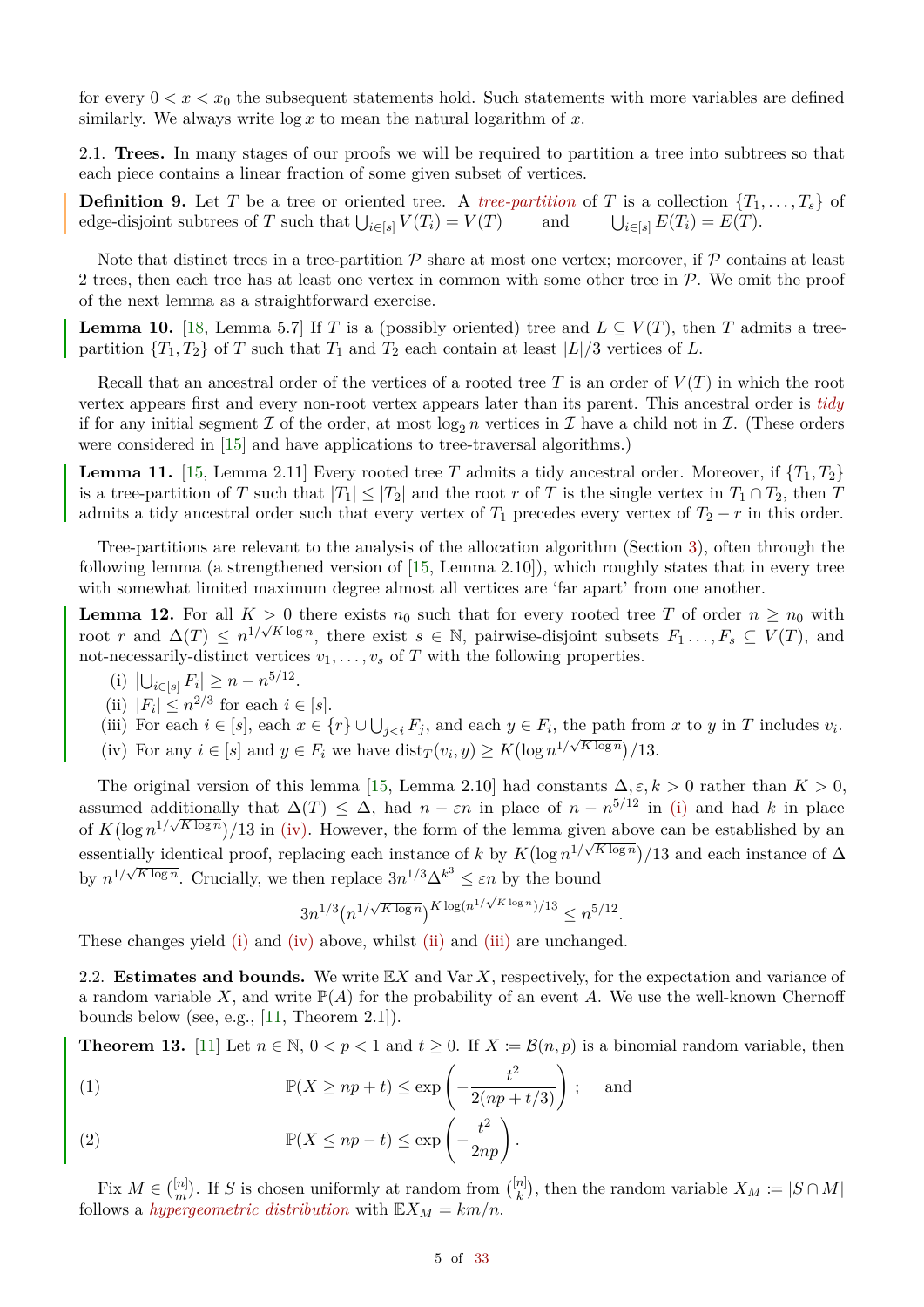<span id="page-5-4"></span>**Theorem 14.** [\[11,](#page-32-15) Corollary 2.3 and Theorem 2.10] If  $0 < a < 3/2$  and X has binomial or hypergeometric distribution, then  $\mathbb{P}(|X - \mathbb{E}X| \ge a \mathbb{E}X) \le 2 \exp(-a^2 \mathbb{E}X/3)$ .

We use a concentration result of Mc Diarmid [\[16\]](#page-32-16), as stated by Sudakov and Vondrák [\[19\]](#page-32-17).

<span id="page-5-3"></span>**Lemma 15.** [\[16,](#page-32-16) [19\]](#page-32-17) Fix  $n \in \mathbb{N}$  and let  $X_1, \ldots, X_n$  be random variables taking values in [0, 1] such that  $\mathbb{E}(X_i \mid X_1, \ldots, X_{i-1}) \leq a_i$  for each  $i \in [n]$ . If  $\mu \geq \sum_{i=1}^n a_i$ , then for every  $\delta$  with  $0 < \delta < 1$  we have

<span id="page-5-0"></span>
$$
\mathbb{P}\Big(\sum_{i=1}^n X_i > (1+\delta)\mu\Big) \le e^{-\delta^2 \mu/3}.
$$

We also use the well-known Cauchy–Bunyakovsky–Schwarz inequality.

<span id="page-5-1"></span>**Theorem 16.** All real  $u_1, v_1, \ldots, u_n, v_n$  satisfy

(3) 
$$
\left(\sum_{i=1}^{n} u_i v_i\right)^2 \le \left(\sum_{i=1}^{n} u_i^2\right) \left(\sum_{i=1}^{n} v_i^2\right),
$$

with equality if and only if (a)  $u_1 = \cdots = u_n = 0$  or (b)  $v_1 = \cdots = v_n = 0$  or (c) there exists  $\alpha \neq 0$  such that  $u_i = \alpha v_i$  for all  $i \in [n]$ .

When [\(3\)](#page-5-0) is a strict inequality, we will be interested in the difference

<span id="page-5-2"></span>
$$
(4) \qquad \Delta_{\text{err}} := \left(\sum_{i=1}^{n} u_i^2\right) \left(\sum_{i=1}^{n} v_i^2\right) - \left(\sum_{i=1}^{n} u_i v_i\right)^2 = \sum_{1 \le i, j \le n} (u_i^2 v_j^2 - u_i v_i u_j v_j) = \frac{1}{2} \sum_{1 \le i, j \le n} (u_i v_j - u_j v_i)^2.
$$

2.3. **Homomorphisms, allocation, embedding.** Our strategy for finding a spanning tree *T* in a digraph *G* consists grosso modo of two phases: allocation (assigning pieces of *T* to pieces of *G*) and embedding (refining the assignment into an embedding). Correspondingly, at the core of our proof lie two algorithms, which we introduce here.

Let *H* and *G* be digraphs. A homomorphism  $\varphi : H \to G$  is an edge-preserving map from  $V(H)$ to  $V(G)$ , so that every edge  $u \to v \in E(H)$  is mapped to an edge  $\varphi(u) \to \varphi(v) \in E(G)$ . The  $\varphi$ -indegree  $\deg_{\varphi}(v)$  of  $v \in H$  in G is  $|\varphi(N_H^-(v))|$ ; the  $\varphi$ -*outdegree*  $\deg_{\varphi}^+(v)$  of v is defined similarly, and the  $\varphi$ -degree of *v* is  $\deg_{\varphi}(v) := \deg_{\varphi}^{-}(v) + \deg_{\varphi}^{+}(v)$ . Note that vertices in  $\varphi(N_{H}^{-}(v)) \cap \varphi(N_{H}^{+}(v))$  are counted twice. The *maximum degree* of  $\varphi$  is  $\Delta(\varphi) := \max_{v \in H} \deg_{\varphi}(v)$ . If  $\varphi_1 : H_1 \to G_1$  and  $\varphi_2 : H_2 \to G_2$  are homomorphisms and  $\varphi_1(x) = \varphi_2(x)$  for all  $x \in V(H_1) \cap V(H_2)$ , then  $\varphi_1 \vee \varphi_2$  is the common extension defined as

$$
(\varphi_1 \vee \varphi_2)(x) \coloneqq \begin{cases} \varphi_1(x) & \text{if } x \in V(H_1), \\ \varphi_2(x) & \text{if } x \in V(H_2). \end{cases}
$$

Let *R* be a digraph of order *k* which is a 'reduced graph' of *G*, where  $1/n \ll 1/k$ , so each vertex of *R* corresponds to a set of approximately *n/k* vertices of *G* and the edges of *R* correspond to regular pairs of clusters of *G*. If *T* is a tree whose order is close to *n*, then it is natural to look for copies of *T* in *G* by mapping many edges of *T* 'along' edges of *R*; in other words, to seek a homomorphism  $\varphi : T \to R$ . This is precisely the role of the allocation algorithm. If this can be done, then we embed *T* to *G* using a (deterministic) embedding algorithm which 'follows' the homomorphism embedding in turn each vertex  $x \in T$  to a vertex in the cluster  $\varphi(x)$ , relying on the fact edges of R correspond to regular pairs.

Recall that in our applications *G* is only (if at all) slightly larger than *T*. Hence, for the above strategy to succeed we need to guarantee that vertices of *T* are well distributed among clusters of *G*, and that the embedding avoids occupying too many neighbours of a vertex at any step.

2.4. **Allocation.** We first consider the problem of defining a homomorphism  $\varphi$  from a large oriented tree T to a small digraph R, where we insist that  $\varphi$  maps roughly equally many vertices to each vertex  $x \in R$ . We note that simply requiring that *R* be strongly connected, while necessary, is not sufficient, (consider, for instance what happens if *T* is an anti-directed path and *R* is a short directed cycle).

Indeed, the main challenge in allocation is ensuring that the homomorphism we produce maps the correct number of vertices of *T* to each cluster. We define the homomorphism using a simple randomised algorithm (outlined below), which yields the desired allocation when *R* has some simple expansion property. We postpone the precise description of the allocation algorithm and its analysis.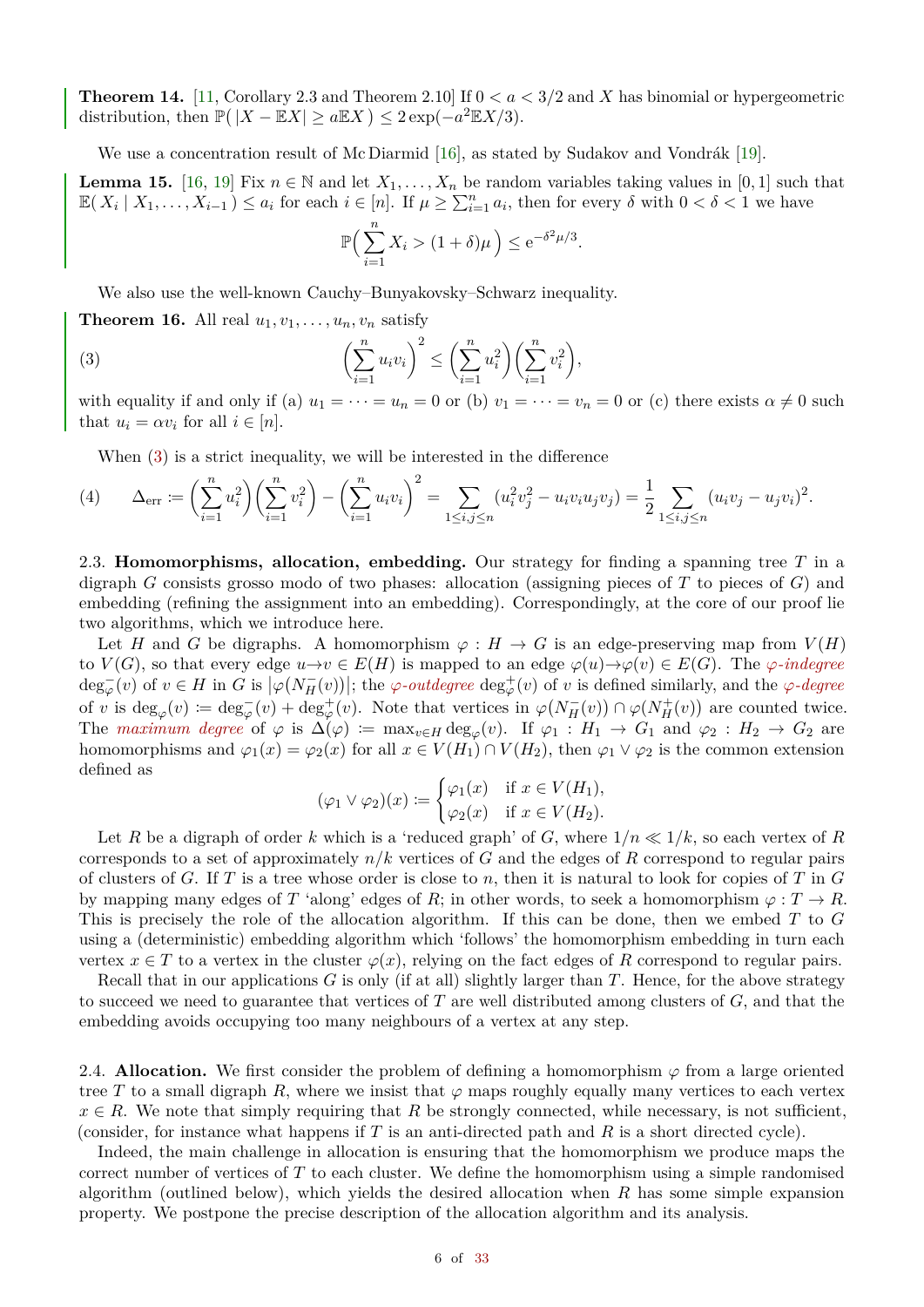**Allocation algorithm:** Let *T* be a rooted tree. We process the vertices of *T* in an ancestral order. When processing any vertex  $x$  (other than the root), the parent  $p$  of  $x$  in  $T$  is the only neighbour of *x* for which  $\varphi$  has been defined. Let  $C_p$  be the children of *p*. We define  $\varphi$  for all vertices in  $C_p$ at once, as follows: first choose an inneighbour  $v^{-}$  and an outneighbour  $v^{+}$  of  $\varphi(p)$  in R uniformly at random, with choices made independently of all other choices in the algorithm; then map each child inneighbour of  $p$  to  $v^-$  and each child outneighbour of  $p$  to  $v$  $^+$ .  $\circ$ 

The above algorithm performs poorly, for instance, when *T* is a star (all of *T* is mapped to at most 3 vertices of *R*). More generally, this problem arises whenever a significant portion of *T* has diameter comparable with *R*. We are able to avoid this by restricting the maximum degree of the trees we consider. Indeed, if  $\Delta(T) \leq n^{(K \log n)^{-1/2}}$ , where  $1/n \ll 1/C$ , then most vertices of *T* lie far away from one another (this is Lemma [12,](#page-4-4) which plays a key role in the proof of Lemma [33\)](#page-14-0).

2.5. **Embedding.** Let *T* be a rooted tree we wish to embedded into a slightly larger digraph *G*. Suppose we are given a regular partition of *G*, a corresponding reduced graph *R*, and an allocation  $\varphi: V(T) \to V(R)$ . We shall embed the vertices of *T* one at a time, in an ancestral order, greedily embedding each vertex  $x \in T$ to some vertex  $\phi(x)$  in  $\varphi(x)$ .

The main difficulty in doing so is to avoid 'stepping on our own toes', i.e., fully occupying the neighbourhood of  $\phi(x)$  before all neighbours of x are embedded—this not really a problem while a constant fraction of  $V(G)$  remains unoccupied, but becomes increasingly difficult once the number of embedded vertices passes this threshold.

This algorithm has grown out of an embedding algorithm used by Kühn, Mycroft and Osthus [\[15\]](#page-32-14) in their solution to Sumner's universal tournament conjecture. In their application, however, *R* was always a cycle (so  $\Delta(\varphi) \leq 2$ ) and some edges were embedded within the  $V_i$ .

**Embedding algorithm:** We choose a tidy ancestral order of *T* and then embed each  $x \in T$  greedily to the cluster  $\varphi(x)$ ; at each step we reserve a set of vertices for the children of *x* the cluster  $\varphi(x)$ ; at each step we reserve a set of vertices for the children of x.

When embedding *T* to *G*, we consider the following two scenarios.

Suppose first that  $T = (1 - \varepsilon)|G|$ , where  $1/n \ll \varepsilon$ . Two elements are essential to the success of this procedure: the fact that edges are embedded along regular pairs of *G* (each  $x \in V(G)$  has many neighbours in the necessary clusters) and the combination of  $\Delta(T)$  being somewhat bounded and that vertices are embedded in a tidy ancestral order (not too many vertices are reserved at any time).

If *T* is spanning  $(|T| = |G|)$ , then the embedding algorithm alone cannot completely embed *T*, and we handle this difficulty as follows. Firstly, we reserve a small set  $X \subseteq V(G)$  of vertices to be used at the end; secondly, we delete a set  $L \subseteq V(T)$  from *T*, so that  $|L| - |X|$  is sufficiently large and so that the edges incident to vertices in *L* have some nice properties; next we apply the embedding algorithm to  $G - X$ and  $T - L$  (this succeeds as there is 'room to spare'); we complete the embedding by reintegrating X using a matching-type result (such as Lemma [19\)](#page-7-0).

We describe the embedding algorithm in Section [3.2.](#page-15-0)

2.6. **Bare paths.** A path *P* in a tree *T* is *bare* if each interior vertex of *P* has degree 2 in *T*. A *path decomposition*  $P$  of  $T$  is a tree-partition of  $T$  containing solely paths; we say that  $P$  is *bare* if each path in P is bare. In other words, paths in P are only allowed to intersect at their endvertices. We write  $p(T)$ for the smallest size of a bare path-decomposition of *T*, and  $\ell(T)$  for the number of leaves of *T*. We omit the proof of the next lemma as an elementary exercise.

<span id="page-6-0"></span>**Lemma 17.** If *T* is a tree which is not a path, then  $\ell(T) \leq p(T) \leq 2\ell(T) - 3$ .

2.7. **Regularity.** Let *G* be a bipartite graph with vertex classes *A* and *B*. Loosely speaking, *G* is 'regular' if the edges of *G* are 'random-like' in the sense that they are distributed roughly uniformly. More formally, for any sets  $X \subseteq A$  and  $Y \subseteq B$ , we write  $G[X, Y]$  for the bipartite subgraph of *G* with vertex classes X and *Y* and whose edges are the edges of *G* with one endvertex in each of the sets *X* and *Y,* and define the *density*  $d_G(X, Y)$  of edges between X and Y to be

$$
d_G(X,Y) \coloneqq \frac{e\big(G[X,Y]\big)}{|X||Y|}.
$$

Let  $d, \varepsilon > 0$ . We say that *G* is  $(d, \varepsilon)$ -regular if for all  $X \subseteq A$  and all  $Y \subseteq B$  such that  $|X| \geq \varepsilon |A|$ and  $|Y| \geq \varepsilon |B|$  we have  $d_G(X, Y) = d \pm \varepsilon$ . The next well-known result is immediate from this definition.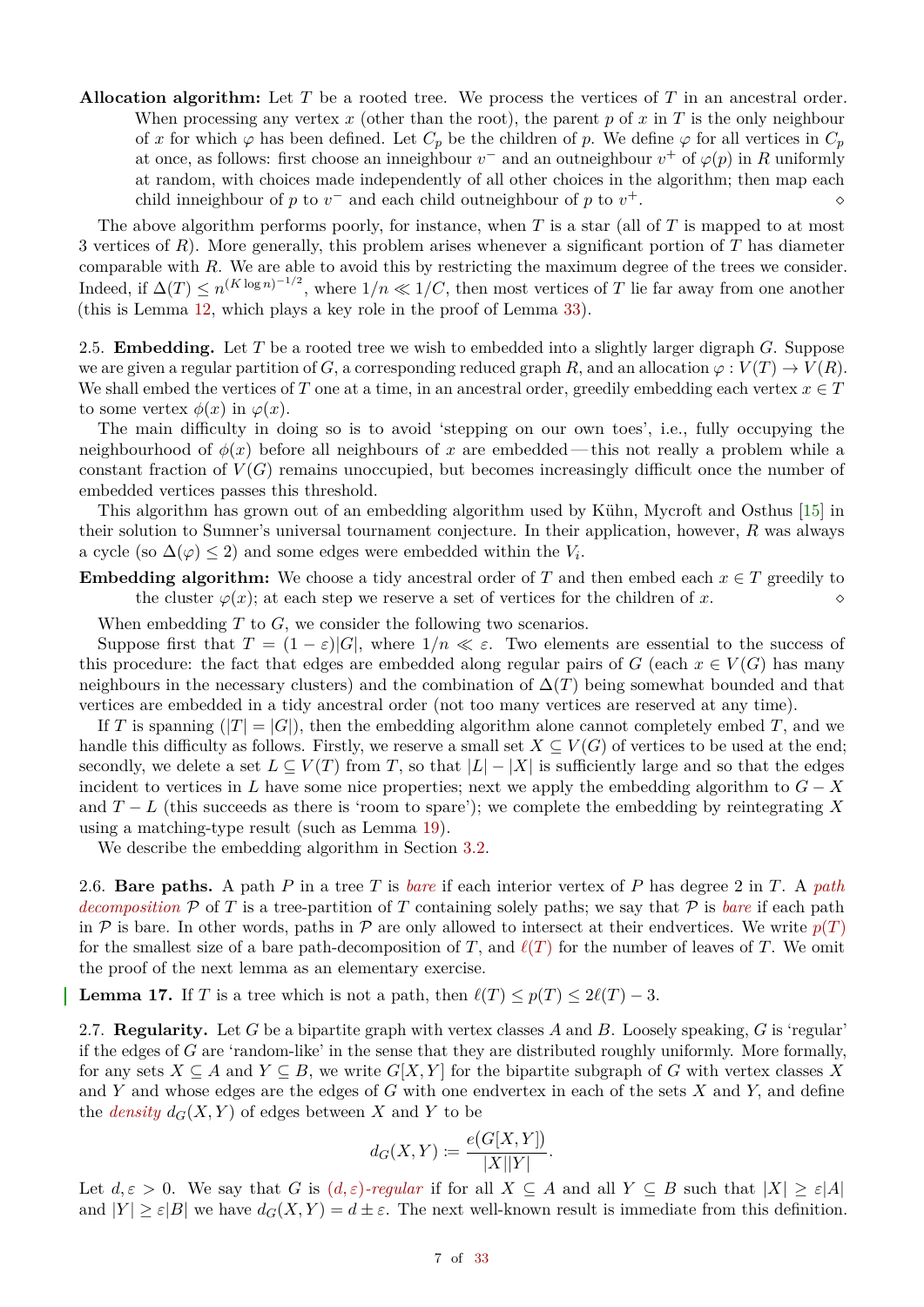<span id="page-7-10"></span>**Lemma 18 (Slicing lemma).** Fix  $\alpha, \epsilon, d > 0$  and let *G* be a  $(d, \epsilon)$ -regular bipartite graph with vertex classes *A* and *B*. If  $A' \subseteq A$  and  $B' \subseteq B$  have sizes  $|A'| \ge \alpha |A|$  and  $|B'| \ge \alpha |B|$ , then  $G[A', B']$ is  $(d, \varepsilon/\alpha)$ -regular.

We say that *G* is  $(d_{\geq}, \varepsilon)$ -regular if *G* is  $(d', \varepsilon)$ -regular for some  $d' \geq d$ . For small  $\varepsilon$ , if *G* is  $(d, \varepsilon)$ -regular then almost all vertices of *A* have degree close to  $d|B|$  in *B* and vice-versa. We say that *G* is 'super-regular' if no vertex has degree much lower than this. More precisely, *G* is  $(d, \varepsilon)$ *-super-regular* if  $(A, B)$  is  $(d_{>}, \varepsilon)$ regular and also for every  $a \in A$  and  $b \in B$  we have  $\deg(a, B) \geq (d - \varepsilon)|B|$  and  $\deg(b, A) \geq (d - \varepsilon)|A|$ .

To complete the embedding of a spanning oriented tree in a tournament, we will make use of the following well-known lemma, which states that every balanced super-regular bipartite graph contains a perfect matching (a bipartite graph is *balanced* if its vertex classes have equal size).

<span id="page-7-0"></span>**Lemma 19.** If  $d \geq 2\varepsilon > 2/m$  and *G* is a  $(d, \varepsilon)$ -super-regular balanced bipartite graph of order  $2m$ , then *G* contains a perfect matching.

Observe that the underlying graph of  $G[X \to Y]$  is a bipartite graph with vertex classes X and Y. We say that  $G[X \to Y]$  is  $(d, \varepsilon)$ *-regular* (respectively  $(d_{>}, \varepsilon)$ *-regular* or  $(d, \varepsilon)$ *-super-regular*) to mean that this underlying graph is  $(d, \varepsilon)$ -regular (respectively  $(d_{>}, \varepsilon)$ -regular or  $(d, \varepsilon)$ -super-regular). In this way we may apply the previous results of this subsection to digraphs.

The celebrated Regularity Lemma of Szemerédi [\[20,](#page-32-18) [21\]](#page-32-19) states that every sufficiently large graph admits a partition such that almost all pairs of parts are regular in the sense we discuss here. Alon and Shapira [\[1\]](#page-32-20) obtained a digraph analogue of their result.

<span id="page-7-1"></span>**Lemma 20 (Regularity Lemma for digraphs).** [\[1\]](#page-32-20) For all positive  $\varepsilon, M'$  there exist  $M, n_0$  such that if *G* is a digraph of order  $n \ge n_0$  and  $d \in [0,1]$ , then there exist a partition  $V_0, \ldots, V_k$  of  $V(G)$  and a spanning subgraph  $G'$  of  $G$  such that

$$
(i) M' \le k \le M;
$$

- (ii)  $|V_1| = \cdots = |V_k|$  and  $|V_0| < \varepsilon n$ ;
- (iii)  $\deg_{G'}^+(x) \geq \deg_G^+(x) (d + \varepsilon)n$  for all  $x \in G$ ;
- (iv)  $\deg_{G'}^-(x) \geq \deg_G^-(x) (d + \varepsilon)n$  for all  $x \in G$ ;
- (v) for all  $i \in [k]$  the digraph  $G'[V_i]$  has no edges;
- (vi) for all distinct *i, j* with  $1 \leq i, j \leq k$ , the pair  $(V_i, V_j)$  is  $\varepsilon$ -regular and has density 0 or density at least *d* in the underlying graph of  $G'[V_i \rightarrow V_j]$ .

We refer to the sets  $V_1, \ldots, V_k$  as the *clusters* of *G*. For  $d \in [0,1]$ , the *reduced graph R* with parameters  $\varepsilon$ , *d* and *M'* of *G* is a digraph we obtain by applying Lemma [20](#page-7-1) to *G* with parameters  $\varepsilon$ , *d* and *M'*; the digraph *R* has vertex set [*k*] and edges  $i \rightarrow j$  precisely when  $G'[V_i \rightarrow V_j]$  has density at least *d*.

The next lemma will be used in the proofs of Lemmas [37](#page-20-0) and [40](#page-25-0) to obtain the reduced graph required by the allocation algorithm (described in Section [3\)](#page-13-0).

<span id="page-7-11"></span>**Lemma 21.** Suppose that  $1/n \ll 1/k \ll \varepsilon \ll d \ll \eta \ll \alpha$ . If *G* is a digraph of order *n* with  $\delta^0(G) \geq (\frac{1}{2} + \alpha)n$ , then there exist a partition  $V_0 \cup V_1 \cup \cdots \cup V_k$  of  $V(G)$  and a digraph  $R^*$  with  $V(R^*) = V_0 \cup [k]$  such that, writing  $V_{k+1} = V_1$ , we have

- <span id="page-7-2"></span>(a)  $|V_0| < \varepsilon n$  and  $m := |V_1| = \cdots = |V_k|$ ;
- <span id="page-7-3"></span>(b) The pairs  $G[V_i \to V_{i+1}]$  are  $(d, \varepsilon)$ -super-regular for each  $i \in [k]$ ;
- (c) For each  $i \in [k]$  we have  $G[V_{i-1} \to V_i]$  and  $G[V_i \to V_{i+1}]$  are  $(d, \varepsilon)$ -super-regular;
- <span id="page-7-6"></span>(d) For all  $i, j \in [k]$  we have  $i \rightarrow j \in E(R^*)$  precisely when  $G[V_i \rightarrow V_j]$  is  $(d, \varepsilon)$ -regular;
- <span id="page-7-7"></span>(e) For all  $v \in V_0$  and all  $i \in [k]$  we have  $v \leftarrow i \in E(R^*)$  precisely when  $\deg^-(v, V_i) \ge (1/2 + \eta)m$ , and  $v \rightarrow i \in E(R^{\star})$  precisely when  $\deg^+(v, V_i) \geq (1/2 + \eta)m$ ;
- <span id="page-7-8"></span>(f) For all  $i \in [k]$  we have  $\deg_{R^*}^0(i,[k]) \geq (1/2 + \eta)k$ ; and
- <span id="page-7-9"></span>(g) For all  $v \in V_0$  we have  $\deg_{R^*}^0(v, [k]) > \alpha k$ .

*Proof.* We use a standard argument using regularity to establish [\(a\)](#page-7-2) and [\(b\)](#page-7-3) as well as

- <span id="page-7-4"></span>(i) For each  $i \in [k]$  there exist  $N^-, N^+ \subseteq [k]$  such that  $|N^-|, |N^+| \geq (\frac{1}{2} + \eta)k$  and for all  $j^- \in N^-$ ,  $j^+ \in N^+$  we have that  $G[V_i \to V_{j+}]$  and  $G[V_{j-} \to V_i]$  are  $(d, \varepsilon)$ -regular;
- <span id="page-7-5"></span>(ii) For each  $x \in V_0$  there exist  $N^-$ ,  $N^+ \subseteq [k]$  such that  $|N^-|$ ,  $|N^+| > \alpha k$  and for all  $j^- \in N^-$ ,  $j^+ \in N^+$  we have that  $|N_G^-(x) \cap V_{j^-}| > |\dot{V}_{j^-}|/2$  and  $|N_G^+(x) \cap V_{j^+}| > |V_{j^+}|/2$ ;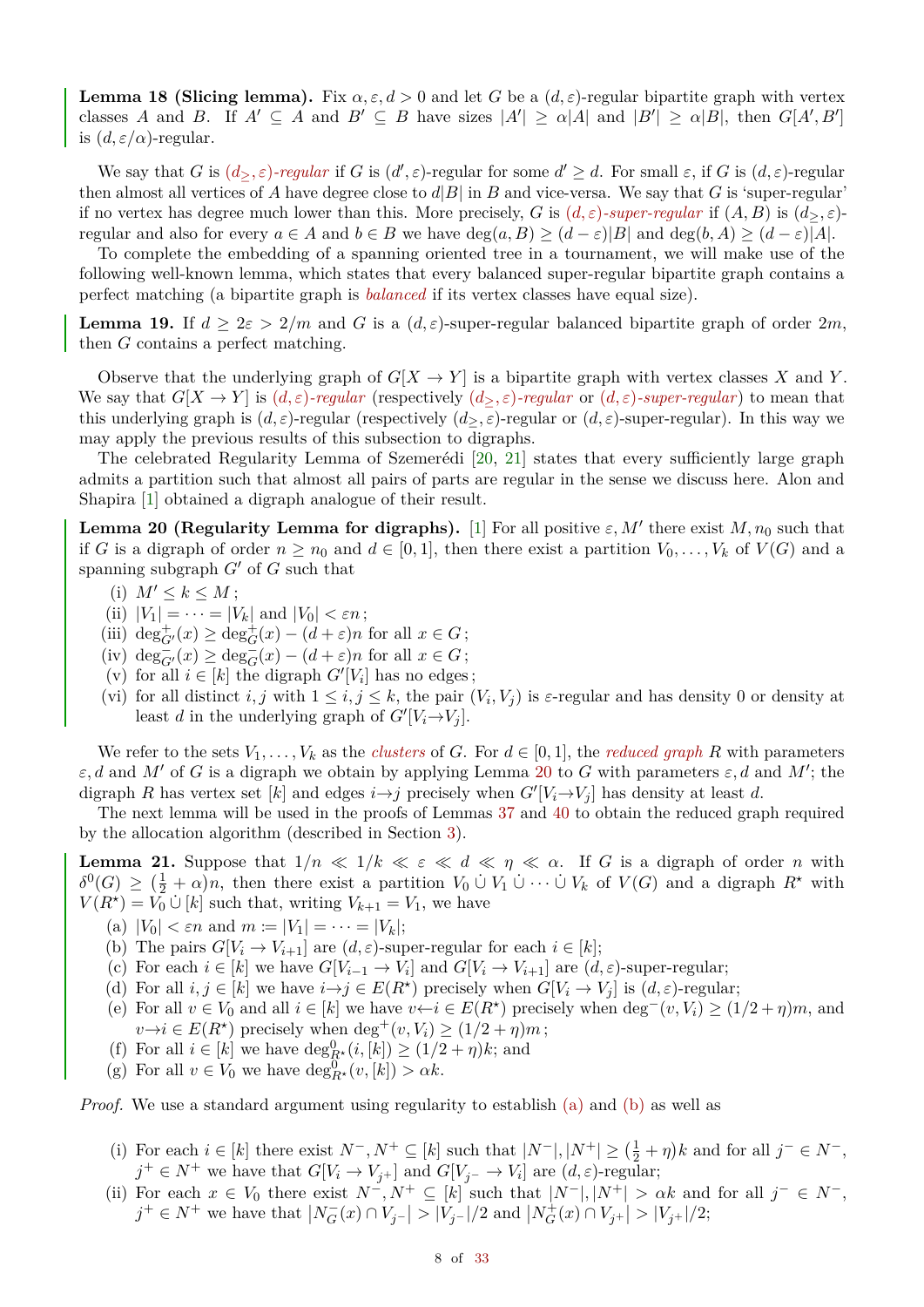Indeed, we first introduce constants  $\varepsilon'$ , *d'* with  $\varepsilon' \ll \varepsilon \ll d \ll d' \ll \alpha$ , apply the digraph version of the Regularity Lemma (Lemma [20\)](#page-7-1) to *G* and obtain a partition  $V(G) = V'_0 \cup V'_1 \cup \cdots \cup V'_k$  satisfying [\(a\)](#page-7-2) with *ε*<sup>*t*</sup> in place of  $\varepsilon$  and also satisfying [\(b\)](#page-7-3) with  $(\varepsilon', d')$  in place of  $(d, \varepsilon)$ . For each  $i \in [k]$  the set  $V_i$  contains at most  $\varepsilon' n/k$  vertices which have less than  $(d - \varepsilon')|V'_{i+1}|$  outneighbours in  $V'_{i+1}$  and at most  $\varepsilon' n/k$  vertices which have less than  $(d - \varepsilon')|V'_{i-1}|$  inneighbours in  $V'_{i-1}$ . By moving  $2\varepsilon' n/k$  vertices (including all vertices with atypical degrees) from each  $V_i'$  to  $V_0'$  we can ensure [\(a\)](#page-7-2) and [\(b\)](#page-7-3) hold (as stated in the lemma), and that [\(i\)](#page-7-4) holds as in the claim statement. Finally, [\(ii\)](#page-7-5) follows by the rather large minimum semidegree of *G*.

To conclude, let  $R^*$  be a digraph with vertex set  $V_0 \cup [k]$  and edges as follows. For all distinct  $i, j \in [k]$ we have  $i \rightarrow j \in E(R^*)$  if  $G[V_i \rightarrow V_j]$  is  $(d, \varepsilon)$ -regular; for all  $v \in V_0$  and all  $i \in [k]$ , we have  $v \rightarrow i \in E(R^*)$ if  $\deg_G^+(v, V_i) \ge (1/2 + \eta)m$  and  $v \leftarrow i \in E(R^*)$  if  $\deg_G^-(v, V_i) \ge (1/2 + \eta)m$ . Then [\(d\)](#page-7-6) and [\(e\)](#page-7-7) hold. It is immediate from [\(i\)](#page-7-4) and [\(ii\)](#page-7-5) that for all  $i \in [k]$  we have  $\deg_{R^*}^0(i,[k]) \geq (1/2 + \eta)k$  and for all  $v \in V_0$  we have  $\deg_{R^*}^0(v,[k]) > \alpha k$ , so [\(f\)](#page-7-8) and [\(g\)](#page-7-9) hold as well.

The embedding algorithm detailed in Section [3.2](#page-15-0) relies on the following property of large dense digraphs. The form in which it is stated here is a generalisation of [\[15,](#page-32-14) Lemma 2.5]. We begin with a definition.

<span id="page-8-0"></span>**Definition 22.** Let  $\beta, \gamma, m > 0$ , let *G* and *R* be digraphs and let *S* be an oriented star with centre *c*. Also, Let  $\varphi$  be a homomorphism from *S* to *R* and let  $\{V_i : i \in R\}$  be a partition of  $V(G)$ . Finally, let  $J^- := \varphi(N_S^-(c))$  and let  $J^+ := \varphi(N_S^+(c))$ , so  $|J^-| + |J^+| = \Delta(\varphi)$ . A subset  $V \subseteq V_{\varphi(c)}$  is  $(\beta, \gamma, \varphi, m)$ -good for *S* if for every collection  $V = \{V_j^- \subseteq V_j : j \in J^- \} \cup \{V_j^+ \subseteq V_j : j \in J^+ \}$  of sets of size at least  $\beta m$ there exists  $V' \subseteq V$  such that  $|V'| \geq \gamma m^{1/\Delta(\varphi)}$  and such that every vertex  $v \in V'$  satisfies the following

- for all  $j \in J^-$  we have  $\deg^-(v, V_j^-) \geq \gamma m$ , and
- for all  $j \in J^+$  we have  $\deg^+(v, V_j^+) \ge \gamma m$ .

Here is some motivation for Definition [22.](#page-8-0) We will embed the vertices of the tree one by one, and, after embedding a vertex  $x \in T$ , we reserve sets of vertices for the children of x. If the reserved sets are always good, then this greedy embedding strategy will succeed. The next lemma states one sufficient condition (on  $\beta$ ,  $\gamma$ ,  $G$ ,  $R$ ,  $m$ ,  $S$  and  $\varphi$ ) for this to occur.

<span id="page-8-2"></span>**Lemma 23.** Suppose  $\frac{1}{m} \ll \varepsilon \ll \gamma \ll 1/q, \beta, d$ , let *G* and *R* be digraphs and let *S* be an oriented star with centre *c*. Let  $\varphi$  be a homomorphism from *S* to *R* and let  $\{V_j : j \in R\}$  be a partition of  $V(G)$ into sets of size *m*. If  $\Delta(\varphi) = q$  and  $G[V_{\varphi(i)} \to V_{\varphi(j)}]$  is  $(d, \varepsilon)$ -regular for each edge  $i \to j \in E(S)$ , then every subset  $V^c \subseteq V_{\varphi(c)}$  such that  $|V^c| = \gamma m/2$  contains a subset *V* of order at most  $m^{1-1/\Delta(\varphi)}$  which is  $(\beta, \gamma, \varphi, m)$ -good for *S*.

*Proof.* By removing leaves if necessary, we may assume that  $\varphi(x) \neq \varphi(y)$  whenever *x, y* are both inor both outleaves of *S*. Indeed, this does not change the statement we are trying to prove, since the definition of  $(\beta, \gamma, \varphi, m)$ -good is not affected by whether the number of in-leaves (respectively out-leaves) of *S* mapped to a fixed  $x \in R$  is precisely 1 or another positive integer. This means that *S* has precisely *q* leaves. Let  $x_1, \ldots, x_q$  be an enumeration of the leaves of *S*, starting with the in-leaves. For each  $i \in [q]$ , let  $S_i := S[\{c, x_1, \ldots, x_i\}],$  so  $S_q = S$ . Fix  $V^c \subseteq V_{\varphi(c)}$  with  $|V^c| = \gamma m/2$ . If  $t \in [q]$  and  $\overline{t} = (v_1, \ldots, v_t)$  is a t-tuple of distinct vertices  $v_j \in V_{\varphi(x_j)} \subseteq G$  for each  $j \in [t]$ , and if  $V \subseteq V^c$ , we write  $N^{S_t}(\overline{t}, V)$  for the set of  $v \in V$  such that the map  $c \mapsto v$ ,  $x_j \mapsto v_j$  for each  $j \in [t]$  is a homomorphism from  $S_t$  to  $G$ ; we call  $N^{S_t}(\bar{t}, V)$  the  $S_t$ -neighbourhood of  $\bar{t}$  in *V*. Finally, let *T* be the set of tuples  $(v_1, \ldots, v_q)$  of distinct vertices with  $v_i \in V_{\varphi(x_i)}$  for each  $i \in [q]$ ; call  $\bar{t} \in T$  *bad* if  $|N^S(\bar{t}, V^c)| < |V^c|(d/3)^q$  and good otherwise.

Let  $V^0 := V^c$ . For each  $i \in [q]$ , in increasing order, we argue as follows. Note that  $|V^{i-1}| \geq |V^0| (d/3)^{i-1}$ and  $d/2 - \varepsilon (3/d)^{i-1} \ge d/3$ . If  $x_i \in N_S^-(c)$ , let  $B_i := \{ b_i \in V_{\varphi(x_i)} : \text{deg}^+(b_i, V^{i-1}) < |V^{i-1}|d/3 \}$  and note that  $G[V_{\varphi(x_i)} \to V^{i-1}]$  is  $(d/2, \varepsilon(3/d)^{i-1})$ -regular by Lemma [18,](#page-7-10) so  $|B_i| \leq \varepsilon m(3/d)^{i-1}$ . If  $x_i \in N_S^+(c)$ , we proceed similarly. Fix  $v_i \in V_{\varphi(x_i)} \setminus B_i$  and let  $V^i := N^{S_i}((v_1, \ldots, v_i), V^{i-1})$ . It follows that  $|V^i| \ge |V^{i-1}|d/3 \ge |V^0|(d/3)^i$ .

<span id="page-8-1"></span>Let  $B \coloneqq \{ \bar{t} \in T : \bar{t} \text{ bad } \}.$  By construction, each  $\bar{t} \in B$  contains a vertex in  $B_1 \cup \cdots \cup B_q$  and thus (5)  $|B| \le m^{q-1} \sum |B_i| \le \varepsilon m^q (3/d)^{q+1}$ .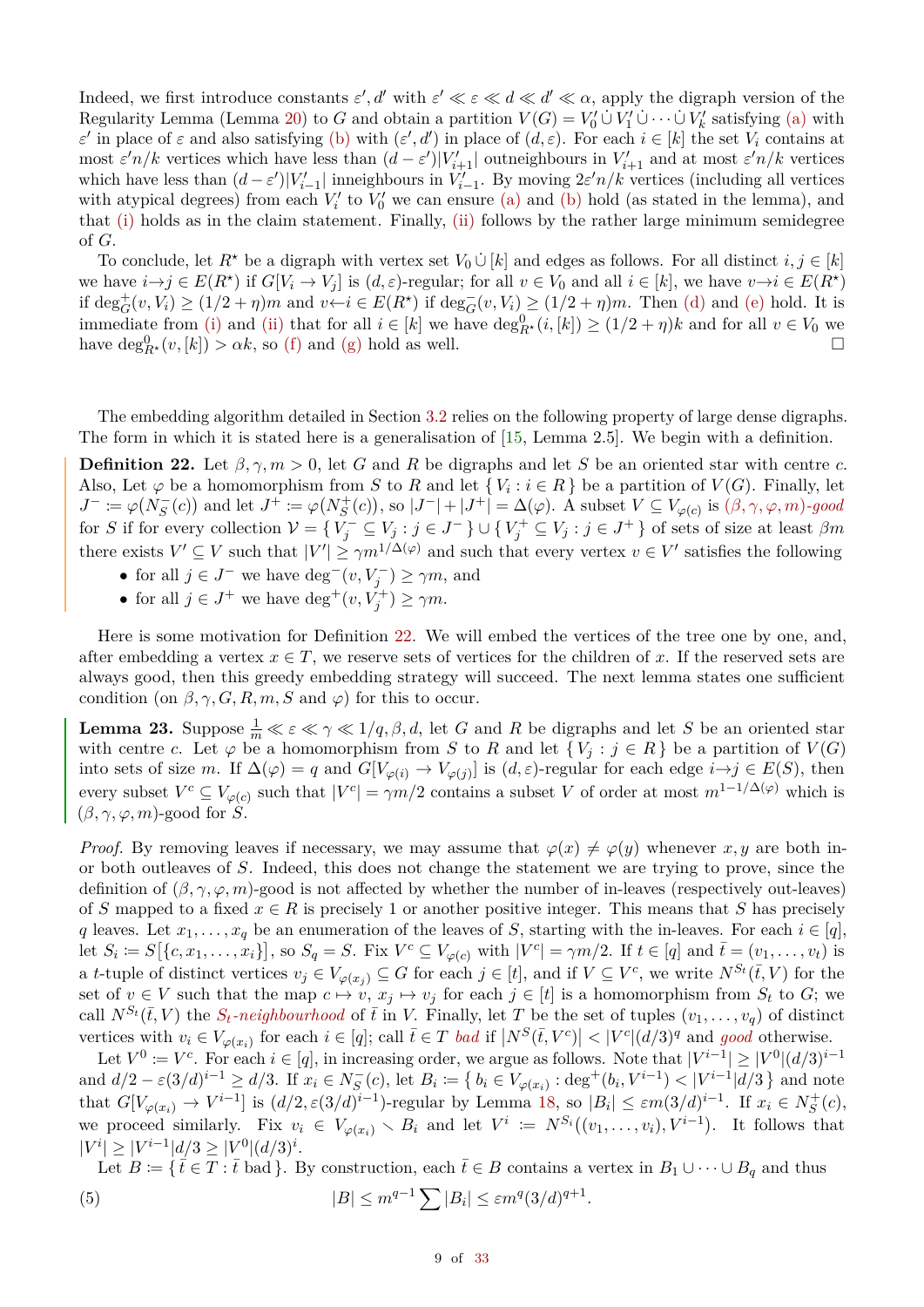**Claim 24.** There exists  $V \subseteq V^c$  such that  $|V| \le m^{1-1/q}$  and such that for at most  $|B|$  tuples  $\bar{t} \in T$  we  $|\textit{N}^{S_q}(\bar{t}, V)| < m^{1-1/q} (d/3)^q/4.$ 

*Proof.* Form  $V \subseteq V^c$  at random selecting each  $v \in V^c$  with probability  $p = 1/\gamma m^{1/q}$  independently for each vertex. Let  $E_1$  be the event  $|V| < 2p|V^c| = m^{1-1/q}$ . By [\(2\)](#page-4-5),  $\mathbb{P}(E_1) = 1 - o(1)$ . If  $\bar{t} \in T$  is good, then the probability that  $|N^S(\bar{t}, V)| < p|V^c|(d/3)^q/2 = m^{1-1/q}(d/3)^q/4$  decreases exponentially with *m* by [\(1\)](#page-4-6), whereas  $|T \setminus B| = O(m^q)$ . Thus, by a union bound, with probability 1 – o(1) the randomly selected set *V* has the property that at most |*B*| tuples  $\bar{t} \in T$  are such that  $|N^{S_q}(\bar{t}, V^c)| \leq m^{1-1/q} (d/3)^q/4$ . Call this event  $E_2$ . We may therefore fix a choice of  $V \subseteq V^c$  such that both  $E_1$  and  $E_2$  hold.

Fix *V* as in the claim above. It remains to show that *V* is  $(\beta, \gamma, \varphi, m)$ -good for *S*. Indeed, let  $\mathcal{V}' = \{ V_i' \subseteq V_{\varphi(x_i)} : i \in [q] \}$  be a collection of sets such that  $|V_i'| = \beta m$  for each  $i \in [q]$ , and let  $T'$  be the set of tuples  $(v_1, \ldots, v_q)$  with  $v_i \in V'_i$  for each  $i \in [q]$ , so  $|T'| = (\beta m)^q$ . Then by [\(5\)](#page-8-1) there are at least

<span id="page-9-0"></span>
$$
|T'| - 2\varepsilon m^q (3/d)^{q+1} \ge (\beta m)^q / 2
$$

tuples  $\bar{t} \in T'$  such that  $|N^{S_q}(\bar{t}, V)| \geq m^{1-1/q} (d/3)^q/4$ . Let  $\mathcal{P} := \{ (v, \bar{t}) : \bar{t} \in T', v \in N^S(\bar{t}, V) \}$ . We have (6)  $|\mathcal{P}| \ge ((\beta m)^q/2)(m^{1-1/q}(d/3)^q/4) = (\beta d/3)^q m^{q+1-1/q}/8.$ 

In particular, at least  $((\beta d/3)$ <sup>q</sup> $m^{q+1-1/q}/8)/2|T'|$  vertices  $v^* \in V$  must lie in the neighbourhood of at least  $(\beta d/3)^q m^q/16$  tuples  $\bar{t} \in T'$  — else we contradict [\(6\)](#page-9-0), since

$$
|\mathcal{P}| < |T'| \cdot ((\beta d/3)^q m^{q+1-1/q}/8)/2|T'| + |V| (\beta d/3)^q m^q/16 \leq (\beta d/3)^q m^{q+1-1/q}/8.
$$

Hence each  $v^*$  has at least  $(\beta d/3)^q m^q/16m^{q-1} \ge \gamma m$  in- or outneighbours in each  $V_i' \in \mathcal{V}'$  as required.  $\Box$ 

2.8. **Matchings.** We use two simple results about matchings, whose straightforward proofs we omit.

<span id="page-9-1"></span>**Lemma 25.** Let *G* be a bipartite graph with vertex classes *V* and *W,* and suppose every vertex in *V* has degree at least  $\varepsilon|W|$ . Then there exists a subgraph  $H \subseteq G$  such that

- (i) deg<sub>*H*</sub>(*v*) = 1 for each  $v \in V$ ,
- (ii)  $\deg_H(w) \leq 1 + \frac{|V|}{\varepsilon |W|}$  for each  $w \in W$ .

<span id="page-9-2"></span>**Fact 26.** [\[3,](#page-32-21) Exercise 16.1.6] Let *M* and *N* be edge-disjoint matchings. If  $|M| > |N|$ , then there exist edge-disjoint matchings  $M'$  and  $N'$  such that  $|M'| = |M| - 2$ ,  $|N'| = |N| + 2$  and  $M' \cup N' = M \cup N$ .

2.9. **Diamond-paths.** The following definitions play an important role in the proof of Lemma [35;](#page-17-1) they will be used to modify a vertex allocation so that all exceptional vertices are covered and also so that many identically oriented bare paths follow a certain Hamilton cycle in the reduced graph.

Let *T* be an oriented tree and  $\prec$  be an ancestral order of *T*. Note that  $\prec$  induces a unique ancestral order on each (oriented) subtree  $T'$  of  $T$ , namely, the restriction of  $\prec$  to the vertices of  $T'$ . We shall also write ≺ to refer to the orders induced by ≺ on each of these subtrees. We say that the oriented trees *T*<sub>1</sub>*, T*<sub>2</sub> with ancestral orders  $\prec$ <sub>1</sub> and  $\prec$ <sub>2</sub> respectively are  $\prec$ *-isomorphic* if there exists an order-preserving isomorphism between them. Suppose *P* and *Q* are paths of *T* of order 7, each rooted at a leaf (of *P* or *Q*), labelled so that  $V(P) = \{ p_i : i \in [7] \}$ ,  $V(Q) = \{ q_i : i \in [7] \}$  and that  $p_1 \prec p_2 \prec \ldots \prec p_7$  and  $q_1 \prec q_2 \prec \ldots \prec q_7$  (so  $p_1$  is the root of *P*,  $q_1$  is the root of *Q*). The *prefix section* prefix(*P*) of *P* is the (rooted) path induced by its 3 first vertices  $p_1, p_2, p_3$ ; the *middle section* middle(*P*) of *P* is the path induced by its 'middle' vertices  $p_3, p_4, p_5$ ; and the *suffix section* suffix(*P*) of *P* is the path induced by  $p_5, p_6, p_7$  — so, the prefix, middle and suffix sections of *P* form a tree-partition of *P* into paths of order 3. We say that *P* and *Q* have the *same middle section* if their middle sections are ≺-isomorphic (i.e., if mapping  $p_i \mapsto q_i$  for each  $i \in \{3, 4, 5\}$  is an isomorphism).

While the above definitions depend on the ancestral order, this will always be clear from context. The *centre*  $c(P)$  of a path *P* of odd order is the vertex  $v \in P$  which is equidistant to the two leaves of *P*.

Let *P* be an oriented path of order 3. A *P-diamond* is the digraph formed from *P* by blowing up its middle vertex into 2 vertices. For example, if *P* is  $a \rightarrow b \rightarrow c$  then the digraph *H* with  $V(H) = \{u, v, v', w\}$ and  $E(H) = \{u \rightarrow v, u \rightarrow v', v \rightarrow w, v' \rightarrow w\}$  is a *P*-diamond (see Figure [1\)](#page-10-0). The paths *uvw* and  $uv'w$  are the *branches* of the diamond. If  $\prec$  is an ancestral order of P, say with  $a \prec b \prec c$ , then we say that the *P*-diamond *H* has *prefix u*, *middle*  $\{v, v'\}$  and *suffix w*, and we shall denote the (rooted) *P*-diamond by  $u \leq v$  $\alpha$ <sup>*v*</sup><sub>*v'*</sub> ⊃*w*. If *P* and  $\prec$  are clear from context, we write *diamond* instead of *P*-diamond. A *P*-diamond path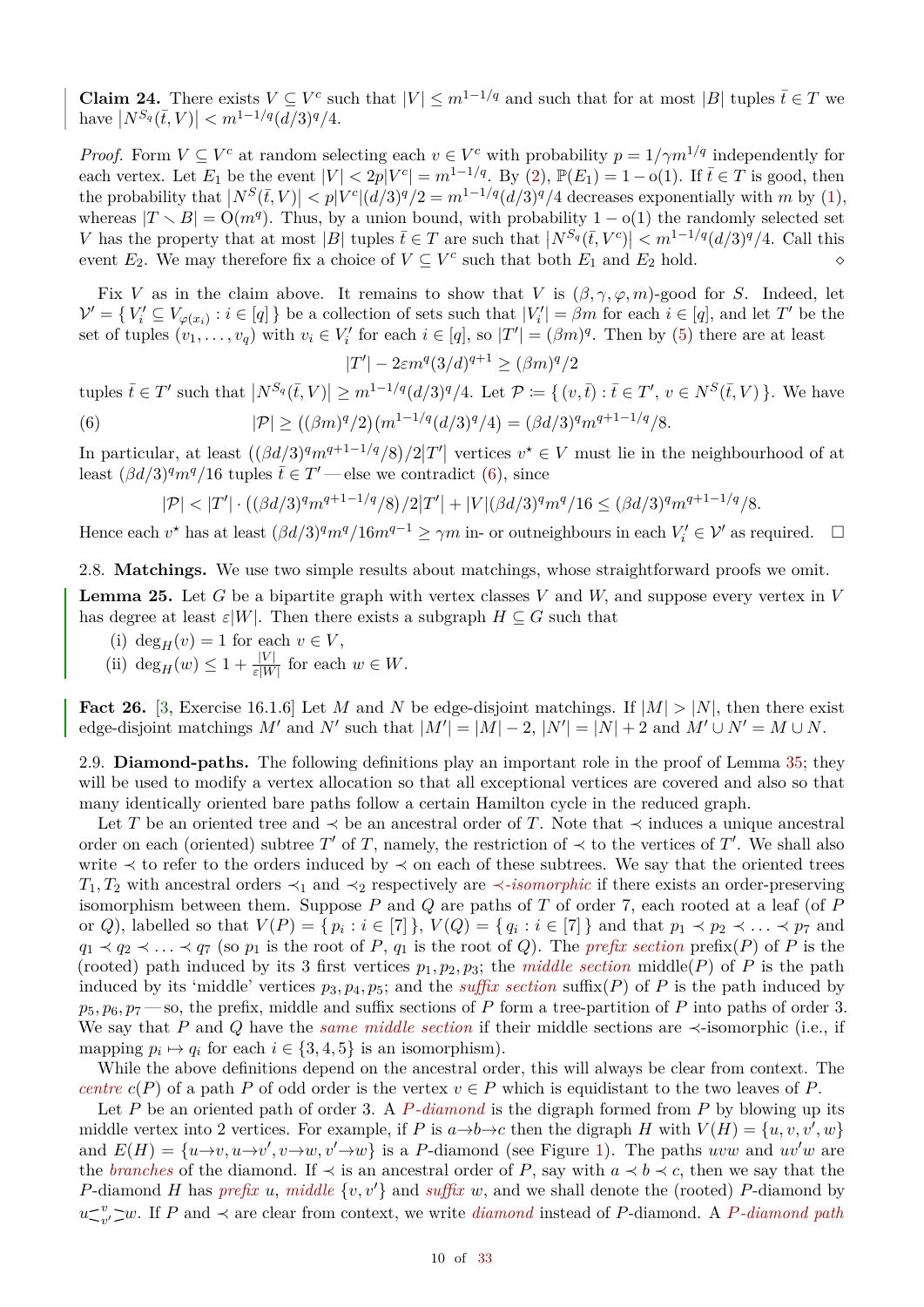

<span id="page-10-0"></span>FIGURE 1. Left: a  $(\circ \rightarrow \bullet \leftarrow \bullet)$ -diamond. Right: a  $(\circ \leftarrow \bullet \leftarrow \bullet)$ -diamond  $(\circ$  is the root of the path).

in a digraph D is a sequence of P-diamonds  $(u_i \leq v_i \leq w_i)_{i=0}^t$  such that  $v_i = v'_{i-1}$  for each  $i \in [t]$ ; we say that this path *connects*  $v_0$  and  $v'_t$ . Finally, a graph *G* is *P-connected* if there exists a *P*-diamond path connecting each pair  $u, v \in G$ .

<span id="page-10-5"></span>**Lemma 27** (*P***-connected subgraphs**). Suppose  $\frac{1}{n} \ll \alpha$ . Let *D* be a digraph with of order *n* such that  $\delta^0(D) \geq (\frac{1}{2} + \alpha)n$ . If *P* is a rooted oriented path of order 3, then *D* contains a spanning *P*-connected subdigraph *H* which is the union of  $n-1$  diamonds and such that  $\Delta^{0}(H) \leq 4/\alpha$ .

*Proof.* We may assume without loss of generality that  $V(D) = [n]$ . For each  $i \in [n-1]$ , let  $\Diamond_i$  be the set of all *P*-diamonds with middle  $\{i, i+1\}$ . Let  $B_{\text{pref}}$  be a bipartite graph with vertex classes  $\diamondsuit := \{ \diamondsuit_1, \ldots \diamondsuit_{n-1} \}$  and  $[n]$ , with an edge between  $\diamondsuit_i$  and  $x \in [n]$  if  $x$  is a prefix of a *P*-diamond in  $\diamondsuit_i$ . Note that  $\deg(\Diamond_i, [n]) \ge \alpha n$ . Therefore, by Lemma [25,](#page-9-1) there exists  $H_{\text{pref}} \subseteq B_{\text{pref}}$  such that each vertex of  $\Diamond$  is covered by precisely one edge of  $H_{\text{pref}}$  and each vertex of [*n*] is covered by at most  $1/\alpha$  edges of  $H_{\text{pref}}$ . We define  $B_{\text{surf}}$  similarly for suffixes and obtain the corresponding graph  $H_{\text{surf}}$ . We define the spanning subgraph  $H \subseteq D$  as follows. For each  $i \in [n-1]$ , let  $p_i$  be the neighbour of  $\Diamond_i$  in  $H_{\text{pref}}$  and let  $s_i$  be the neighbour of  $\Diamond_i$  in  $H_{\text{surf}}$ . Then  $p_i \leq i+1 \geq s_i$  is a *P*-diamond. Let  $E(H)$  be the union of the edges in the gadgets  $p_i \leq i \geq s_i$ . Note that *H* is *P*-connected. Moreover, the maximum underlying degree of  $x \in H$  is  $4/\alpha$  (because each edge of  $H_{\text{pref}}$  and  $H_{\text{surf}}$  corresponds to 2 edges of *D*).

The next lemma is our main tool for adjusting vertex allocations (see Figure [2\)](#page-11-0).

<span id="page-10-4"></span>**Lemma 28.** Suppose that  $\frac{1}{n} \ll \frac{1}{k} \ll \lambda < 1$ . Let *P* be a rooted path of order 3; let *T* be a rooted oriented tree of order *n* which contains a collection  $P$  of  $\lambda n$  induced subgraphs isomorphic to  $P$ ; let  $R$  be a digraph of order *k*, and let *H* be a *P*-connected spanning subgraph of *R*. Finally, for each  $v \in R$ , let  $\delta_v$ be an integer, with  $|\delta_v| < \frac{n}{\log n}$  and such that  $\sum_{v \in R} \delta_v = 0$ . If there exists a homomorphism  $\varphi: T \to R$ such that for each diamond  $x_i \leq w_i$  $w_i \geq z_i$  in *H* there are at least  $kn/\log n$  paths in P which are mapped to  $x_i y_i z_i$  and at least  $k n / \log n$  paths which are mapped to  $x_i w_i z_i$ , then there exists a homomorphism  $\varrho: T \to R$  such that  $|\varrho^{-1}(v)| = |\varphi^{-1}(v)| + \delta_v$  for all  $v \in R$ .

*Proof.* We proceed greedily, as follows. Let  $u, v \in R$  be such that  $\delta_v < 0 < \delta_u$ , and consider the *P*-diamond path from *u* to *v*. Let  $(x_i \leq y_i)$  $w_i \geq z_i \bigg|_{i=1}^t$  be the sequence of diamonds in this path, so  $u = y_1$  and  $v = w_t$ . For each  $i \in [t]$ , select a path in *T* which is mapped to  $x_i y_i w_i$ , and modify the mapping so that it is now mapped to  $x_iw_iz_i$  (see Figure [2\)](#page-11-0). The resulting mapping  $\xi$  is such that  $|\xi^{-1}(u)| = |\varphi^{-1}(u)| - 1$ and  $|\xi^{-1}(v)| = |\varphi^{-1}(v)| + 1$ , whereas  $|\xi^{-1}(x)| = |\varphi^{-1}(x)|$  for all  $x \in R \setminus \{u, v\}$ , thus reducing by at most 1 the number of paths mapped to any diamond branch. Hence, by iterating this procedure at most  $\sum_{v} |\delta_{v}| \leq kn/\log n$  times we can 'shift the weight as needed to obtain the desired mapping  $\varrho$  (this can be carried out since all diamonds have at least  $kn/\log n$  paths initially allocated to each branch.)

2.10. **Regular expander subdigraphs.** We call a digraph *D* is an *expander* if  $|N^{-}(S)| > |S|$  and  $|N^+(S)| > |S|$  for all nonempty proper  $S \subseteq V(D)$ .

<span id="page-10-3"></span>**Lemma 29.** Suppose that  $1/n \ll 1/f$ ,  $\alpha$ . Let *G* be a digraph of order *n* with  $\delta^0(G) \geq (\frac{1}{2} + \alpha)n$ . If  $F \subseteq G$  and  $\Delta^0(F) \leq f$ , then *G* contains a spanning *d*-regular subdigraph *H* such that

- (i) *H* contains *F*,
- <span id="page-10-1"></span>(ii)  $d \leq 25n^{2/3}/\alpha$ , and
- <span id="page-10-2"></span>(iii)  $H$  is an expander.

*Proof.* Let  $H_p$  be the graph we obtain by keeping each edge of *G* with probability  $p \coloneqq n^{-1/3}$ , with choices made independently for each edge.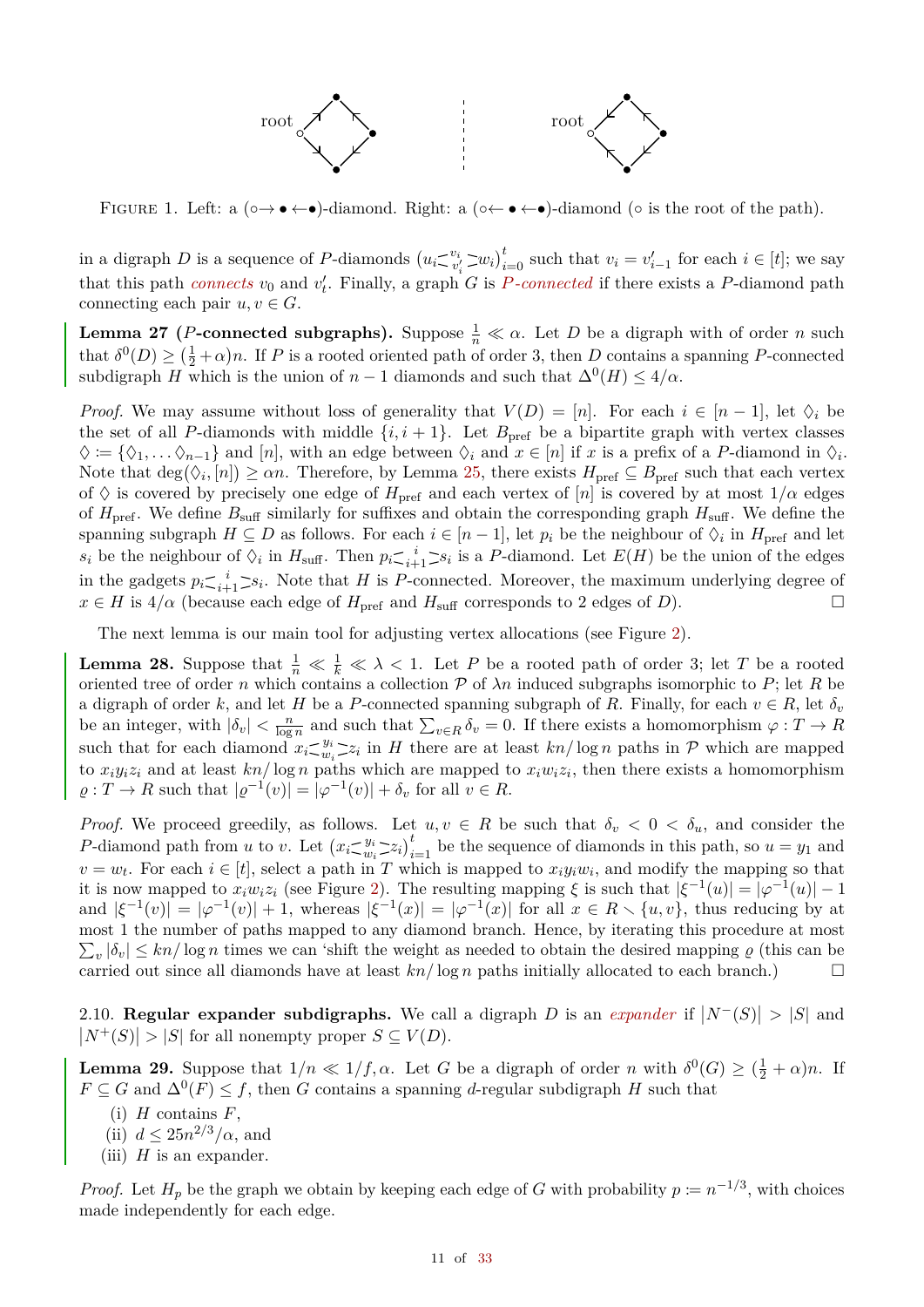<span id="page-11-1"></span>**Claim 30.** With probability  $1 - o(1)$ 

- (a) every vertex of  $H_p$  has in- and outdegree at most  $4n^{2/3}$ , and
- <span id="page-11-2"></span>(b) if *S* is a nonempty proper subset of  $V(G)$ , then  $|N_{H_p}^-(S)|, |N_{H_p}^+(S)| > |S|$ .

*Proof of claim.* Let  $x \in H_p$ . Note that  $\deg_{H_p}^+(x)$  and  $\deg_{H_p}^+(x)$  are binomial random variables with expectation between  $(\frac{1}{2} + \alpha)n^{2/3}$  and  $n^{2/3}$ . By Chernoff [\(1\)](#page-4-6) (applied with  $t = n^{2/3}/2$ ) we have

(7) 
$$
\mathbb{P}(\deg_{H_p}^{-}(x) > 4n^{2/3}) \le \exp(-n^{2/3}) \text{ and}
$$

$$
\mathbb{P}(\deg_{H_p}^{+}(x) > 4n^{2/3}) \le \exp(-n^{2/3}).
$$

By a union bound over all *n* vertices, [\(a\)](#page-11-1) holds with probability  $1 - o(1)$ . To prove [\(b\),](#page-11-2) let  $S \subseteq H_p$  be proper and nonempty. We will show that  $|N_{H_p}^+(S)| > |S|$ ; it follows by symmetry that  $|N_{H_p}^-(S)| > |S|$ . We consider four cases. If  $|S| < n^{1/2}$ , then  $N_{H_p}^+(x)$  is a binomial random variable with  $\mathbb{E} N_{H_p}^+(x) \ge (\frac{1}{2} + \alpha)n^{2/3}$ for each  $x \in S$ . By Chernoff [\(2\)](#page-4-5) (applied with  $t = np/2$ ) we have, for any  $y \in S$ , that

<span id="page-11-4"></span>(8) 
$$
\mathbb{P}\left(|N_{H_p}^+(S)|\leq |S|\right)\leq \mathbb{P}\left(\deg_{H_p}^+(y)<\frac{np}{2}\right)\leq \exp\left(-\frac{n^{2/3}}{8}\right).
$$

If  $n^{1/2} \leq |S| < n/2$ , then  $|N_{H_p}^+(S)| \leq |S|$  if and only if there exists  $T \subseteq V(H_p)$  such that  $|T| \geq n - |S|$  and  $N_{H_p}^+(S) \cap T = \emptyset$ . Since  $|S| < n/2$ , we have  $n - |S| \geq n/2$ ; hence for each  $T \subseteq V(H_p)$  with  $|T| \geq n - |S|$ and each vertex  $x \in S$ , we have  $\deg_G^+(x,T) \ge \alpha n$ ; in particular,  $e(H_p[S\to T])$  is a binomial random variable with expectation at least  $|S| \alpha n^{2/3} \ge \alpha n^{7/6}$ . By Chernoff [\(2\)](#page-4-5), applied with  $t = \alpha n^{7/6}/2$ , we have  $\mathbb{P}(e(H_p[S \to T]) = 0) \le \exp(-\alpha n^{7/6}/8)$ . So if  $B_T$  is the event ' $e(H_p[S \to T]) = 0$ ' then

<span id="page-11-3"></span>(9) 
$$
\mathbb{P}\left(|N_{H_p}^+(S)|\leq |S|\right)=\mathbb{P}\left(\bigcup_{|T|\geq n-|S|}B_T\right)\leq 2^n\exp\left(-\frac{\alpha n^{7/6}}{8}\right)\leq \exp\left(-\frac{\alpha n^{7/6}}{10}\right).
$$

If  $n/2 \leq |S| < n - n^{1/2}$ , then, as before,  $|N_{H_p}^+(S)| \leq |S|$  if and only if there exists  $T \subseteq V(H_p)$  such that  $|T| \ge n - |S| \ge n^{1/2}$  and  $N_{H_p}^+(S) \cap T = \emptyset$ . Since  $|S| \ge n/2$ , for all  $x \in G$  we have  $\deg_G^-(x, S) \ge \alpha n$ . In particular,  $e(H_p[S \to T])$  is a binomial random variable with  $\mathbb{E}e(H_p[S \to T]) \geq |T|\alpha n^{2/3} \geq \alpha n^{7/6}$ , and thus [\(9\)](#page-11-3) holds. Finally, if  $|S| \ge n - n^{1/2}$ , then for all  $x \in H_p$  we have  $\deg_G^-(x, S) \ge n/2$ , and thus  $\deg_{H_p}^-(x, S)$  is a binomial random variable with expectation at least  $n^{2/3}/2$ . By Chernoff [\(2\)](#page-4-5)

<span id="page-11-5"></span>(10) 
$$
\mathbb{P}\Big(N_{H_p}^+(S) \neq V(H_p)\Big) \leq \sum_{x \in H_p} \mathbb{P}\Big(\deg_{H_p}^-(x) \leq n^{1/2}\Big) \leq \exp\Big(-\frac{n^{2/3}}{40}\Big).
$$



<span id="page-11-0"></span>Figure 2. Weight-shifting from vertex *u* to vertex *v* using *P*-diamond.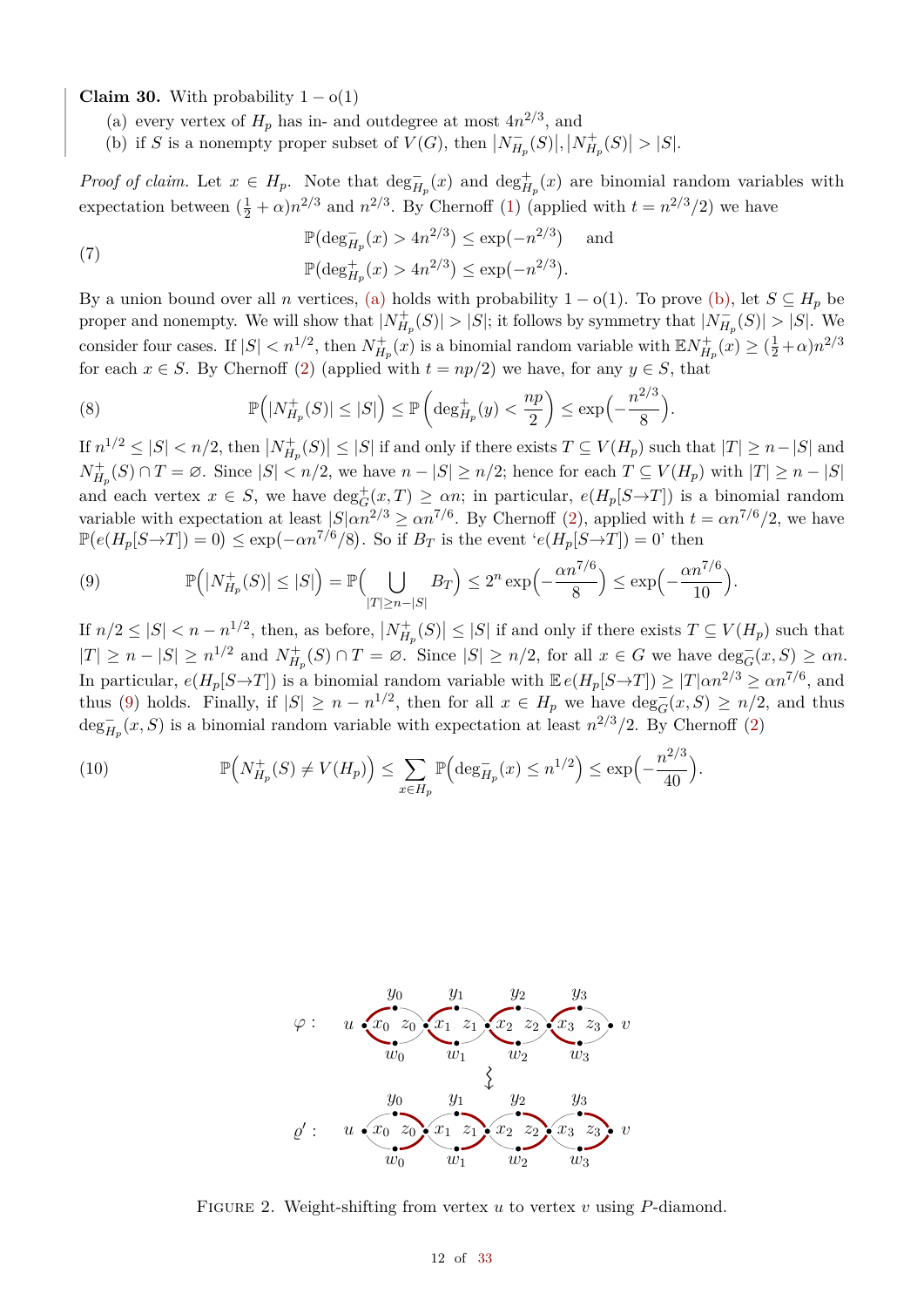For all proper and nonempty  $S \subseteq V(H_p)$ , let  $P_S := \mathbb{P}(|N^+_{H_p}(S)| \leq |S|)$ . By a union bound, we obtain

$$
\mathbb{P}((b) \text{ does not hold}) = \sum_{|S| < \sqrt{n}} P_S + \sum_{\sqrt{n} \le |S| < n - \sqrt{n}} P_S + \sum_{n - \sqrt{n} \le |S| < n} P_S
$$
\n
$$
\le 3\sqrt{n} \left(\frac{n}{\sqrt{n}}\right) \exp\left(-\frac{n^{2/3}}{40}\right) + 2^n \exp\left(-\frac{\alpha n^{7/6}}{10}\right) = o(1),
$$
\n(8) and (10)

where sums range over proper nonempty  $S \subseteq H_p$  and we use the bounds  $\binom{n}{\sqrt{n}} \leq (\sqrt{n} \, e)^{\sqrt{n}} \leq \exp(\sqrt{n} \ln n)$ . Therefore [\(b\)](#page-11-2) holds with probability  $1 - o(1)$ , as desired.

Returning to the proof of the lemma, fix an outcome of  $H_p$  such that [\(a\)](#page-11-1) and [\(b\)](#page-11-2) hold and let  $H' \coloneqq H_p \cup F$ . Clearly, if  $H' \subseteq H \subseteq G$ , then *H* satisfies both [\(ii\)](#page-10-1) and [\(iii\).](#page-10-2) Hence, to conclude the proof, if suffices to find such *H* satisfying [\(ii\).](#page-10-1) By [\(a\),](#page-11-1) we have  $\Delta^{0}(H') \le 4n^{2/3} + f \le 5n^{2/3}$  and  $e(H') \le 4n^{5/3} + nf \le 5n^{5/3}$ . Hence, by Lemma [26,](#page-9-2)  $E(H')$  admits a partition M such that  $|M| \leq 5n^{2/3} + 1$  and  $|M| - |N| \leq 2$ for all  $M, N \in \mathcal{M}$ . Fix  $d \in \mathbb{N}$  and an equitable partition  $M_1, \ldots, M_d$  of  $E(H')$  (refining  $\mathcal{M}$ ) so that  $d \leq 32n^{2/3}/\alpha$  and  $|M_i| \leq \alpha n/6$  for each  $i \in [d]$ . The following procedure builds the desired *H*.

**Procedure:** Let  $G_0 \coloneqq G - E(H')$ . For each  $i \in [d]$ , in order, greedily choose a directed cycle  $C_i$  in  $G_i$ −1 ∪  $M_i$ , such that  $C_i$  has length  $3|M_i|/2$  and covers all edges in  $M_i$ ; let  $C'_i$  be a directed Hamilton cycle in  $G_{i-1} \setminus V(C_i)$  and let  $G_i := G_{i-1} \setminus (E(C_i) \cup E(C'_i))$ . We set  $H := \bigcup_{i \in [d]} (C_i \cup C'_i)$ .

Let us check that these steps may be carried out. Fix  $i \in [d]$ . It suffices to show that  $C_i$  and  $C'_i$  exist. Let  $M_i = \{u_1 \to v_1, \ldots, u_r \to v_r\}$ . Since  $\delta^0(G_i) \geq \delta^0(G_0) - d \geq (1/2 + 3\alpha/4)n$ , for each pair of vertices  $x, y \in G_i$  there exists at least  $3\alpha n/4 - |M_i|$  vertices z such that  $z \in (N_{G_i}^+(x) \cap N_{G_i}^-(y)) \setminus |M_i|$ . Hence there exist  $|M_i|/2$  distinct vertices  $z_j$  with  $z_j \in (N_{G_i}^+(v_j) \cap N_{G_i}^-(u_{j+1})) \setminus |M_i|$  for each  $j \in [r]$  (addition modulo r). Let  $C_i$  be the cycle  $u_1 \rightarrow v_1 \rightarrow z_1 \rightarrow u_2 \rightarrow \cdots \rightarrow u_r \rightarrow v_r \rightarrow z_r \rightarrow u_1$ . Since  $|C_i| = 3|M_i| \le \alpha n/2$ , it follows  $\delta^0(G_i \setminus V(C_i)) \ge (1/2 + \alpha/4)n$ , so  $G_i \setminus V(C_i)$  contains a directed Hamilton cycle  $C_i'$ . Finally, note that  $H' \subseteq H$  and *H* is the edge-disjoint union of spanning subdigraphs  $C_i \cup C'_i$  of  $G$ , and that for each  $i \in [d]$  all vertices in each  $C_i \cup C'_i$  has both in- and outdegree 1. We conclude *H* is a spanning subgraph of *G* with  $\deg_H^-(x) = \deg_H^+(x) = d \leq 32n^{2/3}/\alpha$  for each  $x \in H$ , so [\(ii\)](#page-10-1) holds.

2.11. **Random walks.** Let *D* be a digraph, let *P* be an oriented path rooted in one of its leaves, and let  $v_0, v_1, \ldots, v_r$  be an ancestral order of *P*. For each  $v \in D$ , a *random P-walk*  $W_{P,D}(v)$  on *D*, starting at *v*, is a random walk  $X_0, X_1, \ldots, X_r$  starting at  $X_0 = v$  and such that for each  $i \in [r]$  we choose  $X_i$ as follows: if  $v_i$  is an outneighbour of  $v_{i-1}$  in *P*, then choose  $X_i$  uniformly at random from  $N_D^+(X_{i-1})$ ; otherwise choose  $X_i$  uniformly at random from  $N_D^-(X_{i-1})$ , with all choices made independently for all *i*. The following lemmas establish a crucial property of these walks.

<span id="page-12-0"></span>**Lemma 31.** Let *D* be an expander digraph, let  $f: V(D) \to [0,1]$  and let  $M := \max_{x,y \in D} f(x) - f(y)$ . If *n* := |*D*| ≥ 3 and *M* > 0, then there exists *u, x, y* ∈ *D* such that  $x, y \in N^-(u)$  and  $f(y) - f(x) \ge M/(n-1)$ and, similarly there exists  $v, w, z \in D$  such that  $w, z \in N^+(v)$  and  $f(w) - f(z) \geq M/(n-1)$ .

*Proof.* If suffices to prove the existence of  $u, x, y$ ; the statement for  $v, w, z$  follows by symmetry. Let  $S_1, \ldots, S_r$  be a partition of  $V(D)$  such that for all  $x, y \in D$  we have  $f(x) = f(y)$  if and only if  $x, y \in S_i$ for some  $i \in [r]$ . Clearly,  $1 < r \leq n$ . Since f is constant in each set of this partition, we write  $f(i)$  for the common value of *f* over all  $x \in S_i$ . We can assume that the sets are labelled so that  $f(i) < f(j)$  whenever *i* < *j*. Note that  $M = f(r) - f(1)$ , and therefore  $f(j + 1) - f(j) \geq M/(r - 1) \geq M/(n - 1)$  for some  $j \in [r-1]$ . Let  $X := S_1 \cup \cdots \cup S_j$  and  $Y := S_{j+1} \cup \cdots \cup S_n$ . Since *D* is an expander,  $|N^+(X)| > |X|$ and  $|N^+(Y)| > |Y|$ . Because  $|X| + |Y| = n$  there must be a vertex  $u \in N^+(X) \cap N^+(Y)$ . Let  $x \in X$  and *y* ∈ *Y* be inneighbours of *u*. Then  $f(y) - f(x) \ge f(j+1) - f(j) \ge M/(n-1)$  as desired.  $\Box$ 

<span id="page-12-1"></span>**Lemma 32.** Let *D* be an *d*-regular expander digraph of order *k*, and let *P* be an oriented path of order *n*, rooted in a leaf. For each  $v \in V(D)$ , if  $X_0, \ldots, X_n$  is a random *P*-walk  $W_{P,D}(v)$ , then

(11) 
$$
\max_{x \in D} \left( \mathbb{P}(X_n = x) - \frac{1}{k} \right)^2 \le \left( 1 - \frac{1}{2k^3} \right)^n.
$$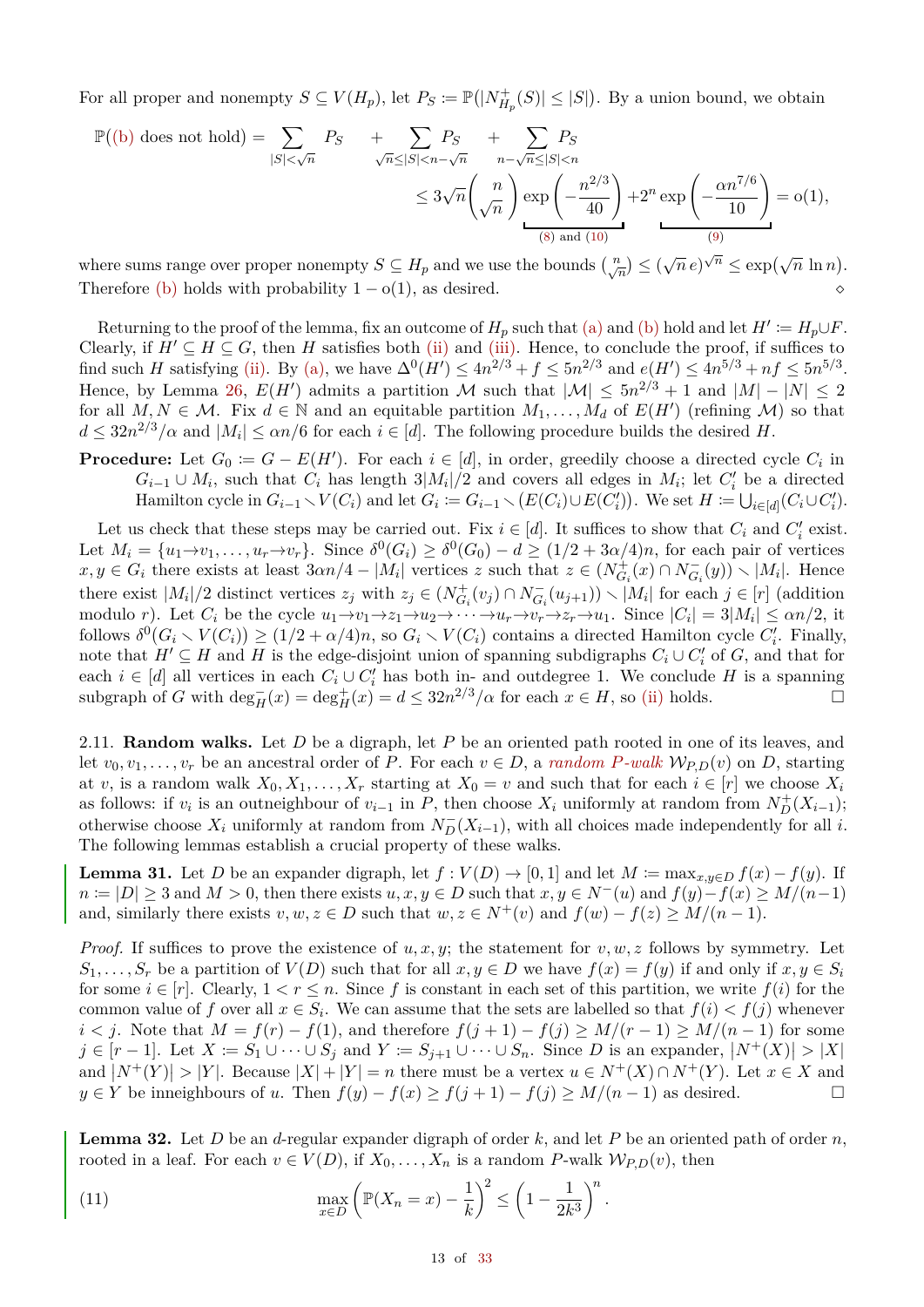*Proof.* For each random variable *X* with finite image *I*, define  $m(X) := \sum_{x \in I}$  $\left(\mathbb{P}(X=x)-\frac{1}{k}\right)$ *k*  $\big)^2$ , so  $m(X) = 0$  if and only if  $\mathbb{P}(X = x) = 1/k$  for all  $x \in I$ . We first prove that

<span id="page-13-1"></span>(12) 
$$
m(X) \le (1 - 1/k)^2 + (k - 1)/k^2 = 1 - k^{-1} < 1.
$$

*Proof of* [\(12\)](#page-13-1). Note that  $1 - 1/k$  is the value  $m(\cdot)$  attains at a random variable which concentrates all 'weight' in a single vertex of *D*. Let *X* be a random variable which maximises  $m(X)$  over all random variables with image *D* and suppose, looking for a contradiction, that there exist distinct *u* and *v* in *D* such that  $\mathbb{P}(X = u) > 0$  and  $\mathbb{P}(X = v) > 0$ . Define a random variable *Y* by  $Y = X$  if  $X \neq u$  and  $Y = v$  otherwise. Then  $m(Y) = m(X) + 2\mathbb{P}(X = u)\mathbb{P}(X = v) > m(X)$ , contradicting the choice of *X*. otherwise. Then  $m(Y) = m(X) + 2\mathbb{P}(X = u)\mathbb{P}(X = v) > m(X)$ , contradicting the choice of X.

Returning to the proof of the lemma, let  $\mu$  be a probability distribution over *D*, let  $v \in D$  be selected according to  $\mu$ , and let  $X_0, \ldots, X_n$  be a random *P*-walk  $W_{P,D}(v)$ . We will show that  $m(X_{i-1}) \geq m(X_i)$ for all *i* ∈ [*n*], with strict inequality if *m*(*Xi*−1) *>* 0. Let *i* ∈ [*n*], suppose that *vi*−<sup>1</sup> is an inneighbour of *v<sup>i</sup>* in *P* and define  $f(y) := \mathbb{P}(X_{i-1} = y) - 1/k$  for all  $y \in D$ . Since  $|N_D^-(x)| = d$  for all  $x \in D$ , we have

$$
m(X_i) = \sum_{x \in D} \left( \mathbb{P}(X_i = x) - \frac{1}{k} \right)^2 = \sum_{x \in D} \left( \left( \sum_{y \in N_D^-(x)} \frac{\mathbb{P}(X_{i-1} = y)}{d} \right) - \frac{1}{k} \right)^2
$$
  
= 
$$
\sum_{x \in D} \left( \sum_{y \in N_D^-(x)} \frac{f(y)}{d} \right)^2 \stackrel{\text{(b)}}{\leq} \sum_{x \in D} \frac{1}{d} \left( \sum_{y \in N_D^-(x)} f(y)^2 \right) = \sum_{x \in D} f(x)^2 = m(X_{i-1})
$$

where ( $\sharp$ ) follows by Theorem [16](#page-5-1) (with  $u_i = 1/d$  and  $v_i = f(y)$ ). Moreover, ( $\sharp$ ) is an equality if and only if  $f(y) = \alpha/d$  for all *y* and some  $\alpha \neq 0$ , i.e., if and only if  $X_{i-1}$  is uniformly distributed over *D*. Let  $M_i := \max_{x \in D} |f(y)|$ . We have that

$$
m(X_i) = \sum_{x \in D} \left( \sum_{y \in N_D^-(x)} \frac{f(y)}{d} \right)^2 \stackrel{(4)}{=} \sum_{x \in D} \left( \sum_{y \in N_D^-(x)} d \left( \frac{f(y)}{d} \right)^2 - \sum_{z, w \in N_D^-(x)} \frac{\left(f(z) - f(w)\right)^2}{2d^2} \right)
$$
  

$$
= m(X_{i-1}) - \sum_{\substack{x \in D \\ z, w \in N_D^-(x)}} \frac{\left(f(z) - f(w)\right)^2}{2d^2} \stackrel{(4)}{\leq} m(X_{i-1}) - \frac{M_i^2}{2d^2}
$$

where  $(\sharp)$  follows from Lemma [31.](#page-12-0) Note that if  $m(X_{i-1}) = \varepsilon$  then  $|f(x)|^2 \ge \varepsilon/k$  for some  $x \in D$ , and thus  $M_i^2 \ge \varepsilon/k$ , so  $m(X_i) \le m(X_{i-1}) - \varepsilon/2kd^2 < m(X_{i-1})(1 - 1/2k^3)$ . Therefore,

$$
\max_{x \in D} \left( \mathbb{P}(X_n = x) - \frac{1}{k} \right)^2 \le m(X_n) \le m(X_0) \left( 1 - \frac{1}{2k^3} \right)^{n-1/2} \left( 1 - \frac{1}{2k^3} \right)^n.
$$

### 3. Allocation, embedding, and an approximate result

<span id="page-13-0"></span>In this section we discuss the allocation and embedding algorithms (Lemmas [33,](#page-14-0) [34](#page-16-0) and Theorem [8\)](#page-1-0).

Lemma [33](#page-14-0) states that the allocation algorithm (Algorithm [1\)](#page-14-1) distributes vertices somewhat evenly among clusters in the reduced graph (if the latter is a regular expander). Lemma [34](#page-16-0) states that if *G* is a digraph with an appropriate reduced graph *R*, and if we are given an appropriate allocation (such as the one guaranteed by Lemma [33\)](#page-14-0) of a tree *T* to *R*, then the embedding algorithm successfully finds a copy of *T* in *G*. Finally, Theorem [8](#page-1-0) combines these lemmas, showing that if *T* is a tree with maximum degree  $|T|^{o(1)}$ , and if *G* is a digraph with large minimum semidegree and order slightly greater than  $|T|$ , then *G* contains a copy of *T*.

3.1. **Allocation algorithm.** Let *F, R* be digraphs. An *allocation* of *F* to *R* is a homomorphism from *F* to *R*. In our applications, *R* will usually be a suitable reduced digraph of the host graph *G*.

Algorithm [1](#page-14-1) below is a randomised procedure which defines an allocation of a rooted tree *T* to a digraph  $D$ , and is inspired by a similar procedure in [\[15,](#page-32-14) Section 3.2]. The algorithm in [\[15\]](#page-32-14), however, is only applied when *D* is a directed cycle with loops in every vertex (i.e.,  $v \rightarrow v \in E(D)$  for all  $v \in D$ ), whereas here there are no loops but we require that  $\delta^0(D) \geq 1$  $\delta^0(D) \geq 1$ . Essentially, Algorithm 1 steps through the vertices of *T* in an ancestral order, and defines the homomorphism  $\varphi : T \to D$  uniformly at random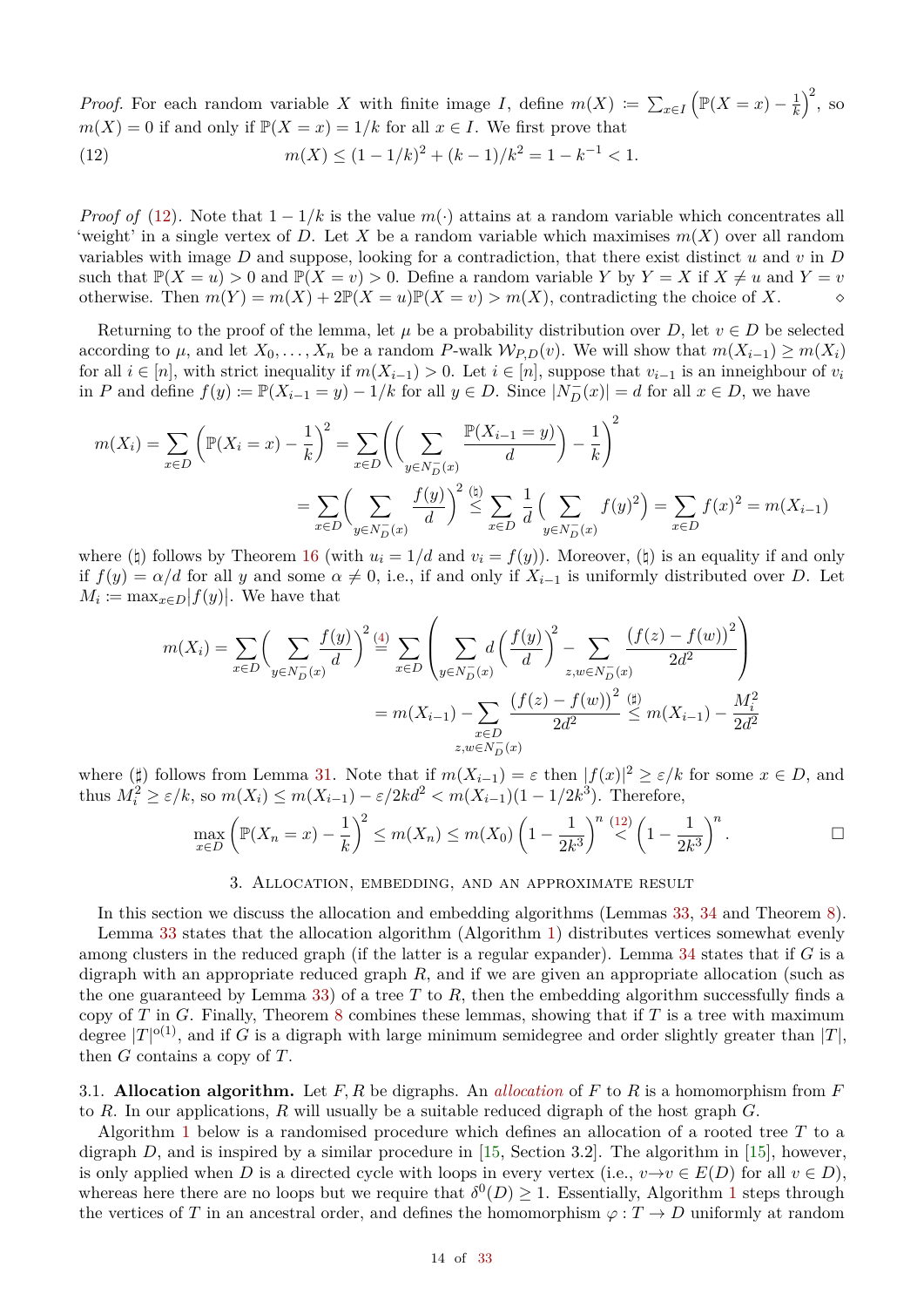at each step, with the restriction that siblings (i.e., vertices with the same parent) are mapped to the same vertex if the edge between them and the parent has the same orientation.

**Algorithm 1:** The Vertex Allocation Algorithm

<span id="page-14-1"></span>**Input :** an oriented tree *T* of order *n*, with root  $t_1$ , an ancestral order  $t_1, \ldots, t_n$  of *T*, a digraph *D* with  $\delta^0(D) \ge 1$  and  $x_1 \in V(D)$ . **for**  $\tau = 1$  **to**  $n$  **do if**  $\tau = 1$  **then** define  $\varphi(t_1) \coloneqq x_1$ . **else if**  $\varphi(t_\tau)$  is undefined **then** Let  $t_{\sigma}$  be the parent of  $t_{\tau}$  and let  $x_{\sigma} = \varphi(t_{\sigma})$ . Pick  $x_{\tau}^+ \in N_D^+(x_{\sigma})$  and  $x_{\tau}^- \in N_D^-(x_{\sigma})$  uniformly at random independently of all other choices. Let  $t^1_\tau, \ldots, t^s_\tau$  be the children of  $t_\sigma$ .  $f$  *or*  $i = 1$  **to**  $s$  **do if**  $t^i_\tau \in N^+_T(t_\sigma)$  then define  $\varphi(t^i_\tau) := x^+_\tau$ . **else** define  $\varphi(t^i_\tau) \coloneqq x^-_\tau$ .

We next show that Algorithm [1](#page-14-1) always builds a homomorphism and, moreover, that if  $T$  is sufficiently large and *D* is a regular expander, then it distributes vertices of *T* roughly evenly among vertices of *D*.

<span id="page-14-0"></span>**Lemma 33.** Let *T* be an oriented tree of order *n* rooted at *r*, let *D* be a regular expander digraph of order *k*, and let  $x \in D$ . If  $\varphi$  is the allocation we obtain by applying the allocation algorithm (Algorithm [1\)](#page-14-1) to *T* and *D*, then the following properties hold.

- <span id="page-14-4"></span> $\left(\alpha\right) \varphi$  is a homomorphism  $\varphi: T \to D$  and  $\Delta(\varphi) \leq 3$ ; moreover,  $|\varphi^{-1}(N_T^-(r))| + |\varphi^{-1}(N_T^+(r))| \leq 2$ .
- <span id="page-14-5"></span>(b) Let  $u, v \in V(T)$ , where *u* lies on the path from *r* to *v*, let *P* be the path between *u* and *v*, and let  $W := V(P) \setminus \{u\}$ . For all  $j \in D$ , the allocation of W, conditioned on the event ' $\varphi(u) = j'$  is a random *P*-walk on *D*.
- <span id="page-14-2"></span>(c) Suppose that  $1/m \ll 1/k$ . Let  $u, v \in V(T)$  be such that *u* lies on the path from *r* to *v*, and  $\text{dist}_T(u, v) \ge 4k^3 \log m$ . Then for all  $i, j \in D$ ,

*.*

$$
\mathbb{P}(\,v \text{ is allocated to } i \mid u \text{ is allocated to } j \,) = \frac{1}{k} \left(1 \pm \frac{1}{m}\right)
$$

- <span id="page-14-3"></span>(d) Suppose that  $1/n \ll 1/K \ll 1/k$ ,  $\zeta$  and  $\Delta(T) \le n^{(K \log n)^{-1/2}}$ . If  $S \subseteq V(T)$  and  $|S| \ge n^{2/3+\zeta}$ , then with probability  $1 - o(1)$  each of the vertices of *D* has  $|S|(\frac{1}{k} \pm n^{-(\log n)^{-1/2}})$  vertices of *S* allocated to it.
- <span id="page-14-6"></span>(e) Suppose that  $1/n \ll 1/K \ll 1/k$ ,  $\beta$ , that  $\Delta(T) \leq n^{(K \log n)^{-1/2}}$ , and that *D* is *d*-regular. For all  $Q \subseteq E(D)$ , if  $S \subseteq E(T)$  contains at least  $\beta n$  vertex-disjoint edges, then  $\varphi$  allocates at least  $|S|/4kd$  edges of *S* to each edge of *Q* with probability  $1 - o(1)$ .

Similar statements to [\(c\)](#page-14-2) and [\(d\)](#page-14-3) were included in [\[18,](#page-32-11) Lemma 3.2], with a similar proof.

*Proof.* Note that every edge of *T* is mapped to an edge of *D*; moreover, for all  $v \in T$ , the neighbours of *v* fall in 3 categories: parent, in- or outchild of *v*, and all vertices in each of these categories are allocated to the same cluster, so [\(a\)](#page-14-4) holds (the moreover part holds since  $r$  has no parent). In particular, [\(b\)](#page-14-5) also holds, since the allocation of vertices along any path match the choices that would be made in a random *P*-walk. From this point onward, let us assume  $V(D) = [k]$ . We now prove item [\(c\).](#page-14-2) Let  $P(u, v) \subset T$  be the (oriented) path  $u = v_0 v_1 \cdots v_\ell = v$  from *u* to *v*, so  $\ell \geq 4k^3 \log m$ . Suppose that *u* has been allocated to  $x_0 \in D$ , and for all  $i \in \{0, 1, \ldots, \ell\}$  let  $X_i$  be the vertex to which  $v_i$  is allocated (so  $X_0 = x_0$ ), so  $X_0, X_1, \ldots, X_\ell$  is a random *P*-walk by [\(c\).](#page-14-2) This implies [\(c\),](#page-14-2) since, by Lemma [32,](#page-12-1) for all  $x \in D$  we have

$$
\mathbb{P}(X_n = x) = \frac{1}{k} \pm \left(1 - \frac{1}{2k^3}\right)^{\ell/2} = \frac{1}{k} \pm e^{-\ell/4k^3} = \frac{1}{k} \left(1 \pm \frac{1}{m}\right).
$$

We now turn to [\(d\).](#page-14-3) By Lemma [12,](#page-4-4) there exists an integer  $s \leq 3n^{1/3}$ , vertices  $v_1, \ldots, v_s \in V(T)$  and pairwise-disjoint subsets  $F_1, \ldots, F_s$  of  $V(T)$  such that for all  $i, j \in [s]$  we have  $|\bigcup_{i=1}^s F_i| \geq n - n^{5/12}$ ,  $|F_i| \leq n^{2/3}$ , and if  $j < i$  then any path from *r* or any vertex of  $F_j$  to any vertex of  $F_i$  passes through the vertex  $v_i$ , where  $dist(v_i, F_i) \ge K \log \Delta(T)/13$ . Let  $\delta_n := 4k/(n^{(K \log n)^{-1/2}})^{K/52k} < n^{-(\log n)^{-1/2}}$ ; we shall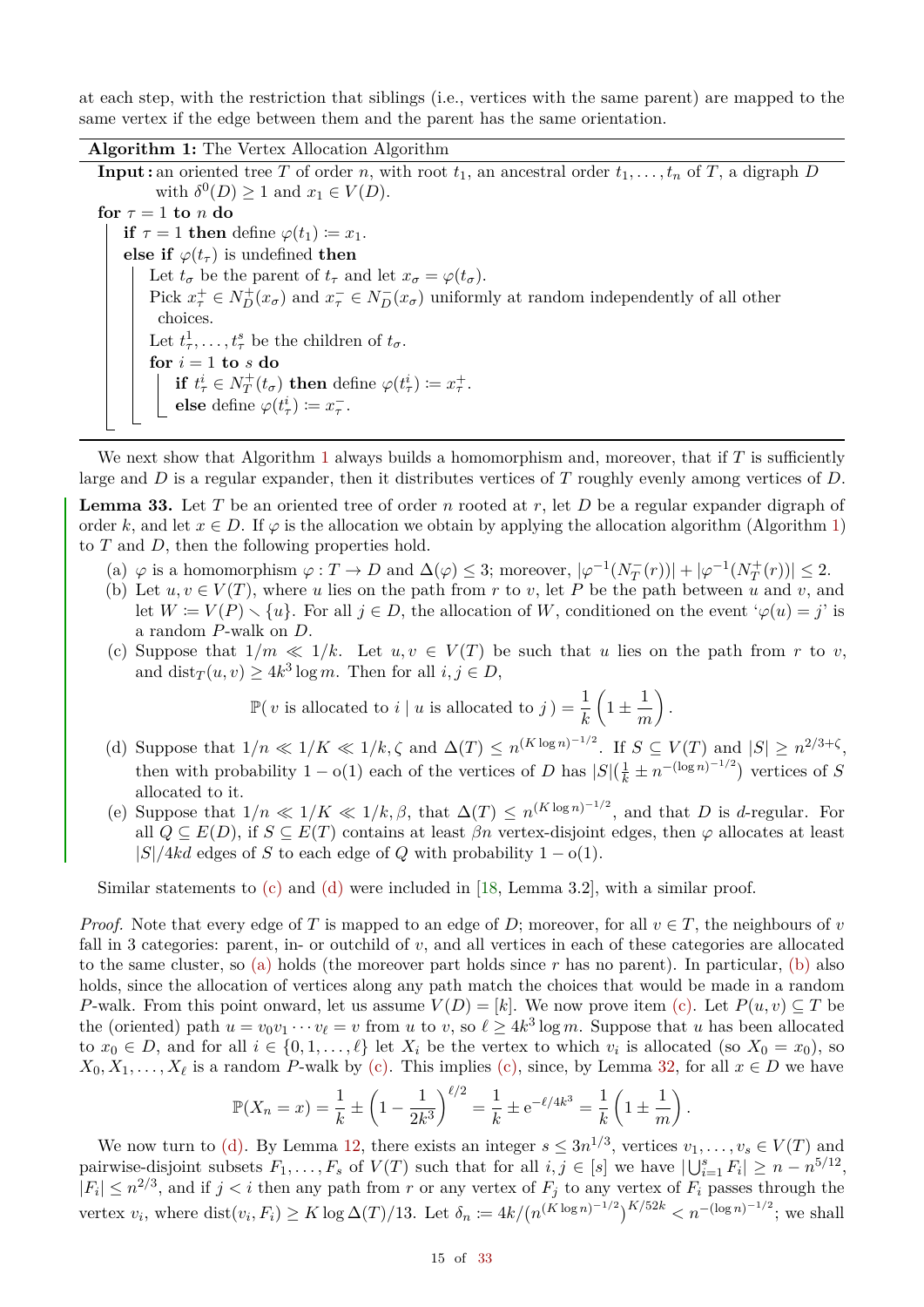prove that

(†) with probability  $1 - o(1)$ , for all  $j \in [k]$  at most  $|S|(\frac{1}{k} + \frac{\delta_n}{2k})$  vertices from  $\bigcup_{i \in [s]} F_i \cap S$ are allocated to cluster  $V_i$ .

Note that (†) implies [\(d\).](#page-14-3) Indeed, the number of vertices of  $T$  not contained in any of the sets  $F_i$  is at  $\text{most } n^{5/12} \leq \delta_n |S|/2k$ ; if (†) holds, then with probability  $1 - o(1)$  at most  $|S|(1 + \delta_n)/k$  vertices of *S* are allocated to each  $V_j$ . Hence, at least  $|S| - (k-1)|S|(1+\delta_n)/k \geq |S|(1/k - \delta_n)$  vertices of *S* are allocated to each *V*<sub>*j*</sub>, so [\(d\)](#page-14-3) holds (since  $\delta_n < n^{-(\log n)^{-1/2}}$ ). To prove (†), define random variables  $X_i^j$  $\int\limits_i^j$  for each  $i \in [s]$  and  $j \in [k]$  by

$$
X_i^j := \frac{\text{\# of vertices of } F_i \cap S \text{ allocated to cluster } V_j}{n^{2/3}},
$$

so each  $X_i^j$  $\frac{J}{i}$  lies in the range [0, 1]. Note that the cluster to which a vertex *x* of *T* is allocated is dependent only on the cluster to which the parent of *x* is allocated and on the outcome of the random choice made when allocating *x*. For each  $q \in [k]$ , we have  $\mathbb{E}(X_i^j)$  $\frac{j}{i}$  |  $X_i^j$  $X_1^j, \ldots, X_1^j, v_i \in V_q$ ) =  $\mathbb{E}(X_i^j)$  $\mathcal{V}_i^{\jmath} \mid v_i \in V_q$ ), where we write  $x \in V_q$  to denote the event that  $x$  is allocated to  $V_q$ . So for any  $i \in [s]$  and  $j \in [k]$  we have

$$
\mathbb{E}(X_i^j | X_{i-1}^j, \dots, X_1^j) \le \max_{q \in [k]} \mathbb{E}(X_i^j | X_{i-1}^j, \dots, X_1^j, v_i \in V_q)
$$
\n
$$
= \max_{q \in [k]} \mathbb{E}(X_i^j | v_i \in V_q) = \max_{q \in [k]} \frac{\sum_{x \in F_i \cap S} \mathbb{P}(x \in V_j | v_i \in V_q)}{n^{2/3}} \le \left(\frac{1}{k} + \frac{\delta_n}{4k}\right) \frac{|F_i \cap S|}{n^{2/3}}.
$$

We apply Lemma [15](#page-5-3) with

$$
\mu := \left(\frac{1}{k} + \frac{\delta_n}{4k}\right) \frac{|S|}{n^{2/3}} \ge \left(\frac{1}{k} + \frac{\delta_n}{4k}\right) \sum_{i \in [s]} \frac{|F_i \cap S|}{n^{2/3}},
$$

which (since  $1/n \ll 1/k, \zeta$ ) yields

$$
\mathbb{P}\Big(\sum_{i\in[s]}X_i^j > (1+\delta_n/8)\mu\Big) \le \exp\left(\frac{-(\delta_n/8)^2\mu}{3}\right) = \exp\left(-\frac{\delta_n^2(1+\delta_n/4)|S|}{192kn^{2/3}}\right) \le \exp(-n^{\zeta/2}).
$$

By a union bound, with probability  $1 - o(1)$ , we have

$$
n^{2/3} \sum_{i \in [s]} X_i^j \le n^{2/3} (1 + \delta_n/8) \mu \le |S| \left( \frac{1}{k} + \frac{\delta_n}{2k} \right) \qquad \text{for all } j \in [k].
$$

That is, for each  $j \in [k]$ , at most  $|S|(\frac{1}{k} + \frac{\delta_n}{2k})$  vertices in  $\bigcup_{i=1}^r F_i \cap S$  are allocated to  $V_j$ , so (†) holds.

To conclude, let ≺ be an ancestral order of *T* and, for each edge *e* ∈ *S*, let *x<sup>e</sup>* and *y<sup>e</sup>* be the endvertices of *e*, labelled so that  $x_e \prec y_e$ . At least half of the edges in *S* have the same orientation with respect to  $\prec$ , so let *S*<sup>'</sup> be a subset of *S* with at least  $|S|/2$  such edges which are all oriented, say, from *x*<sup>*e*</sup> to *y<sub>e</sub>*. Let  $u_1 \rightarrow v_1, \ldots, u_q \rightarrow v_q$  be the edges in *Q*. By item [\(d\),](#page-14-3) with probability  $1 - o(1)$  there are at least  $|S'|(\frac{1}{k} \pm n^{-(\log n)^{-1/2}})$  vertices  $x_e \in e \in S'$  allocated to each  $u_j$  for all  $j \in [q]$ . Call this event  $E_1$ . Conditioned on the  $E_1$ , and for each  $j \in [q]$ , let  $Z_j$  be the number of edges of S' which are allocated to  $u_j \rightarrow v_j$ ; then, for any fixed  $j \in [q]$ , since *D* is *d*-regular (and  $d \leq {k \choose 2}$  $\binom{k}{2}$ , it follows that  $Z_j$  is a binomial random variable with expectation at least  $|S'|/d$ , so the probability that  $Z_j < |S'|/2d$  decreases exponentially with *n*. By a union bound (over these *q* events), it follows that with probability  $1 - o(1)$ we have that  $Z_j \geq |S'|/2d \geq |S|/4kd$  for all  $j \in [q]$ ; we call this event  $E_2$ . Since both  $E_1$  and  $E_2|E_1$ (i.e.,  $E_2$  conditioned on the occurrence of  $E_1$ ) happen with probability 1 – o(1), we conclude [\(e\)](#page-14-6) holds as required. required.  $\Box$ 

<span id="page-15-0"></span>3.2. **Embedding algorithm.** In this section we describe the tree-embedding algorithm we use (with a few modifications) to prove Lemmas [40](#page-25-0) and [37](#page-20-0) and Theorem [4.](#page-0-3) It embeds a rooted tree *T* to a digraph *G* with reduced graph *R*, respecting a given homomorphism  $\varphi : T \to R$ . Vertices are embedded greedily so that each vertex  $x \in T$  is embedded to the cluster corresponding to  $\varphi(x)$ . The main result of this section (Lemma [34\)](#page-16-0) states sufficient conditions that guarantee the algorithm succeeds. For each  $v \in T$ , let  $C^-(v)$ be the children of *v* in  $N_T^-(v)$ ,  $C^+(v)$  be the children of *v* in  $N_T^+(v)$  and  $C(v) := C^-(v) \cup C^+(v)$ . We write  $S(x)$  to denote the star  $T[\lbrace x \rbrace \cup C(x)]$  induced by x and its children.

**Embedding algorithm.** If at any point in the description below there is more than one possible choice available, we take the lexicographically first of these, so that for each input the output is uniquely defined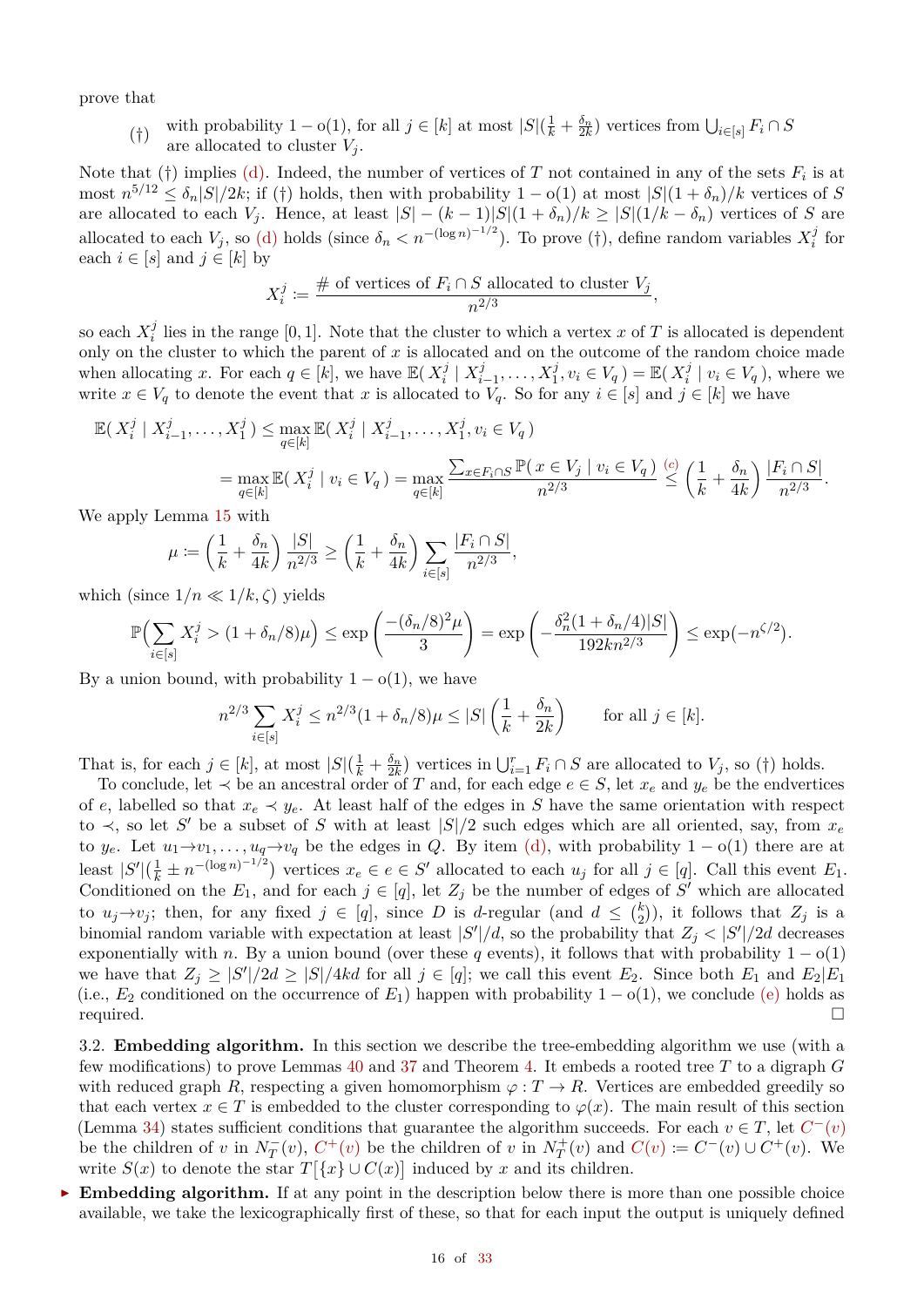and — thus making the algorithm deterministic. Furthermore, if at any point some required choice cannot be made, terminate with failure. At each time  $\tau$ , with  $1 \leq \tau \leq n$ , we shall embed a vertex  $t_{\tau}$  to a vertex  $v_{\tau} \in V_{\varphi(t_{\tau})}$ ; we will also reserve sets  $A_{\tau}$ ,  $A_{\tau}^{+}$  for the children of  $t_{\tau}$ . We say that a vertex  $t_s$  of T is open at time  $\tau$  if  $t_s$  has been embedded but some child of  $t_s$  has not yet been embedded.

- $\blacktriangleright$  **Input.** An oriented tree *T* with ancestral order  $t_1$   $\prec$  ...  $\prec$   $t_n$ , a digraph *R*, a homomorphism  $\varphi$  : *T* → *R*, a digraph *G*, a partition  $V := \{ V_i : i \in R \}$  of  $V(G)$ , a vertex  $v_1 \in V_{\varphi(t_1)}$  and constants  $\beta$  and  $\gamma$ .
- **Procedure.** At each time  $\tau$ , with  $1 \leq \tau \leq n$ , we take the following steps.
- **F** Step 1. Define the set  $B^{\tau}$  of vertices of *G* unavailable for use at time  $\tau$  to consist of the vertices already occupied and the sets reserved for the children of open vertices, so

$$
B^\tau \coloneqq \{v_1, \dots, v_{\tau-1}\} \cup \bigcup_{t_s \colon t_s \text{ is open}} (A_s^- \cup A_s^+)
$$

For each  $V_i \in \mathcal{V}$ , let  $V_i^{\tau} := V_i \setminus B^{\tau}$ , so  $V_i^{\tau}$  is the set of available vertices of  $V_i$ .

- **F** Step 2. If  $\tau = 1$  embed  $t_1$  to  $v_1$ . Alternatively, if  $\tau > 1$ :
	- (2.1) Let  $t_{\sigma}$  be the parent of  $t_{\tau}$  (so  $A_{\sigma}^-$ ,  $A_{\sigma}^+$  were reserved for the children of  $t_{\sigma}$ ).
	- $(2.2)$  If  $t_{\sigma} \to t_{\tau}$ , let  $W := A_{\sigma}^+ \cap V_{\varphi(t_{\tau})}$ ; otherwise let  $W := A_{\sigma}^- \cap V_{\varphi(t_{\tau})}$ .
	- (2.3) Choose  $v_\tau \in W$  such that

<span id="page-16-2"></span>(13) 
$$
\deg_G^-(v_\tau, V_i^\tau) \ge \gamma m \quad \text{for all } i \in \varphi(C^-(t_\tau)),
$$

$$
\deg_G^+(v_\tau, V_j^\tau) \ge \gamma m \quad \text{for all } j \in \varphi(C^+(t_\tau)).
$$

(2.4) Embed  $t_\tau$  to  $v_\tau$ .

- ► Step 3. In Step 2 we embedded  $t_{\tau}$  to a vertex  $v_{\tau} \in W$ . For each  $t_{\pi} \in C^{-}(t_{\tau})$ , choose  $A_{\pi}^{-} \subseteq N_{G}^{-}(v_{\tau}) \cap V_{\varphi(t_{\pi})}^{\tau}$ containing at most  $2m^{1-1/\Delta(\varphi)}$  vertices and which is  $(\beta, \gamma, \varphi, m)$ -good for  $S(t_\pi)$ ; let  $A_\tau^-$  be the union of these sets. Similarly, for each  $t_{\mu} \in C^+(\tau)$ , choose a set  $A^+_{\mu} \subseteq N^+_G(v_{\tau}) \cap V^{\tau}_{\varphi(t_{\mu})}$  containing at most  $2m^{1-1/\Delta(\varphi)}$  vertices and which is  $(\beta, \gamma, \varphi, m)$ -good for  $S_\mu$ ; choose these sets so that they are pairwise disjoint and let  $A^+$  be their union.
- **► Termination.** Terminate after processing each of *T*, yielding the embedding  $\psi(t_i) = v_i$  for each  $t_i \in T$ .

<span id="page-16-0"></span>**Lemma 34.** Suppose  $1/n \ll 1/K \ll 1/k \ll \varepsilon \ll \gamma \ll \beta \ll d \ll \alpha \leq 2$  and let  $m := n/k$ .

- (i) Let *T* be an oriented tree with  $|T| \le n$ ,  $\Delta(T) \le n^{(K \log n)^{-1/2}}$ , root  $t_1$  and tidy ancestral order  $\prec$ .
- (ii) Let *R* and *G* be digraphs, with  $|R| = k$ , and suppose there exists a partition  $\{V_i : i \in R\}$  of  $V(G)$ such that  $(1 + \alpha)m \leq |V_i| \leq 3m$  for each  $i \in R$ .
- <span id="page-16-1"></span>(iii) Let  $\varphi$  be a homomorphism from *T* to *R* such that  $\Delta(\varphi) \leq 4$ , each edge  $x \rightarrow y \in E(T)$  is mapped to an  $(d, \varepsilon)$ -regular pair  $G[V_{\varphi(x)} \to V_{\varphi(y)}]$ , and which maps at most  $(1 + \alpha/2)m$  vertices to each  $V_i$ .
- <span id="page-16-3"></span>(iv) Let  $v_1 \in V_{\varphi(t_1)}$  be such that  $\deg_G^-(v_1, V_{\varphi(x)})$ ,  $\deg_G^+(v_1, V_{\varphi(y)}) \ge \gamma m$  for all  $x \in C^-(t_1)$ ,  $y \in C^+(t_1)$ .

Assuming the above, the embedding algorithm (with parameters  $\beta$ ,  $\gamma$ ) successfully embeds *T* to *G*.

**Remark.** Any fixed constant *q* with  $\alpha \ll 1/q$  could replace 4 in the bound  $\Delta(\varphi) \leq 4$  in [\(iii\)](#page-16-1) above.

*Proof.* The Vertex Embedding Algorithm will only fail if at some point it is not possible to make a required choice. We will show this is never the case, hence the algorithm succeeds.

Since we embed each  $x \in T$  to  $V_{\varphi(x)}$ , at each time  $\tau$  we have  $\{v_1, \ldots, v_{\tau-1}\} \cap V_j \leq (1 + \alpha/2)m$ for each  $j \in [k]$ . Moreover, if  $t_{\sigma} \in T$  is open at the time  $\tau$ , then  $\sigma < \tau$  and  $t_{\sigma}$  has a child  $t_{\rho}$  with  $\tau \leq \rho$ . Since we are processing the vertices of *T* in a tidy order, there can be at most  $\Delta(T) \log_2 n$  of these children vertices  $t_\rho \in T$ ; since each reserved set has size  $2m^{1-1/\Delta(\varphi)}$ , at time  $\tau$ , the number of reserved vertices (for children of open vertices) is at most  $(2m^{1-1/\Delta_{\varphi}})\Delta(T)(\log_2 n) \leq \alpha m/4$ . Hence  $|B^{\tau} \cap V_j| \leq (1 + \alpha/2)m + \alpha m/4$  for each *j*, and  $|V_j^{\tau}| \geq \alpha m/4$ .

Let us check that all required choices can be made. Indeed, in Step (2.3) we choose  $v<sub>\tau</sub> \in W$ satisfying [\(13\)](#page-16-2). But *W* is  $(\beta, \gamma, \varphi, m)$ -good for  $S_{t_{\tau}}$  — it has been reserved at Step 3 when processing vertex  $t_{\sigma}$ . In particular, *W* contains at least  $\gamma m^{1/\Delta(\varphi)}$  vertices *z* such that  $\deg_{G}^{-}(z, V_{\varphi(x)}^{\tau}) \geq \gamma m$ and  $\deg_G^+(z, V_{\varphi(y)}^{\tau}) \ge \gamma m$  for all  $x \in C^-(t_{\tau})$  and all  $y \in C^+(t_{\tau})$ . Moreover,  $t_{\sigma}$  has been open since time  $\sigma < \tau$  and hence the only vertices which have been embedded to *W* are children of  $t_{\sigma}$  (of which there are at most  $\Delta(T) < \gamma m^{1/\Delta(\varphi)} / 2$ , so we can choose  $v_{\tau}$  as required.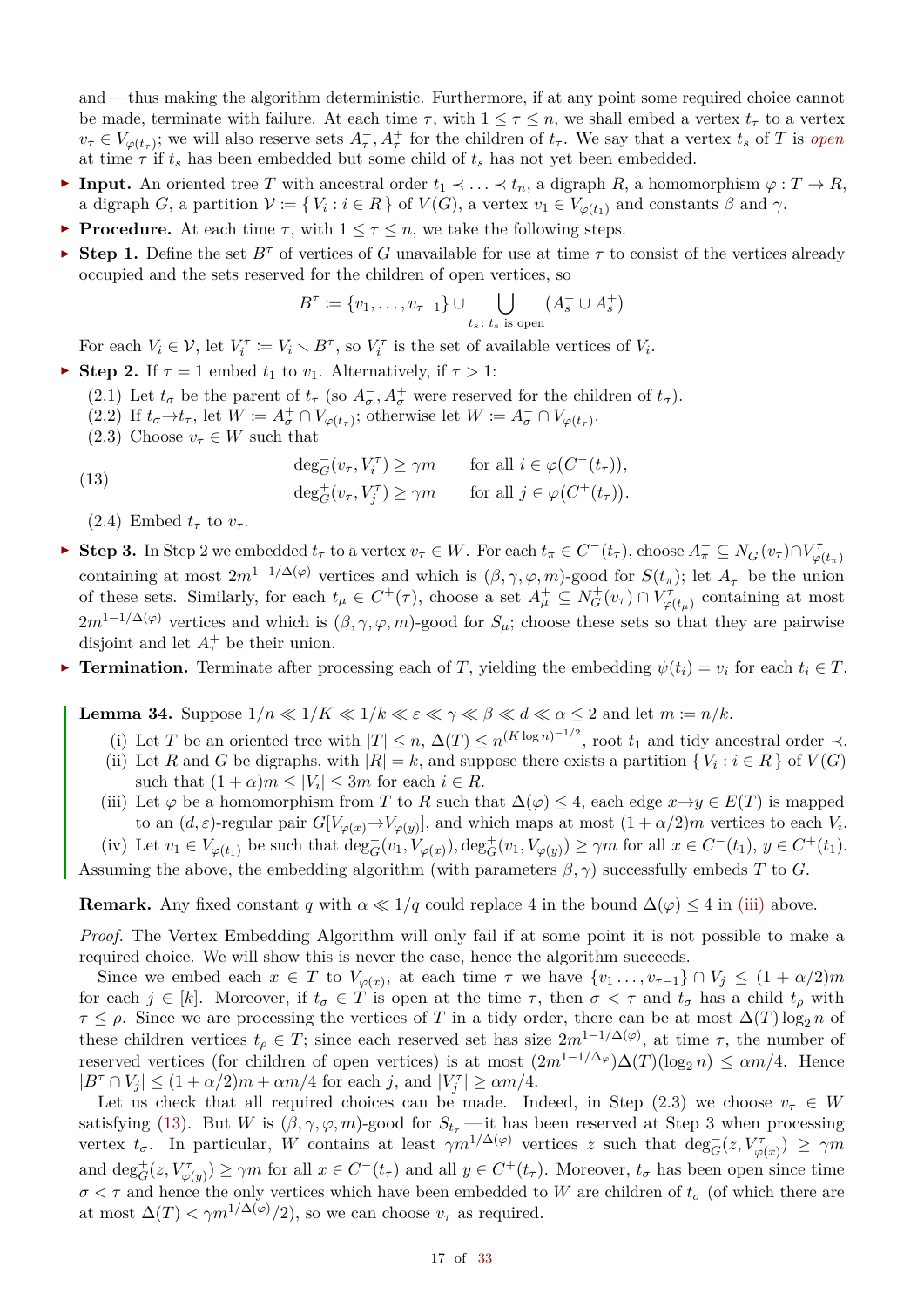Finally, in Step 3 we wish to choose  $A_x^- \subseteq N_G^-(v_\tau) \cap V_{\varphi(x)}^\tau$  and  $A_y^+ \subseteq N_G^+(v_\tau) \cap V_{\varphi(y)}^\tau$  for each  $x \in C^-(t_\tau)$ and each  $y \in C^+(t_\tau)$ , such that  $A_x^-$  is  $(\beta, \gamma, \varphi, m)$ -good for  $S_x$  and  $A_y^+$  is  $(\beta, \gamma, \varphi, m)$ -good for  $S_y$ . By [\(13\)](#page-16-2), *v*<sub>*τ*</sub> has at least  $\gamma m$  inneighbours in  $V^{\tau}_{\varphi(x)}$  for each  $x \in C^{-}(t_{\tau})$  and at least  $\gamma m$  outneighbours in  $V^{\tau}_{\varphi(y)}$  for each  $y \in C^+(t_\tau)$ ; for  $\tau = 1$  this holds by our hypothesis [\(iv\)](#page-16-3) instead. Since  $|C^-(t_\tau)| + |C^+(t_\tau)| \leq \Delta(T)$ , the total number of vertices which will be reserved in Step 3 is at most  $\Delta(T)2m^{1-1/\Delta(\varphi)} \leq \gamma m/3$ . Therefore, for each  $x \in C^{-}(t_{\tau})$  we have that at any point during Step 3,  $V_{\varphi(x)}^{\tau} \cap N_{G}^{-}(v_{\tau})$  contains at least  $\gamma m - \gamma m/3 > \gamma m/2$  unreserved vertices. Similarly, for each  $y \in C^+(t_\tau)$  we have that at any point during Step 3,  $V^{\tau}_{\varphi(y)} \cap N_G^{-}(v_{\tau})$  contains at least  $\gamma m - \gamma m/3 > \gamma m/2$  unreserved vertices. Hence, by Lemma [23,](#page-8-2) it follows that for all  $x \in C^-(t_\tau)$  and all  $y \in C^+(t_\tau)$  there exist  $(\beta, \gamma, \varphi, m)$ -good sets for  $S_x$  and  $S_y$ , each of size at most  $2m^{1/\Delta(\varphi)}$  and containing only unreserved vertices of  $V^{\tau}_{\varphi(x)}$  and  $V^{\tau}_{\varphi(y)}$ , respectively. Hence the choices in Step 3 can be made as well.  $\Box$ 

# 3.3. **Proof of Theorem [8.](#page-1-0)** We combine Lemmas [33](#page-14-0) and [34](#page-16-0) to embed almost-spanning trees.

*Proof of Theorem [8.](#page-1-0)* Let *G* be a digraph of order  $(1+\varepsilon)n$  such that  $\delta^0(G) \geq (1/2+\alpha)n$ . We introduce constants  $\varepsilon', d, k, \eta$  such that  $\frac{1}{n} \ll \frac{1}{K} \ll \frac{1}{k} \ll \varepsilon' \ll d \ll \eta \ll \alpha, \varepsilon$ , and apply Lemma [21](#page-7-11) to obtain a partition  $V_0 \cup V_1 \cup \cdots \cup V_k$  and a digraph  $R^*$  with  $V(R^*) = [k]$  such that

- (a)  $|V_0| < \varepsilon' n$  and  $m := |V_1| = \cdots = |V_k|$ ;
- (b) For each  $i \in [k]$  we have  $G[V_{i-1} \to V_i]$  and  $G[V_i \to V_{i+1}]$  are  $(d, \varepsilon')$ -super-regular;
- (c) For all  $i, j \in [k]$  we have  $i \rightarrow j \in E(R^*)$  precisely when  $G[V_i \rightarrow V_j]$  is  $(d, \varepsilon')$ -regular.
- (d) For all  $i \in [k]$  we have  $\deg_{R^*}^0(i,[k]) \ge (1/2 + \eta)k$ .

Introduce constants  $\beta, \gamma$  such that  $1/n \ll 1/K \ll 1/k \ll \varepsilon' \ll \gamma \ll \beta, d \ll \eta$ . Note that  $m \ge (1+\varepsilon/2)n/k$ and that  $R^*$  contains a regular expander *D* by Lemma [29.](#page-10-3) Let *T* be as in the statement of the lemma, fix  $r \in T$  and a vertex  $x \in D$ . Since  $T, r, D$  and  $x$  satisfy the hypotheses of Lemma [33,](#page-14-0) Algorithm [1](#page-14-1) yields a homomorphism  $\varphi: T \to D$  such that  $\Delta(\varphi) \leq 3$  and  $|\varphi^{-1}(V_i)| = n/k \pm n/n^{-(\log n)^{-1/2}} \leq (1 + \varepsilon/4)n/k$ for all  $i \in [k]$ . By Lemma [23,](#page-8-2) there exists  $v_1 \in V_{\varphi(r)}$  such that for each  $x \in C^-(r)$ ,  $y \in C^+(r)$  we have  $\deg_G^-(x, V_{\varphi(x)}) \ge \gamma m$  and  $\deg_G^+(y, V_{\varphi(x)}) \ge \gamma m$ . Note  $T, x, G, v_1, D, \varphi$  and the constants above (with  $\varepsilon/4$  as  $\alpha$ ) satisfy the hypotheses of Lemma [34,](#page-16-0) so the embedding algorithm (applied with these parameters) successfully embeds  $T$  to  $G$ .

# 4. Spanning trees with many bare paths

<span id="page-17-0"></span>The main result of this section is Lemma [37](#page-20-0) (Theorem [3](#page-0-5) for spanning trees with many bare paths). We rely on the Allocation Algorithm (Algorithm [1\)](#page-14-1) and the Embedding Algorithm (Section [3.2\)](#page-15-0), but these procedures must be adapted, because the trees are spanning. Lemma [35](#page-17-1) below guarantees the existence of a special allocation of vertices; the changes in the embedding are described in the proof of Lemma [37.](#page-20-0)

#### 4.1. **Allocation.** We first establish the existence of a useful allocation of the tree.

<span id="page-17-1"></span>**Lemma 35.** Suppose  $\frac{1}{n} \ll \frac{1}{K} \ll \frac{1}{k} \ll \varepsilon \ll \lambda \ll \eta \ll \alpha$ . Let *T* be an oriented tree of order *n* such that  $\Delta(T) \leq n^{-(K \log n)^{-1/2}}$ . Suppose that there exists a collection P of  $\lambda n$  vertex-disjoint bare paths of T with order 7. Let  $R^*$  be a graph with vertex set  $V_0 \dot{\cup} [k]$ , such that  $|V_0| < \varepsilon n$ , where  $n - |V_0| \equiv 0 \mod k$ , and such that for each  $i \in [k]$  we have  $\deg_{R^*}^0(i,[k]) \ge (1/2 + \eta)k$  and for each  $v \in V_0$  we have  $\deg_{R^*}^0(v,[k]) > \alpha k$ . Suppose also that *H* is a directed Hamilton cycle in  $R^{\star}[[k]]$ . Then there exists a tidy ancestral order  $\prec$ of *T*, disjoint  $\mathcal{P}^0$ ,  $\mathcal{P}^H \subseteq \mathcal{P}$  and a homomorphism  $\varphi : T \to R^*$  such that

- <span id="page-17-7"></span>(i)  $\Delta(\varphi) \leq 4$ ;
- <span id="page-17-8"></span>(ii)  $|\mathcal{P}^0| = |V_0|$  and for each  $P \in \mathcal{P}^0$  the centre of *P* is mapped to *V*<sub>0</sub>;
- <span id="page-17-3"></span>(iii)  $\varphi$  maps precisely one vertex of *T* to each  $v \in V_0$ ;
- <span id="page-17-5"></span>(iv)  $\varphi$  maps at least  $\lambda n/48k$  centres of paths in  $\mathcal{P}^H$  to each  $i \in [k]$ ;
- $V(x)$  If  $N := \{ N_T^-(x) \cup N_T^+(x) : \varphi(x) \in V_0 \}$ , then  $|\varphi^{-1}(i) \cap N| \leq 2\varepsilon n/\alpha k$  for each  $i \in [k];$
- <span id="page-17-6"></span><span id="page-17-4"></span><span id="page-17-2"></span>(vi) For each  $P \in \mathcal{P}^H$ , the restriction of  $\varphi$  to middle(*P*) is a homomorphism from middle(*P*) to *H*;  $(vii)$   $|\varphi^{-1}(1)| = |\varphi^{-1}(2)| = \cdots = |\varphi^{-1}(k)|.$

The proof is divided in four stages, which we now outline. In the **setup** we fix a tree partition  $\{T_1, T_2\}$ of *T* and a tidy ancestral order  $\prec$ , such that *T*<sub>1</sub> contains a collection  $\mathcal{P}'$  of many bare paths whose middles are  $\prec$ -isomorphic to some rooted path  $P_{\text{ref}}$ . We also fix a partition  $\mathcal{P}' = \mathcal{P}^0 \cup \mathcal{P}^H \cup \mathcal{P}^{\diamond}$  such that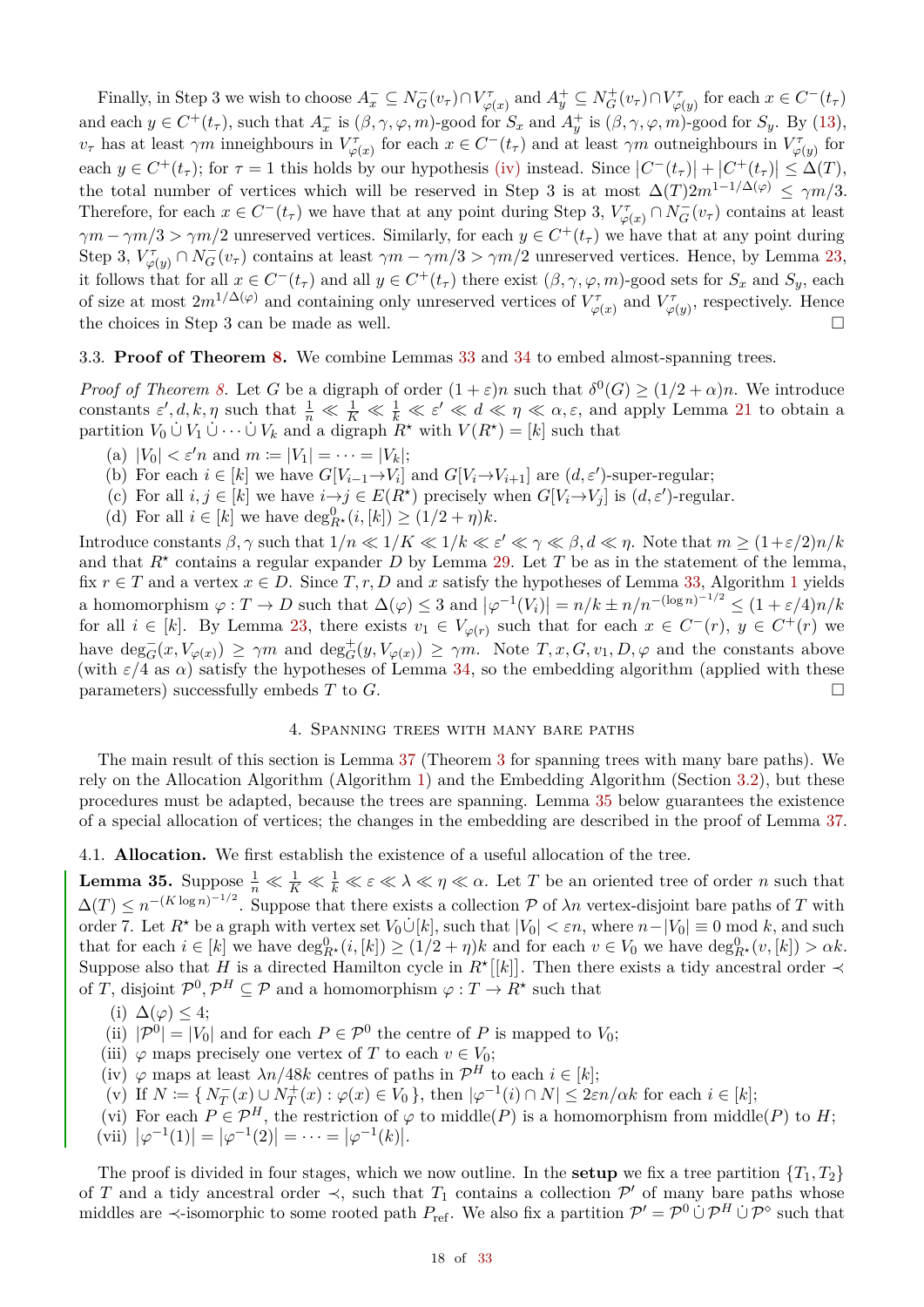$|\mathcal{P}^0| = |V_0|$  and  $|\mathcal{P}^H|, |\mathcal{P}^{\diamond}| \geq |\mathcal{P}'|/4$ , and map middle(*P*) for each path in  $\mathcal{P}'$  in the following manner. For each  $P \in \mathcal{P}^0$ , we map middle(*P*) so that each  $c(P)$  is mapped (bijectively) to a vertex in  $V_0$  and the neighbours of such vertices are mapped to vertices in [k] somewhat evenly. For each  $P \in \mathcal{P}^H$ , we map middle(*P*) along *H* so that the same number of centres are mapped to each  $i \in [k]$ . Next, we find a spanning subgraph  $J^{\circ}$  of  $R^{\star}[[k]]$  which is  $P_{\text{ref}}$ -connected, and map middle(*P*) for all  $P \in \mathcal{P}^{\circ}$  so that for each diamond  $x \leq y$  $\frac{y}{w}$   $z \subseteq J^{\diamond}$  a linear number of (middles of) paths is mapped to *xyz* and a linear number of (middles of) paths is mapped to *xwz* — this will be useful in the last stage of the proof. Finally, we let  $T_1'$  be the tree we obtain from  $T_1$  by contracting all edges in each path  $P \in \mathcal{P}'$ .

In **phase 1** we apply Lemma [29](#page-10-3) to find a regular expander  $J \subseteq R^*$  and then allocate  $T'_1$  to *J* using Algorithm [1.](#page-14-1) We concatenate this allocation to the maps defined in the setup and complete (greedily) the allocation of the contracted paths, obtaining a homomorphism of  $T_1$  into  $R^*$ . By Lemmas [25](#page-9-1) and [33,](#page-14-0) this allocation of  $T_1$  is almost uniform over [k], with error  $O(\lambda n/nk)$ .

In **phase 2** we apply Algorithm [1](#page-14-1) again, this time allocating  $T_2$  to a regular expander  $J^{\text{blow}}$  which is a subgraph of a weighted blow-up of  $R^{\star}[[k]]$ . The allocation we obtain is again almost uniform, but biased so as to correct the linear errors introduced in the setup stage when embedding paths in  $\mathcal{P}'$ . Altogether, the maps we defined form an allocation of  $T$  to  $R^*$ . We argue that the resulting allocation of  $T$  satisfies all of the properties stated in the lemma, except perhaps [\(vii\).](#page-17-2) However, by Lemma [33,](#page-14-0) we have at most sublinear errors in the order of the preimages of each  $i \in [k]$ .

To conclude the proof, in **phase 3** we modify the mapping of the centres of paths in  $\mathcal{P}^{\diamond}$  along  $J^{\diamond}$ , so as to ensure [\(vii\).](#page-17-2) This requires only a sublinear number of changes, and thus is possible by Lemma [28.](#page-10-4)

*Proof.* As outlined above, this proof is divided in four parts.

**Setup.** By Lemma [10,](#page-4-7) *T* admits a tree-partition  $\{T_1, T_2\}$  such that each  $T_i$  contains at least  $\lambda n/3$  paths of P. We may assume  $|T_1| \leq |T_2|$ . Let r be the sole vertex in  $V(T_1) \cap V(T_2)$ ; by Lemma [11](#page-4-8) we can fix a tidy ancestral order  $\prec$  of *T* starting with *r* where each vertex of  $T_1$  precedes all vertices in  $V(T_2) \setminus \{r\}$ .

Let P' be a collection of at least  $\lambda n/16$  and at most  $\lambda n/8$  paths of P in  $T_1$  whose middle sections are  $\prec$ -isomorphic to some rooted path *P*<sub>ref</sub> of order 3. For each *P* ∈ *P'* we write  $v_1^P, v_2^P, \ldots, v_7^P$  to denote the vertices of *P*, labelled so that  $v_1^P \prec v_2^P \prec \cdots \prec v_7^P$ . Fix (arbitrarily) a partition  $\mathcal{P}' = \mathcal{P}^0 \cup \mathcal{P}^H \cup \mathcal{P}^{\diamond}$  such that  $|\mathcal{P}^0| = |V_0| < \varepsilon n \leq |\mathcal{P}'|/3$ , such that  $|\mathcal{P}^H|, |\mathcal{P}^{\diamond}| \geq |\mathcal{P}'|/3 \geq \lambda n/48$ , such that  $|\mathcal{P}^H| \equiv 0 \mod k$  and such that  $|\mathcal{P}^{\circ}| \equiv 0 \mod 2(k-1)$ . We shall define a homomorphism  $\varphi$  mapping the middle of each path  $P \in \mathcal{P}'$  to  $R^*$ . We do this separately for  $\mathcal{P}^0, \mathcal{P}^H$  and  $\mathcal{P}^{\diamond}$ , as follows.

Let  $\varphi_0: \{c(P): P \in \mathcal{P}^0\} \to V_0$  be an arbitrary bijection. For each  $P \in \mathcal{P}^0$ , we proceed as follows. Write  $c_P \coloneqq \varphi_0(v_4^P)$ , so  $c_P \in V_0$ . We shall map  $v_3^P$  and  $v_5^P$  to  $[k]$ , extending  $\varphi_0$  so that

<span id="page-18-0"></span>(14) 
$$
|(\varphi_0)^{-1}(i)| \le \frac{2|V_0|}{\alpha k} \quad \text{for each } i \in [k].
$$

To do so, let  $B_3$  be a bipartite graph with vertex classes  $V_0$  and  $[k]$ , with an edge connecting  $i \in [k]$ to  $c_P \in V_0$  if mapping  $v_3^P \mapsto i$  would create a homomorphism from  $P\left[\{v_3^P, v_4^P\}\right]$  to  $R^*$ . Note that each  $x \in V_0$  has degree at least  $\alpha k$ , so, by Lemma [25,](#page-9-1) there exists a subgraph  $B'_3$  of  $B_3$  containing  $V_0$ , such that each  $x \in V_0$  has degree 1 and each vertex in [*k*] has degree at most  $|V_0|/\alpha k$  in  $B'_3$ . For each edge  $ic_P \in E(B_3')$ , where  $i \in [k]$  and  $c_P \in V_0$ , we set  $\varphi_0(v_3^P) = i$ . We proceed similarly to define  $\varphi_0(v_5^P)$  for each  $P \in \mathcal{P}^0$ . Note that  $\varphi_0$  satisfies [\(iii\)](#page-17-3) and [\(v\).](#page-17-4)

Fix a partition  $\mathcal{P}^H = \mathcal{P}_1^H \cup \cdots \cup \mathcal{P}_k^H$  with parts of equal size. Note that for each  $P \in \mathcal{P}^H$  and for each  $i \in [k]$  there is a unique homomorphism  $\varphi_{H,P}$  from middle(*P*) to *H* such that  $\varphi_{H,P}(c(P)) = i$ . We set  $\varphi_H$  to be the union of all homomorphisms  $\varphi_{H,P}$ . Note that  $\varphi_H$  satisfies [\(iv\)](#page-17-5) and [\(vi\).](#page-17-6)

By Lemma [27,](#page-10-5)  $R^{\star}[[k]]$  contains a  $P_{\text{ref}}$ -connected subgraph  $J^{\diamond}$  with  $\Delta(J^{\diamond}) \leq 4/\eta$  which is the union of  $P_{\text{ref}}$ -diamonds  $(x_i \leq w_i)$  $w_i \geq z_i \bigg|_{i=1}^{k-1}$ . We fix a partition  $\mathcal{P}^{\circ} = \mathcal{P}_1^y \cup \mathcal{P}_1^w \cup \cdots \cup \mathcal{P}_{k-1}^y \cup \mathcal{P}_{k-1}^w$  with parts of equal sizes, that is of size  $|P^{\circ}|/2(k-1) \ge |P^{\circ}|/3k \ge \lambda n/144k$  each. For each  $i \in [k-1]$ , each  $P^y \in \mathcal{P}^y_i$ and each  $P^w \in \mathcal{P}^w_i$ , we define  $\varphi_{\diamond}$  as the unique  $\prec$ -isomorphisms from middle $(P^y)$  to  $x_i y_i z_i$  and from middle( $P^w$ ) to  $x_iw_iz_i$ . Note that for each  $i \in [k]$  we have that the size of the pre-image  $(\varphi_{\diamond})^{-1}(i)$  is

<span id="page-18-1"></span>(15) 
$$
|(\varphi_{\diamond})^{-1}(i)| \leq \Delta(J^{\diamond}) \frac{|\mathcal{P}^{\diamond}|}{2(k-1)} \leq \frac{8}{\eta} \left(\frac{2}{3} |\mathcal{P}'|\right) / 2(k-1) \leq \frac{\lambda n}{2\eta k}
$$

To conclude the setup, we define  $\varrho_1$  as the disjoint union of the maps  $\varphi_0$ ,  $\varphi_H$  and  $\varphi_\diamond$  (to be extended later on), and form a tree  $T_1'$  by contracting the edges of each path in  $\mathcal{P}'$  (each bare path becomes a single vertex). We write  $v_{1,7}^P$  to denote the vertex arising from the contraction of *P*.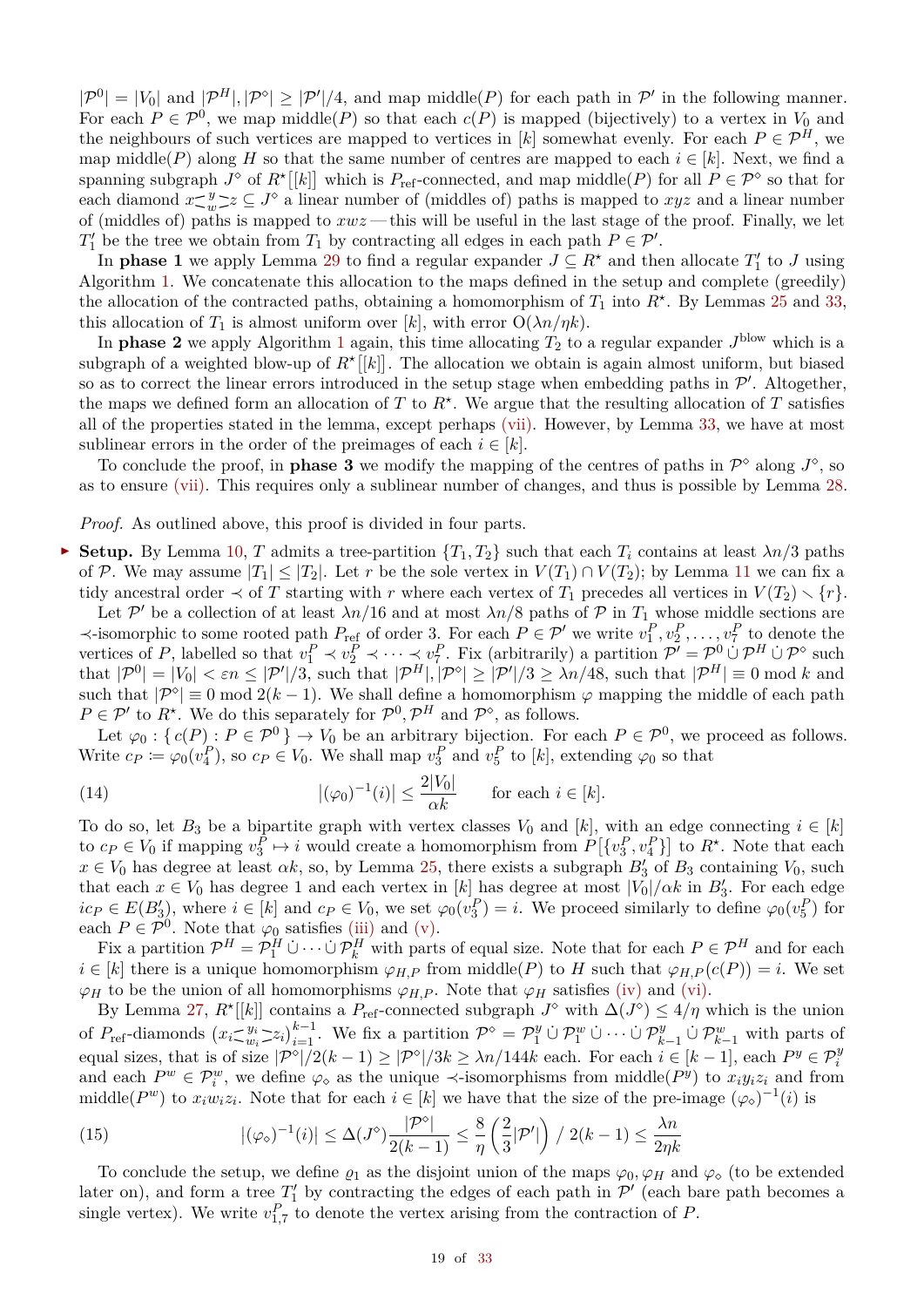**► Phase 1.** By Lemma [29,](#page-10-3)  $R^{\star}[[k]]$  contains a spanning  $(25k^{2/3}/\eta)$ -regular expander *J* with  $J^{\circ} \subseteq J$ . We apply Algorithm [1,](#page-14-1) to obtain a homomorphism  $\varrho'_1: T'_1 \to J$ . For each  $P \in \mathcal{P}'$ , we proceed as follows. Recall that  $\varrho_1(v_3^P), \varrho_1(v_4^P)$  and  $\varrho_1(v_5^P)$  been defined in the setup stage, i.e., that middle(*P*) has already been mapped. For each  $v \in T_1 \cap T'_1$ , let  $\varrho_1(v) = \varrho'_1(v)$ . Also, let  $\varrho_1(v_1^P) = \varrho_1(v_7^P) = \varrho'_1(v_{1,7}^P)$ .

We complete the mapping of  $T_1$  by defining  $\varrho_1(v_2^P)$  and  $\varrho_1(v_6^P)$  for each  $P \in \mathcal{P}'$  greedily, using Lemma [25,](#page-9-1) as follows. We form an auxiliary bipartite graph  $B_2$  with classes  $\mathcal{P}'$  and  $[k]$ , with edges joining  $j \in [k]$  to  $P \in \mathcal{P}'$  whenever setting  $\varrho_1(v_2^P) = j$  completes a homomorphism from  $P\left[\{v_1^P, v_2^P, v_3^P\}\right]$  to  $R^{\star}[[k]]$ . Hence  $\deg_{B_2}(P,[k]) \geq \eta k$  for each  $P \in \mathcal{P}'$ , so by Lemma [25](#page-9-1) there exists  $B_2' \subseteq B_2$  which contains  $\mathcal{P}'$ , such that (in  $B'_2$ ) each  $P \in \mathcal{P}'$  has degree 1 and each  $j \in [k]$  has degree at most  $|\mathcal{P}'|/\eta k \leq \lambda n/8\eta k$ . We can thus extend  $\varrho_1$  by setting  $\varrho_1(v_2^P) = j$  for each edge  $Pj$  in  $B'_2$ . We proceed similarly to define  $\varrho_1(v_6^P)$  for all  $P \in \mathcal{P}'$  (i.e., define an auxiliary bipartite graph  $B_6$ , apply Lemma [25](#page-9-1) and then set  $\varrho_1(v_6^P)$ according to the subgraph  $B'_6$  thus obtained). Let  $P_{2,6} := \bigcup_{P \in \mathcal{P}'} \{v_2^P, v_6^P\}$ , and note that for each  $i \in [k]$ we have

<span id="page-19-0"></span>(16) 
$$
| \varrho_1^{-1}(i) \cap P_{2,6} | \leq \frac{2|\mathcal{P}'|}{\eta k} \leq \frac{\lambda n}{4\eta k}.
$$

<span id="page-19-1"></span>**Claim 36.** For each  $i \in [k]$  we have  $| \varrho_1^{-1}(i) | = (|T_1| - |V_0|)/k \pm 6\lambda |T_2|/nk$ .

*Proof.* For each  $X \subseteq [7]$ , let  $P_X := \{v_x^P \in P : x \in X \text{ and } P \in \mathcal{P}'\}$ . Let  $A := P_{\{1\}} \cup (T'_1 \cap T)$  and fix a partition  $A := \{A, P_{\{7\}}, P_{\{2,6\}}, P_{\{3,5\}}, P_{\{4\}}\}$  of  $V(T_1)$ . For each  $i \in [k]$ , and each  $S \in \mathcal{A}$ , let

(17) 
$$
m(S) \coloneqq \min_{j \in [k]} |o_1^{-1}(j) \cap S|, \qquad \delta_i(S) \coloneqq |o_1^{-1}(i) \cap S| - m(S), \qquad \text{and} \quad \delta_i \coloneqq \sum_{S \in \mathcal{A}} \delta_i(S).
$$

We have

<span id="page-19-4"></span>(18) 
$$
0 \leq \delta_i \leq \frac{\frac{A}{2|T'_1|}}{\log \log |T'_1|} + \frac{2\lambda n}{(\lambda n)^{o(1)}} + \frac{\lambda n}{4\eta k} + \frac{2\varepsilon n}{\alpha k} + \frac{\lambda n}{2\eta k} + \frac{\lambda n}{2\eta k} \leq \frac{2\lambda n}{\eta k} \leq \frac{6\lambda |T_2|}{\eta k}.
$$
\nLemma 33

Let us go through the calculations above. Note that  $|S| \ge \lambda n/16$  for all  $S \in \mathcal{A}$ . By Lemma [33](#page-14-0) [\(d\),](#page-14-3) *A* is almost uniformly distributed, since  $\rho_1$  is an allocation of  $T[A]$  obtained by Algorithm [1;](#page-14-1) the same holds for the allocation of  $P_{\{1\}} \cup P_{\{7\}}$  (they follow the distribution of the vertices  $v_{1,7}^P$ ). The 'unevenness' in the allocation of  $P_{\{2,6\}}$  is given by [\(16\)](#page-19-0). As for the vertices in  $P_{\{3,5\}}$ : their allocation may have larger deviations from the uniform distribution, depending on whether they lie in a path in  $\mathcal{P}^0$  (calculated in [\(14\)](#page-18-0)) or  $\mathcal{P}^{\diamond}$  (calculated in [\(15\)](#page-18-1)) or  $\mathcal{P}^{H}$  (no deviation since these are allocated symmetrically along *H*). Finally, vertices in  $P_{\{4\}}$  are distributed evenly if they come from paths in  $\mathcal{P}^0 \cup \mathcal{P}^H$ ; otherwise the error is given by [\(15\)](#page-18-1). This completes the proof of the claim since  $|q_1^{-1}(i)| = (|T_1| - |V_0|)/k \pm \delta_i$  $\cdot$   $\circ$ 

The homomorphism  $\varrho_1: T_1 \to R^*$  satisfies [\(i\),](#page-17-7) [\(ii\),](#page-17-8) [\(iii\),](#page-17-3) [\(iv\),](#page-17-5) [\(v\)](#page-17-4) and [\(vi\).](#page-17-6) The next two phases yield a homomorphism  $\varrho_2: T_2 \to R^*[[k]]$  such that  $\varrho_2(r) = \varrho_1(r)$ , and such that  $\varrho_1 \vee \varrho_2$  also satisfies [\(i\)](#page-17-7) and [\(vii\).](#page-17-2)

**Phase 2.** In what follows, we define  $[i = 1]$  to be 1 if  $i = 1$  and 0 otherwise. Let  $n_j := |V(T_j)|$ for  $j \in \{1, 2\}$ , so  $n = n_1 + n_2 - 1$ , and let  $n_0 := |V_0|$ . For each  $i \in [k]$ , let

<span id="page-19-5"></span>(19) 
$$
\alpha_i \coloneqq \frac{1}{n_2} \left( \frac{n - n_0}{k} - |\varrho_1^{-1}(i)| + [i = 1] \right) \quad \text{and} \quad b_i \coloneqq \alpha_i \log \log \log n_2.
$$

We have

<span id="page-19-2"></span>(20) 
$$
\sum_{i \in [k]} \alpha_i = \frac{1}{n_2} \Big( n - n_0 + 1 - \sum_{i \in [k]} | \varrho_1^{-1}(i) | \Big) = \frac{n - n_0 + 1 - (n_1 - n_0)}{n_2} = 1
$$

By Claim [36,](#page-19-1) for each  $i \in [k]$  we have

<span id="page-19-3"></span>(21) 
$$
\left| \frac{n_1 - n_0}{k} - |\varrho_1^{-1}(i)| \right| \leq \frac{6\lambda n_2}{\eta k}.
$$

Let *B* be a (blow-up) graph of  $R^{\star}[[k]]$ , obtained replacing each  $i \in [k]$  by a set  $B_i$  with precisely  $b_i$  vertices, with  $x \to y \in E(B)$  for all  $x \in B_i$ ,  $y \in B_j$  such that  $i \to j \in E(R^*)$ . Note that  $|B| = \log \log \log n_2$  by [\(20\)](#page-19-2).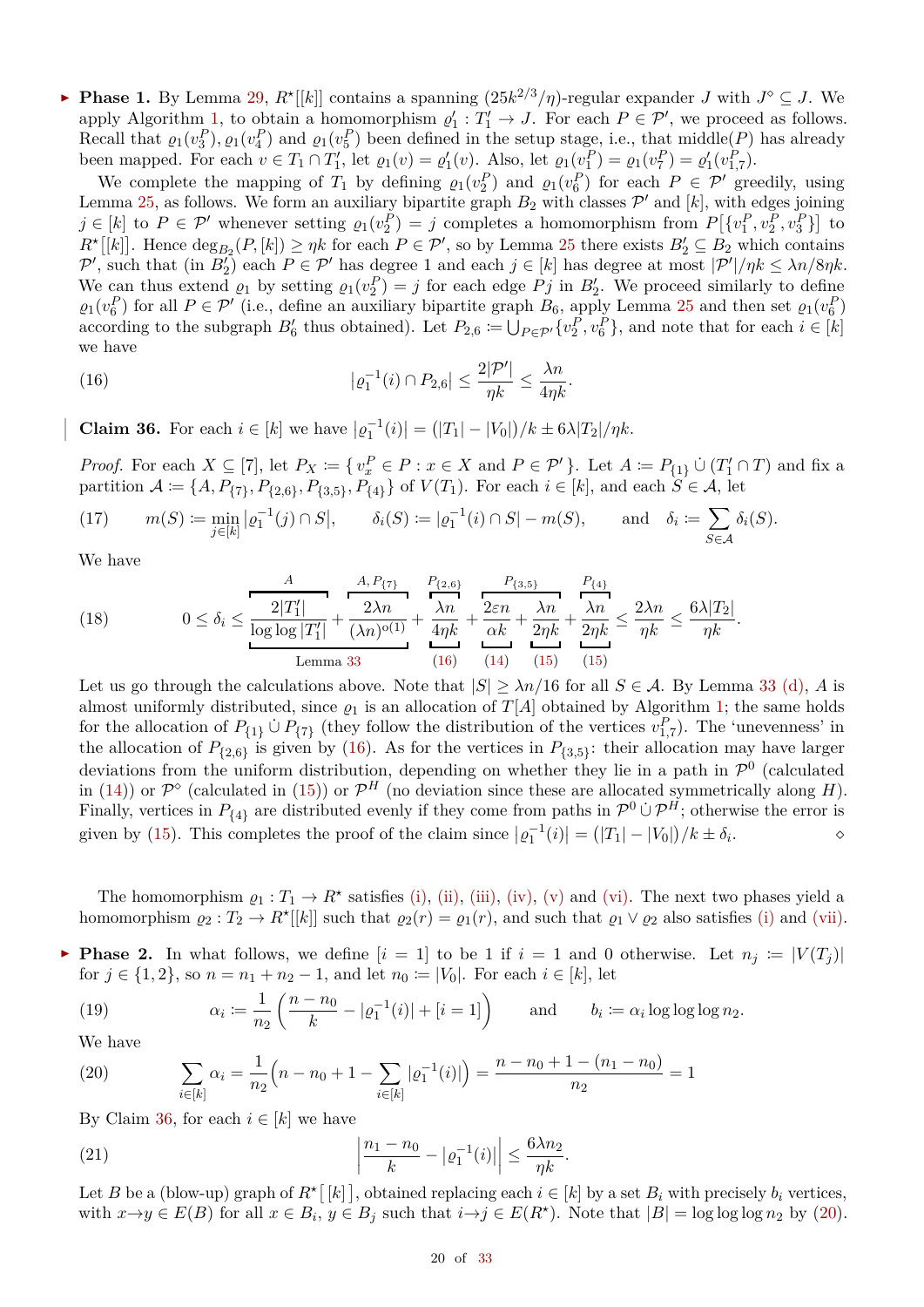Moreover, *B* contains a spanning expander regular subdigraph  $J^{\text{blow}}$  by Lemma [29,](#page-10-3) since

$$
\delta^{0}(B) \geq \delta_{0}(R^{\star}[[k]]) \cdot \min_{i \in [k]} b_{i} = \left(\frac{1}{2} + \eta\right) k \min_{i \in [k]} \alpha_{i}|B|
$$
  

$$
\geq \left(\frac{1}{2} + \eta\right) k \cdot |B| \cdot \frac{1}{n_{2}} \left(\frac{n_{2} - 1}{k} + [i = 1] - \frac{6\lambda n_{2}}{\eta k}\right) \geq \left(\frac{1}{2} + \frac{\eta}{2}\right)|B|.
$$

Fix  $x_r \in B_{\varrho_1(r)}$  $x_r \in B_{\varrho_1(r)}$  $x_r \in B_{\varrho_1(r)}$  and apply Algorithm 1 (allocation algorithm) to obtain a homomorphism  $\varrho'_2: T_2 \to J^{\text{blow}}$ . By Lemma [33,](#page-14-0) the number of vertices allocated to each vertex of  $J^{\text{blow}}$  is

<span id="page-20-1"></span>(22) 
$$
|T_2| \left( \frac{1}{|B|} \pm \frac{1}{|T_2|^{\mathfrak{0}(1)}} \right) = n_2 \left( \frac{1}{\log \log \log n_2} \pm \frac{1}{n_2^{\mathfrak{0}(1)}} \right).
$$

Let  $\varrho_2: T_2 \to R^*[[k]]$  be such that  $\varrho_2(x) = i$  if  $\varrho_2(x) \in B_i$  for each  $x \in T_2$ . Then  $\varrho_2$  is a homomorphism with  $\varrho_2(r) = \varrho_1(r)$ , and for each  $i \in [k]$  we have

$$
|\varrho_1^{-1}(i) \cup \varrho_2^{-1}(i)| = |\varrho_1^{-1}(i)| + |\varrho_2^{-1}(i)| - [i = 1]
$$
  
\n
$$
\stackrel{(22)}{=} |\varrho_1^{-1}(i)| + b_i \cdot n_2 \cdot \left(\frac{1}{\log \log \log n_2} \pm \frac{1}{n_2^{o(1)}}\right) - [i = 1]
$$
  
\n
$$
= |\varrho_1^{-1}(i)| + \left(\frac{n - n_0}{k} - |\varrho_1^{-1}(i)| + [i = 1]\right) \left(1 \pm \frac{\log \log \log n_2}{n_2^{o(1)}}\right) - [i = 1]
$$
  
\n(23) 
$$
= \frac{n - n_0}{k} \left(1 \pm \frac{\log \log \log n_2}{n_2^{o(1)}}\right).
$$

<span id="page-20-2"></span>Let  $\rho = \rho_1 \vee \rho_2$ . It is easy to check, using Lemma [33](#page-14-0)[\(a\),](#page-14-4) that  $\Delta(\rho) \leq 4$ .

**Phase 3.** To conclude the proof we slightly modify  $\rho$  into the desired allocation  $\varphi$  satisfying [\(vii\).](#page-17-2) To achieve this we change  $\varrho(v_4^P)$  for  $P \in \mathcal{P}^{\diamond}$  while preserving the other properties. For each  $i \in [k]$ let  $\Delta_i := |\varrho^{-1}(i)| - \min_{i \in [k]} |\varrho^{-1}(i)|$ , so  $\Delta_i \leq n \log \log \log n_2 / kn_2^{o(1)}$ . We proceed greedily, as follows. Suppose that  $i, j \in [k]$  maximise  $|\varrho^{-1}(j)| - |\varrho^{-1}(i)| > 0$ . Choose a  $P_{\text{ref}}$ -diamond path  $(x_s \leq_{w_s}^{y_s})$  $\int_{w_s}^{y_s}$   $\left[\frac{z_s}{z_s}\right]_{s=1}^{s^*}$  in  $J^{\diamond}$  connecting i and j, and for each  $s \in \{1, i+1, \ldots, s^{\star}\}\$  select a path  $P \in \mathcal{P}^{\diamond}$  whose middle  $v_s^x v_s^w v_s^z$  is  $\prec$ -isomorphic to  $P_{\text{ref}}$  and such that  $\rho(v_s^x) = x_s$ ,  $\rho(v_s^w) = w_s$  and  $\rho(v_s^z) = z_s$ . We set  $\rho(v_s^w) = y_s$  along this diamond path. This decreases  $\sum_i \Delta_i$  by 2 and changes the allocation of at most *k* paths in  $\mathcal{P}^{\diamond}$ . We can thus reduce all  $\Delta_i$  to 0 in at most  $\sum_{i \in [k]} \Delta_i/2 \leq n \log \log \log n_2/n_2^{o(1)}$  iterations, which in turn means  $\text{modifying the allocation of at most } kn \log \log \log n_2/n_2^{\text{o}(1)} \leq \lambda n/k^2 \text{ paths. Since } |\mathcal{P}_i^y|, |\mathcal{P}_i^w| \geq \lambda n/144k$ for all  $i \in [k]$ , these changes can be done, and the resulting allocation  $\varphi$  satisfies [\(vii\).](#page-17-2)

It remains to show that  $\Delta(\varphi) \leq 4$ . We first note we that  $T_1'$  and  $T_2$  are allocated according to the allocation algorithm, so, considering only the restriction of  $\varphi$  to  $T[V(T_1') \cup V(T_2)]$  we have that  $\Delta(\varphi)$ is at most 4. This accounts for all edges of  $T$  except those of paths in  $\mathcal{P}'$ , so, to conclude, we consider the mapping of these bare paths. Let  $P \in \mathcal{P}'$  and let  $v_1 \prec \cdots \prec v_7$  be the vertices of *P*. Note that the  $\varphi$ -degree of any vertex is bounded above by their total degree, hence the interior vertices  $v_2, \ldots, v_6$ have  $\varphi$ -degree at most 2 (because *P* is a bare path). As for  $v_1$  and  $v_7$ , their  $\varphi$ -degree is at most 4, since their  $\varphi$ -degree in  $T[V(T_1') \cup V(T_2)]$  is at most 3 but their neighbour in *P* may have been allocated to a different vertex of  $\overline{R}^*$ ; therefore [\(i\)](#page-17-7) holds as well.

#### 4.2. **Proof of Lemma [37.](#page-20-0)** We now prove Lemma [37](#page-20-0) using a modified embedding algorithm.

<span id="page-20-0"></span>**Lemma 37.** Suppose  $1/n \ll 1/K \ll \lambda \ll \alpha$ . Let *G* be a digraph of order *n* with  $\delta^0(G) \geq (\frac{1}{2} + \alpha)n$ , and let *T* be an oriented tree of order *n* with  $\Delta(T) \le n^{(K \log n)^{-1/2}}$ . If *T* contains a collection *P* of  $\lambda n$ vertex-disjoint bare paths of order 7, then *G* contains a (spanning) copy of *T*.

Here is a brief outline of the proof. We first use Lemma [21](#page-7-11) to define an auxiliary graph  $R^*$  which satisfies all properties required by the allocation lemma, and then allocate vertices of *T* using Lemma [35.](#page-17-1) Before embedding the tree, we reserve small subsets in each cluster for dealing with exceptional vertices and for the final matching, and choose  $v_1 \in G$  where the embedding will begin. We apply a slightly modified version of the Embedding Algorithm (we skip centres of some paths and embed paths covering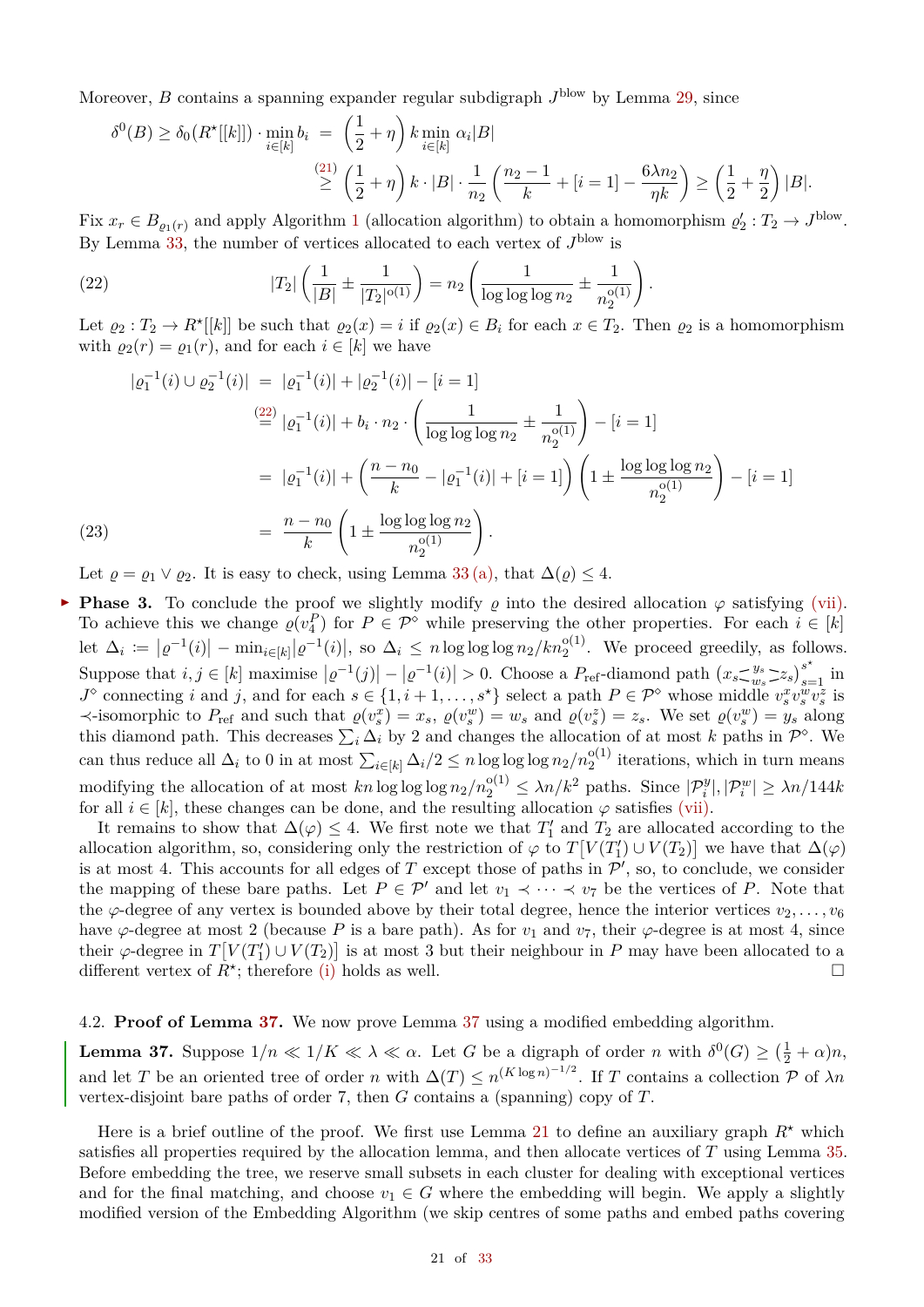exceptional vertices in a different manner); this successfully embeds almost all of *T* following the chosen allocation (this is similar to the proof of Lemma [34\)](#page-16-0). We complete the embedding with perfect matchings.

*Proof of Lemma [37.](#page-20-0)* Let *G* be a digraph of order *n* such that  $\delta^0(G) \geq (1/2+\alpha)n$ . We introduce constants  $\epsilon, d, k, \eta$  such that  $\frac{1}{n} \ll \frac{1}{K} \ll \frac{1}{k} \ll \epsilon \ll d \ll \lambda \ll \eta \ll \alpha$ . We apply Lemma [21](#page-7-11) to obtain a partition *V*<sub>0</sub> ∪ *V*<sub>1</sub> ∪ · · · ∪ *V*<sub>*k*</sub> and a digraph *R*<sup>*\**</sup> with *V*(*R*<sup>*\**</sup>) = *V*<sub>0</sub> ∪ [*k*] such that

- (a)  $|V_0| < \varepsilon n$  and  $m := |V_1| = \cdots = |V_k|$ ;
- (b) For each  $i \in [k]$  we have  $G[V_{i-1} \to V_i]$  and  $G[V_i \to V_{i+1}]$  are  $(d, \varepsilon)$ -super-regular;
- (c) For all  $i, j \in [k]$  we have  $i \rightarrow j \in E(R^*)$  precisely when  $G[V_i \rightarrow V_j]$  is  $(d, \varepsilon)$ -regular.
- (d) For each  $i \in [k]$  and each  $v \in V_0$  we have  $v \leftarrow i \in E(R^*)$  precisely when  $\deg^-(v, V_i) \ge (1/2 + \eta)m$ , and  $v \rightarrow i \in E(R^*)$  precisely when deg<sup>+</sup> $(v, V_i) \geq (1/2 + \eta)m$
- (e) For all  $i \in [k]$  we have  $\deg_{R^*}^0(i,[k]) \geq (1/2 + \eta)k$ ; and
- (f) For all  $v \in V_0$  we have  $\deg_{R^*}^0(v, [k]) > \alpha k$ .

Let P be a collection of  $\lambda n$  vertex-disjoint bare paths of T with order 7. We may assume  $R^*[[k]]$ contains a Hamilton cycle  $1 \rightarrow 2 \rightarrow \ldots \rightarrow k \rightarrow 1$  which we denote by *H*. Note that *H*,  $P$ ,  $R^*$  and *T* satisfy the conditions of Lemma [35,](#page-17-1) and hence we may fix a tidy ancestral order  $\prec$  of *T*, disjoint sets  $\mathcal{P}^0, \mathcal{P}^H \subseteq \mathcal{P}$ and a homomorphism  $\varphi : T \to R^*$  with the following properties

- (i)  $\Delta(\varphi) \leq 4$ ;
- (ii)  $|\mathcal{P}^0| = |V_0|$  and for each  $P \in \mathcal{P}^0$  the centre of *P* is mapped to *V*<sub>0</sub>;
- (iii)  $\varphi$  maps precisely one vertex of *T* to each  $v \in V_0$ ;
- (iv)  $\varphi$  maps at least  $\lambda n/24k$  centres of paths in  $\mathcal{P}^H$  to each  $i \in [k]$ ;
- (v) If  $N := \{ N_T^-(x) \cup N_T^+(x) : \varphi(x) \in V_0 \}$  are the neighbours of vertices  $\varphi$  maps to  $V_0$ , then  $\varphi$  maps at most  $2\varepsilon n/\alpha k$  vertices of *N* to each  $i \in [k]$ ;

(vi) For each  $P \in \mathcal{P}^H$ , the restriction of  $\varphi$  to middle(*P*) is a homomorphism from middle(*P*) to *H*;  $(vii)$   $|\varphi^{-1}(1)| = |\varphi^{-1}(2)| = \cdots = |\varphi^{-1}(k)|.$ 

Let  $t_1$  be the root of *T* (according to  $\prec$ ). Before we embed *T*, we reserve some sets of vertices of *G* with good properties. We introduce a new constant  $\gamma$ , with  $1/n \ll 1/K \ll 1/k \ll \varepsilon \ll \gamma \ll d$ .

<span id="page-21-4"></span>**Claim 38.** There exist  $v_1 \in V_1$  and, for each  $i \in [k]$ , disjoint sets  $X_i, Y_i \subseteq V_i$  with  $|X_i| = |Y_i| = \lambda m/50$ such that

- <span id="page-21-0"></span>(i) If  $U \subseteq V_i$  with  $|U| \geq \lambda m/24$ , then  $G[X_{i-1} \to U]$  and  $G[U \to X_{i+1}]$  are  $(50\varepsilon/\lambda, d/32)$ -super-regular;
- <span id="page-21-1"></span>(ii) For all  $x \in \varphi^{-1}(V_0)$ , if  $\varphi$  maps an inneighbour of  $x$  to  $V_j$ , then  $\deg^{-}(\varphi(x), Y_j) \geq \lambda m/200$ ;
- <span id="page-21-2"></span>(iii) For all  $y \in \varphi^{-1}(V_0)$ , if  $\varphi$  maps an outneighbour of *y* to  $V_j$ , then  $\deg^+(\varphi(y), Y_j) \ge \lambda m/200$ ;
- <span id="page-21-3"></span>(iv) For all  $y \in C^-(t_1)$ , and all  $z \in C^+(t_1)$  we have  $\deg^-(v_1, V_{\varphi(y)}) \ge \gamma m$  and  $\deg^+(v_1, V_{\varphi(z)}) \ge \gamma m$ .

*Proof.* Choose  $Z_i \subseteq V_i$  with  $|Z_i| = \lambda m/25$  uniformly at random, independently for each  $i \in [k]$ ; choose  $X_i \subseteq Z_i$  with  $|X_i| = \lambda m/50$  uniformly at random and independently of all other choices and let  $Y_i := Z_i \setminus X_i$ . We will show that with high probability these sets satisfy all required properties.

Let  $i \in [k]$ . Recall that  $G[V_{i-1} \to V_i]$  and  $G[V_i \to V_{i+1}]$  are both  $(d, \varepsilon)$ -super-regular, so for each  $x \in V_{i-1}$ and each  $y \in V_{i+1}$  we have that  $\deg^+(x, X_i)$  and  $\deg^-(y, X_i)$  are random variables with hypergeometric distribution and expectation at least  $|X_i|(d-\varepsilon)/2 \geq \lambda dm/100$ . By Lemma [14,](#page-5-4) the probability that any one of these random variables has value strictly less than *λdm/*200 decreases exponentially with *n*. By a union bound (over 2*n* events) it follows that with probability  $1 - o(1)$  all these random variables have value at least  $\lambda dm/200$ , and thus [\(i\)](#page-21-0) holds with probability  $1 - o(1)$ .

Let  $v \in V_0$ ,  $t \coloneqq \varphi^{-1}(v)$  and let *x* be a neighbour of *t* in *T*. If  $x \in N_T^-(t)$ , then  $\deg^-(v, V_{\varphi(x)}) \ge m/2$ , and therefore  $\deg^-(v, Y_{\varphi(x)})$  is a random variable with hypergeometric distribution and expectation at least  $|X_i|/2 = \lambda m/100$  and by Lemma [14](#page-5-4) the probability that deg<sup>-</sup>(*v*,  $Y_{\varphi(x)}$ ) is less than  $\lambda m/200$ decreases exponentially with *n*. Similarly, if  $x \in N_T^+(t)$ , then the probability that deg<sup>+</sup>(*v*,  $Y_{\varphi(x)}$ ) is less than  $\lambda m/200$  decreases exponentially with *n*. Again by a union bound [\(ii\)](#page-21-1) and [\(iii\)](#page-21-2) both hold with probability  $1 - o(1)$ .

Let  $I \subseteq [k]$  be such that all children of  $t_1$  are mapped to  $V_i$  with  $i \in I$ . Let *S* be the star consisting of *t*<sub>1</sub> and its children. Since  $\Delta(\varphi) \leq 4$ , we have that  $|I| \leq 4$ , and so by Lemma [23](#page-8-2) (applied with *S* and new a constant  $\beta$  such that  $1/n \ll 1/K \ll 1/k \ll \varepsilon \ll \gamma \ll \beta$ , *d*) there exists  $v_1 \in V_1$  which satisfies (iv) a constant  $\beta$  such that  $1/n \ll 1/K \ll 1/k \ll \varepsilon \ll \gamma \ll \beta, d$ ) there exists  $v_1 \in V_1$  which satisfies [\(iv\).](#page-21-3)

Fix  $\beta$  with  $1/n \ll 1/K \ll 1/k \ll \varepsilon \ll \gamma \ll \beta, d \ll \lambda$ . We shall greedily embed almost all of *T* to *G*. Recall that the embedding algorithm processes the vertices of *T* in a tidy ancestral order, reserving good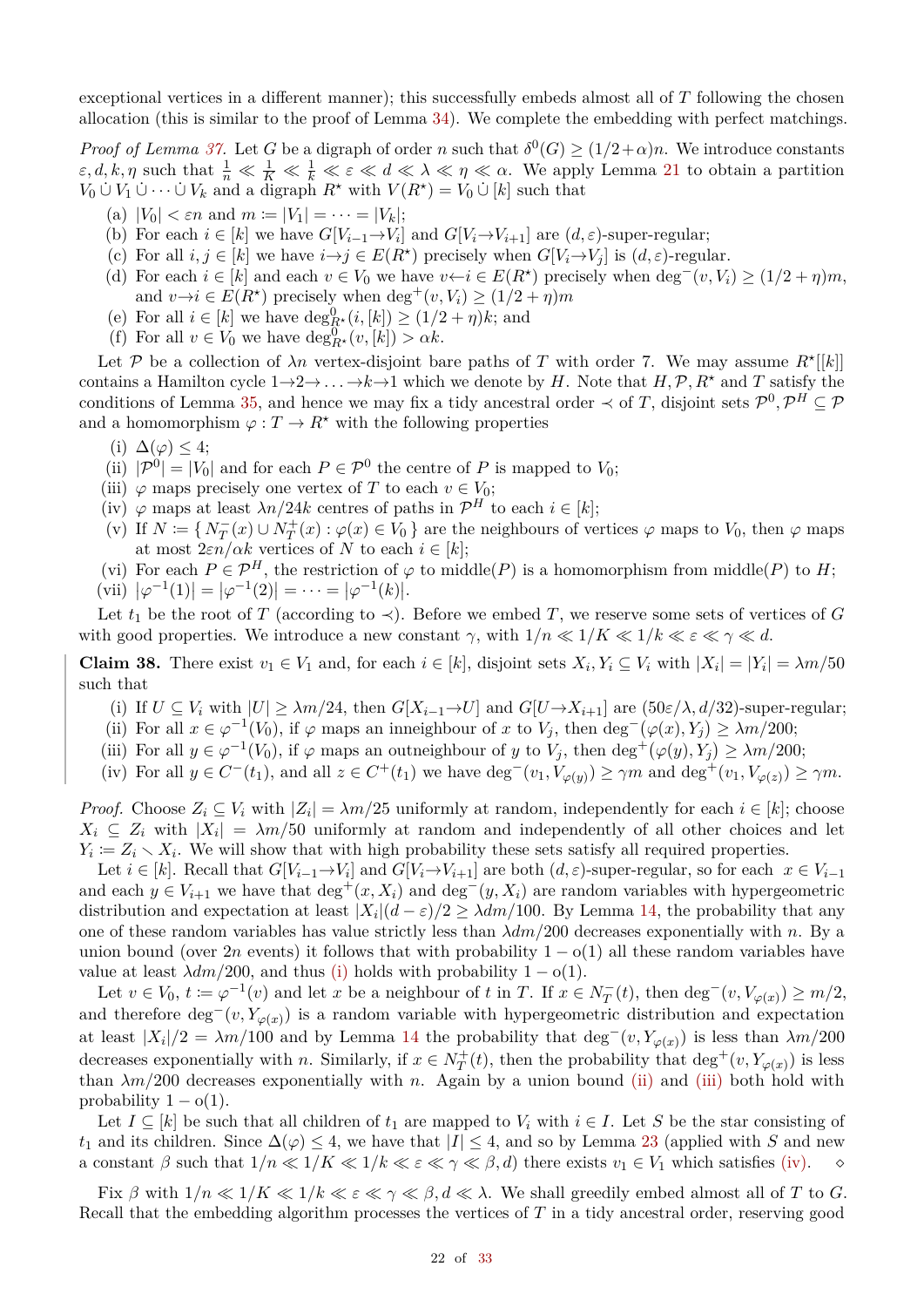sets (as in Definition [22\)](#page-8-0) for the children of each vertex. We would like to apply the embedding algorithm of Section [3.2,](#page-15-0) but Lemma [34](#page-16-0) (which guarantees the success of the algorithm) cannot be directly used (firstly,  $|T| = |G|$ , so there is no room to spare; secondly, the edges of  $R^*$  between [k] and  $V_0$  do not correspond to regular pairs). We handle these issues by slightly modifying the algorithm. The changes only affect how the algorithm processes a small set of bare paths of  $T$ : we do not embed the centres  $c(P)$  of paths in  $\mathcal{P}^H$  and also use a different procedure to embed the middle sections of paths  $P \in \mathcal{P}^0$ . More precisely, we apply the embedding algorithm with input  $T, \prec, R^*, \varphi, G \setminus \bigcup_{i \in [k]} X_i, \mathcal{V} := \{ V_i \setminus X_i : i \in R^* \}, v_1, \gamma$ and  $\beta$  with the following changes. For each  $x \in \varphi^{-1}(V_0)$  let  $P^x \in \mathcal{P}^0$  be the bare path with centre *x* and vertices  $p_1^x \prec \cdots \prec p_7^x$  (so  $x = P_4^x$ ).

**Step 1**. For each  $i \in [k]$  write  $Y_i^{\tau}$  for the available vertices of  $Y_i$ , write  $V_i^{\tau}$  for the available vertices in  $V_i \setminus Y_i$ , and change the definition of  $B^{\tau}$  so that it now includes  $Y_1^{\tau} \cup \cdots \cup Y_k^{\tau}$ , i.e. let

$$
B^{\tau} \coloneqq \{v_1, \ldots, v_{\tau-1}\} \cup Y_1^{\tau} \cup \cdots \cup Y_k^{\tau} \cup \bigcup_{t_s \colon t_s \text{ is open}} (A_s^{-} \cup A_s^{+}),
$$

so for all  $\tau \geq 1$  and all  $i \in [k]$  we have  $V_i^{\tau} \cap Y_i = \emptyset$ .

**Step 2.** If  $t_\tau$  is a centre of some  $P \in \mathcal{P}^H$ , then we skip it (rather than embedding it) and go to the next iteration of the algorithm.

If  $t_{\tau}$  is the 'second vertex' of a path  $P^x \in \mathcal{P}^0$ , that is, if  $t_{\tau} = v_2^x$  for some  $x \in \varphi^{-1}(V_0)$ , then instead of steps  $(2.3)$  and  $(2.4)$  we embed all vertices of  $P<sup>x</sup>$  at once, as follows. For simplicity, we suppose that  $P^x$  is a path with vertices  $t_{\tau} = p_1^x, p_2^x, p_3^x, x = p_4^x, p_5^x, p_6^x, p_7^x$  with  $p_1^x \prec \cdots \prec p_7^x$  and whose edges are directed from  $p_s^x$  to  $p_{s+1}^x$  for each  $s \in [6]$ ; the argument proceeds similarly otherwise. When  $p_1^x$  was embedded — say to a vertex  $u_1$  — we reserved a good set  $A_{p_2^x}^{\dagger} \subseteq V_{\varphi(p_2^x)} \cap N^+(p_1^x)$  for  $p_2^x$ . Let  $U_3 \coloneqq N^-(\varphi(x)) \cap Y_{\varphi(p_3^x)}^{\dagger}$ . Note that the only vertices embedded to  $Y_{\varphi(p_3^x)}$  are  $p_3^y$  $y_{3}^{y}, p_{5}^{y}$ <sup>y</sup><sub>5</sub> for some  $P^y \in \mathcal{P}^0$ , and there are at most  $2\varepsilon m/\alpha \leq \lambda m/400$  of these by Lemma [35](#page-17-1) [\(v\).](#page-17-4) Hence, by [\(ii\)](#page-21-1) and [\(iii\),](#page-21-2) it follows that  $|U_3| \ge \lambda m/400$ . Since  $A_{p_2^x}^+$  is  $(\beta, \gamma, \varphi, m)$ -good for  $S_{v_2^x}$ , we conclude that  $A_{p_2^x}^+$  contains a vertex  $u_2$  with high outdegree in  $U_3$ . Let *u*<sub>3</sub> be a vertex in  $U_3 \cap N_G^+(u_2)$ . Note that  $u_1 \rightarrow u_2 \rightarrow u_3 \rightarrow u_4$  is an embedding of half of  $P^x$ . Let  $U_5 \coloneqq N^+(\varphi(x)) \cap Y^{\tau}_{\varphi(p_5^x)}$ . Note that the only vertices embedded to  $Y_{\varphi(p_5^x)}$  are  $p_3^y$  $x_3^y, p_4^y$  $b_4^y$  for some  $P^y \in \mathcal{P}^0$ , and there are at most  $2\varepsilon m/\alpha \leq \lambda m/400$  of these by Lemma [35](#page-17-1) [\(v\).](#page-17-4) Hence, by [\(ii\)](#page-21-1) and [\(iii\),](#page-21-2) it follows that  $|U_5| \geq \lambda m/400$ .

We can embed the second half of  $P^x$  using the original embedding algorithm, iterating steps 2 and 3 for the remaining vertices of  $P<sup>x</sup>$ . Briefly, we do the following. We reserve a set  $A_{p_5^x}^{\perp} \subseteq U_5$  containing at most  $2m^{3/4}$  vertices and which is  $(\beta, \gamma, \varphi, m)$ -good for  $S_{p_5^x}$ , and choose a vertex  $u_5 \in A_{p_5^x}^+$  with at least  $\gamma m$  outneighbours in  $V_{\varphi(p_6^x)}^{\tau}$ . Then, we reserve a set  $A_{p_6^x}^{\tau} \subseteq V_{\varphi(p_6^x)}^{\tau}$ containing at most  $2m^{3/4}$  vertices and which is  $(\beta, \gamma, \varphi, m)$ -good for  $S_{p_6^x}$ , and choose a vertex  $u_6 \in A_{p_6^x}^+$  with at least  $\gamma m$  outneighbours in  $V_{\varphi(p_7^x)}^{\tau}$ . Finally, we reserve a set  $A_{p_7^x}^+ \subseteq V_{\varphi(p_7^x)}^{\tau}$ containing at most  $2m^{3/4}$  vertices and which is  $(\beta, \gamma, \varphi, m)$ -good for  $S_{p_7^x}$ , and choose a vertex  $u_7 \in A_{p_7^x}^+$  such that for each  $z \in C^-(p_7^x)$  we have that  $\varphi(p_7^x)$  has at least  $\gamma m$  inneighbours in  $V_{\varphi(z)}$  and for each  $w \in C^+(p_7^x)$  we have that  $\varphi(p_7^x)$  has at least  $\gamma m$  outneighbours in  $V_{\varphi(w)}$ . (We do not reserve any sets for the children of this vertex, as this will be done in Step 3.) We set  $\varphi(p_i^x) := u_i$  for all  $i \in [7]$  and note that this extends the embedding of *T* while embedding  $P_i^x$ .

**Step 3**. If in Step 2 we embedded the parent  $t_\tau$  of a vertex  $v \in T$ , where *v* is the centre of some  $P \in \mathcal{P}^H$ , then we reserve a set for the only *child y* of *v* (rather than the child of  $t<sub>\tau</sub>$ ) as follows: if  $y \in C<sup>-</sup>(v)$ we choose a set  $A_{\tau}^{-} \subseteq V_{\varphi(y)}^{\tau}$  containing at most  $2m^{3/4}$  vertices and which is  $(\beta, \gamma, \varphi, m)$ -good for  $S_y$  (and let  $A^+_\tau = \varnothing$ ); if  $y \in C^+(\tau)$  we choose a set  $A^+_\tau \subseteq V^{\tau}_{\varphi(y)}$  containing at most  $2m^{3/4}$ vertices and which is  $(\beta, \gamma, \varphi, m)$ -good for  $S_y$ , (and let  $A_{\tau}^{-} = \varnothing$ ).

If in Step 2 we embedded a path  $P^x \in \mathcal{P}^0$  then  $t_\tau = v^x_2$  and for each  $z \in C^-(p^x_7)$  we know that  $\varphi(p_7^x)$  has at least  $\gamma m$  inneighbours in  $V_{\varphi(z)}$ , and for each  $w \in C^+(p_7^x)$  we know that  $\varphi(p_7^x)$ has at least  $\gamma m$  outneighbours in  $V_{\varphi(w)}$ . We reserve good sets for the children of  $v_7^x$  as in the original algorithm (i.e., proceed as the original algorithm would if  $t<sub>\tau</sub>$  was  $v<sub>\tau</sub><sup>x</sup>$ ).

To prove that this procedure works, let  $F := \{ c(P) : P \in \mathcal{P}^H \}$  be the centres of paths in  $\mathcal{P}^H$  and recall that  $|\varphi(F) \cap V_i| = |\mathcal{P}^H|/k$  for all  $i \in [k]$ . These are the sole vertices which are not embedded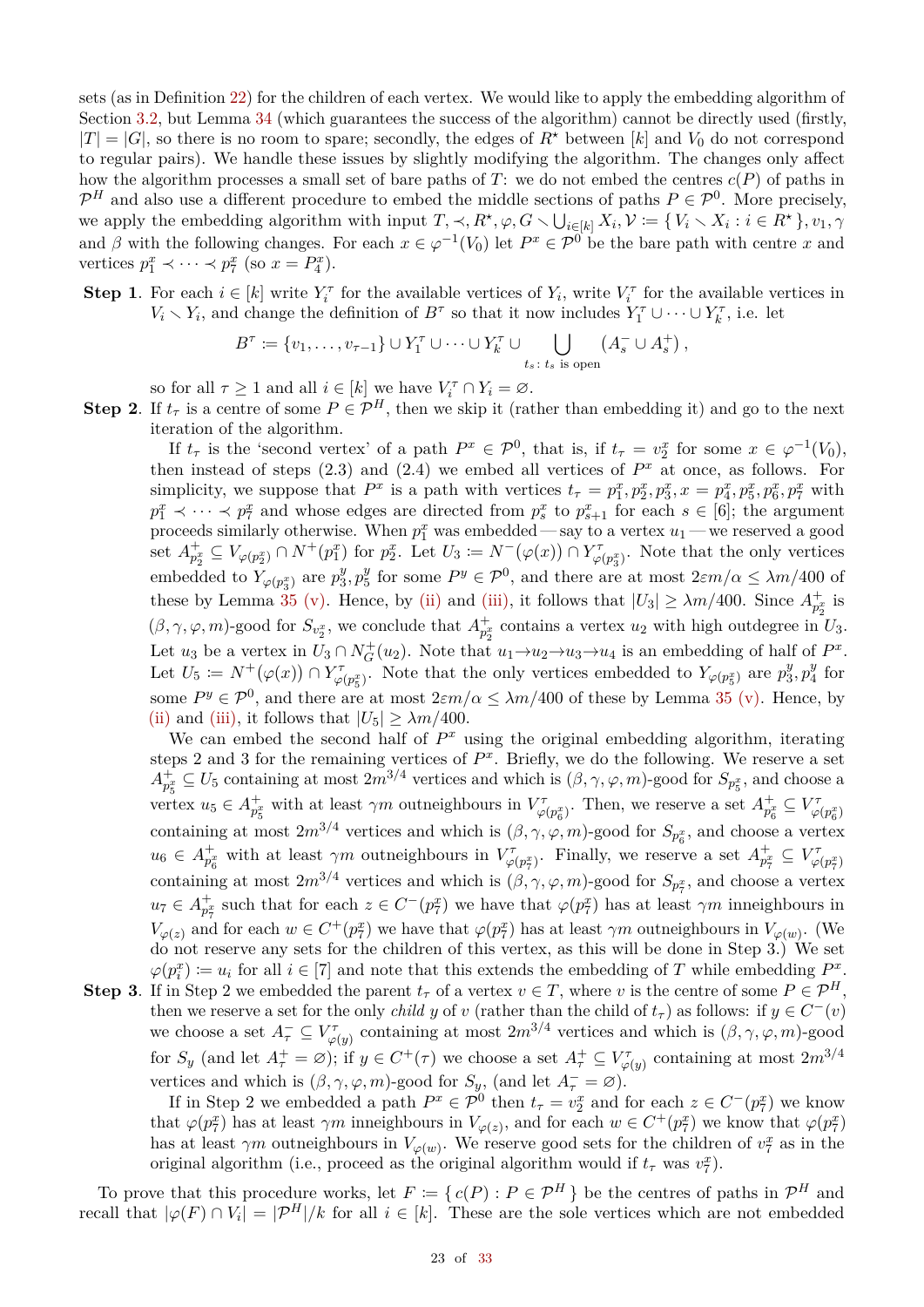by the modified algorithm. Let  $T^*$  be the tree we obtain from  $T$  by contracting the 3 vertices in the middle section of each path in  $\mathcal{P}^H$  and the vertices  $p_2^x, \ldots, p_{\overline{f}}^x$  of each path  $P^x \in \mathcal{P}^0$  so that each bare path induced by those vertices becomes a single vertex. We first argue that all other vertices of *T* are successfully embedded by this modified version of the embedding algorithm. Since the paths  $P^x \in \mathcal{P}^0$  are bare, the number of open vertices at any step is not greater than the number of open vertices we would have by applying the original algorithm to  $T^*$ , so (as in the proof of Lemma [34\)](#page-16-0) the number of vertices in reserved sets at each time  $\tau$  is at most  $(2m^{3/4})(\log_2 n)\Delta(T) \leq \varepsilon m$ . Note also that since we never embed a vertex of *F* it follows that for all  $\tau \geq 1$  and all  $i \in [k]$  we have  $|V_i^{\tau}| \geq |\mathcal{P}^H|/k - |X_i| - |Y_i| \geq \lambda m/50$ vertices in  $V_i$  which are available for the embedding (recall that  $V_i^{\tau}$  is the set of vertices which were neither used nor reserved). Finally, since  $i \rightarrow j \in E(R^{\star}[[k]])$  means  $G[V_i \rightarrow V_j]$  is  $(\varepsilon', d')$ -regular pair in *G*, we can indeed reserve sets in Step 3 as required (this follows from essentially the same argument we used in the proof of Lemma [34\)](#page-16-0).

Note that each embedded vertex has been embedded according to  $\varphi$ , and the only vertices yet to be embedded are the centres of paths in  $\mathcal{P}^H$ , i.e., the vertices in *F*. For each  $i \in [k]$ , let  $M_i$  be the unused vertices in  $V_i$  (so  $M_i$  contains  $X_i$ ); let  $U_i$  be the set of vertices to which we embedded the parents of vertices in  $F$ , and let  $W_i$  be the set of vertices to which we embedded the children of all vertices in  $F$ . By Claim [38](#page-21-4) [\(i\)](#page-21-0) we have that  $G[M_{i-1} \to U_i]$ ,  $G[M_{i+1} \to W_i]$ ,  $G[U_i \to M_{i+1}]$  and  $G[W_i \to M_{i+1}]$  are super-regular, and by items [\(vi\)](#page-17-6) and [\(iv\)](#page-17-5) of Lemma [35](#page-17-1) we have that  $|U_{i-1}| = |M_i| = |W_{i+1}|$ . By Lemma [19,](#page-7-0) there exists a perfect matching of edges oriented from *Ui*−<sup>1</sup> to *M<sup>i</sup>* and another perfect matching of edges oriented from  $M_i$  to  $W_{i+1}$ . These matchings complete the embedding of *T* to *G*. As noted before, the arguments are analogous for any (common) orientation of the paths in  $P$ , which completes the proof.  $\Box$ 

#### 5. Spanning trees with many leaves

<span id="page-23-0"></span>The main result of this section is Lemma [40](#page-25-0) (Theorem [3](#page-0-5) for trees with many vertex-disjoint leaf-edges).

### 5.1. **Allocation.** A *leaf-edge* of an oriented tree *T* is an edge containing a leaf vertex.

<span id="page-23-4"></span>**Lemma 39.** Suppose that  $1/n \ll 1/K \ll 1/k \ll \varepsilon \ll \lambda \ll \alpha$ . Let  $R^*$  be a digraph with vertex set *V*<sub>0</sub>  $\cup$  [*k*], where  $|V_0| < \varepsilon n$  and  $n - |V_0| \equiv 0 \mod k$ , and such that for all  $i \in [k]$  and all  $v \in V_0$  we have  $\deg^{0}(i,[k]) \geq (1/2 + \alpha)k$  and  $\deg^{0}(v,[k]) \geq \alpha k$ . Also, suppose that *H* is a cycle  $1 \rightarrow 2 \rightarrow \cdots \rightarrow k \rightarrow 1$ in  $R^{\star}[[k]]$ . If *T* is an oriented tree of order *n* with  $\Delta(T) \leq n^{(K \log n)^{-1/2}}$  and at least *λn* vertex-disjoint leaf-edges, then there exists a homomorphism  $\varphi: T \to R^*$  and a collection  $\mathcal E$  of vertex-disjoint leaf-edges of *T* such that the following hold.

- <span id="page-23-1"></span>(i) All edges in  $\mathcal E$  have the same orientation, be it towards the respective leaf vertex or away from it.
- (ii)  $\varphi$  maps precisely one leaf of *T* to each  $v \in V_0$ ;
- <span id="page-23-2"></span>(iii)  $\varphi$  maps at least  $\lambda n/32k$  leaf edges in  $\mathcal E$  to each edge of *H*; and
- <span id="page-23-3"></span> $(iv)$   $|\varphi^{-1}(1)| = |\varphi^{-1}(2)| = \cdots = |\varphi^{-1}(k)|.$

*Proof.* We assume that *T* contains at least  $\lambda n/2$  vertex-disjoint leaf-edges which are oriented towards their leaf-vertex — we call these *out-leaf-edges* — the proof is symmetric otherwise.

- $\triangleright$  **Setup.** Apply Lemma [10](#page-4-7) to obtain a partition  ${T_1, T_2}$  of *T* such that  $\lambda n/6 ≤ |T_1| ≤ |T_2|$  and such that there exists a set  $E \subseteq E(T_1)$  of vertex-disjoint out-leaf-edges of *T* with  $|E| \ge \lambda n/7$ . (To do so, consider the distinct leaf-edges of *T* and let *P* be the collection of non-leaves of *T* in those edges, which are all distinct; apply Lemma [10](#page-4-7) to *T* and *P*.) Let *r* be the intersection of  $T_1$  and  $T_2$ . Let  $E^1$  and  $E^2$  be disjoint subsets of *E* with  $|E^1| = |E^2| = \lambda n/15$ ; for each  $j \in [2]$ , let  $L^j$  be the set of leaves of *T* in  $E^j$ , and let  $P^j$ be the set of parents of leaves of *T* in  $E^j$ . Finally, let  $T' = T_1 \setminus L^1$ .
- $\blacktriangleright$  **Phase 1.** By Lemma [27,](#page-10-5)  $R^{\star}[[k]]$  contains a subgraph *J*<sup>s</sup> such that  $\Delta(J^s) \leq 8/\alpha$  and such that for all  $i \in [k-1]$  there exists  $j \in [k]$  with  $\{i, i+1\} \subseteq N_{R^*}^+(j)$ . By Lemma [29,](#page-10-3)  $R^*[[k]]$  contains a spanning regular expander subgraph *J* which contains  $J^s$  as a subgraph and such that  $\Delta(J) \leq 25n^{2/3}/\alpha$ .

Apply the allocation algorithm to  $T'$ , *J* and  $x_1 = 1$ ; and let  $\varrho'_1 : T' \to J$  be the allocation it generates. By Lemma [33](#page-14-0) [\(e\)](#page-14-6) (applied with  $K/2$  in place of *K* and  $|L_2|/n$  as  $\beta$ ), at least  $|L_2| \alpha / 100k^{5/3} \ge n/k^2$ leaf-edges are mapped to each edge of *J s* ; moreover, by Lemma [33](#page-14-0) [\(d\)](#page-14-3) (applied with *K/*2 in place of *K* and  $\zeta = 1/3$ , for each  $i \in [k]$  at least  $|L_1|/2k$  parents of leaves in  $L_1$  are mapped to *i*. Let  $P_i \coloneqq \varrho_1'^{-1}(i) \cap P^1$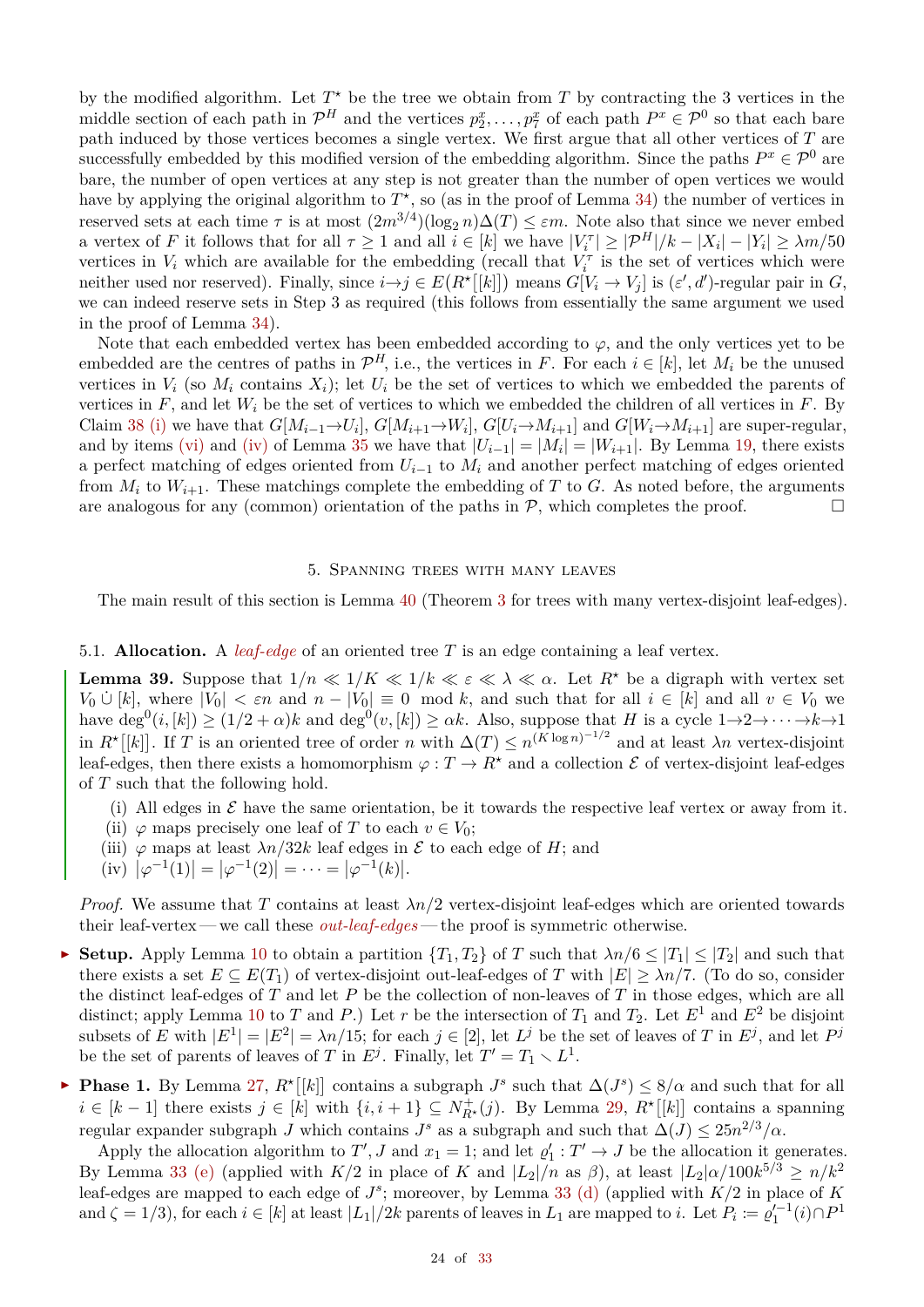be the set of parents of leaves in  $L_1$  which are mapped to *i*. By Lemma [33,](#page-14-0) for all  $i \in [k]$  we have that

<span id="page-24-0"></span>(24) 
$$
|\varrho_1'^{-1}(i)| = |T'| \left( \frac{1}{k} \pm \frac{1}{|T'|^{\mathsf{o}(1)}} \right) \quad \text{and} \quad |P_i| = |P^1| \left( \frac{1}{k} \pm \frac{1}{|P^1|^{\mathsf{o}(1)}} \right).
$$

Let us extend  $\varrho'_1$  to an allocation  $\varrho''_1$  by mapping some leaves in  $L^1$  to  $V_0$  bijectively. Note that by Lemma [25](#page-9-1) there exists a bipartite subgraph  $B_0$  of  $R^*$  with vertex classes [ $k$ ] and  $V_0$  such that for all  $i \in [k]$ and all  $v \in V_0$  we have  $\deg_{B_0}^-(v, [i]) = 1$  and  $\deg_{B_0}^+(i, V_0) \le \varepsilon m/2\alpha$ . For each edge *vj* of  $B_0$ , where  $v \in V_0$ and  $j \in [k]$ , let  $p \in P_j$  be a parent of a leaf-edge  $e \in E^1$  such that the leaf *x* of *T* in *e* has yet to be allocated and set  $\varrho_1''(x) = v$ .

To conclude this phase, we extend  $\varrho_1''$  to an allocation  $\varrho_1$  of  $T_1$ . Note that, for each  $i \in [k]$ , at least  $|L_1|/2k - \varepsilon m/2\alpha \geq \lambda m/32$  vertices  $p \in P_i$  lie in edges  $p \to y \in L^1$  such that  $\varrho_1(y)$  has yet to be defined; set  $\varrho_1(y) = i + 1$  for all such y (so  $p \rightarrow y$  is allocated along an edge of *H*). Note that  $\varrho_1: T_1 \to R^*$  is a homomorphism and that [\(i\)](#page-23-1)[–\(iii\)](#page-23-2) hold for  $\varrho_1$ . Moreover, by [\(24\)](#page-24-0) we have that  $| \varrho_1^{-1}(i) \cap L^1 | \leq 2|L_1|/k \leq \lambda n/6k$ , so

(25) 
$$
|\varrho_1^{-1}(i)| = |T'| \left( \frac{1}{k} \pm \frac{\lambda n}{3k} \right).
$$

**Phase 2.** In what follows, we define  $[i = 1]$  to be 1 if  $i = 1$  and 0 otherwise. Let  $n_j := |V(T_j)|$ for  $j \in \{1, 2\}$ , so  $n = n_1 + n_2 - 1$ , and let  $n_0 := |V_0|$ . For each  $i \in [k]$ , let

<span id="page-24-1"></span>
$$
\alpha_i \coloneqq \frac{1}{n_2} \left( \frac{n - n_0}{k} - |\varrho_1^{-1}(i)| + [i = 1] \right) \quad \text{and} \quad b_i \coloneqq \alpha_i \log \log \log n_2.
$$

We have

<span id="page-24-2"></span>(26) 
$$
\sum_{i \in [k]} \alpha_i = \frac{1}{n_2} \Big( n - n_0 + 1 - \sum_{i \in [k]} |\varrho_1^{-1}(i)| \Big) = \frac{n - n_0 + 1 - (n_1 - n_0)}{n_2} = 1
$$

By  $(25)$ , for each  $i \in [k]$  we have

(27) 
$$
\left| \frac{n_1 - n_0}{k} - |\varrho_1^{-1}(i)| \right| \le \frac{4\lambda n_2}{3k}.
$$

Let *B* be a (blow-up) graph of  $R^{\star}[[k]]$ , obtained replacing each  $i \in [k]$  by a set  $B_i$  with precisely  $b_i$  vertices, with  $x \to y \in E(B)$  for all  $x \in B_i$ ,  $y \in B_j$  such that  $i \to j \in E(R^{\star})$ . Note that  $|B| = \log \log \log n_2$  by [\(26\)](#page-24-2). Moreover, *B* contains a spanning expander regular subdigraph  $J^{\text{blow}}$  by Lemma [29,](#page-10-3) since

$$
\delta^{0}(B) \geq \delta_{0}(R^{\star}[[k]]) \cdot \min_{i \in [k]} b_{i} = \left(\frac{1}{2} + \alpha\right) k \min_{i \in [k]} \alpha_{i}|B|
$$
  

$$
\geq \left(\frac{1}{2} + \alpha\right) k \cdot |B| \cdot \frac{1}{n_{2}} \left(\frac{n_{2} - 1}{k} + [i = 1] - \frac{4\lambda n_{2}}{3k}\right) \geq \left(\frac{1}{2} + \frac{\alpha}{2}\right)|B|.
$$

Fix  $x_r \in B_{\varrho_1(r)}$  $x_r \in B_{\varrho_1(r)}$  $x_r \in B_{\varrho_1(r)}$  and apply Algorithm 1 to obtain a homomorphism  $\varrho'_2: T_2 \to J^{\text{blow}}$ . By Lemma [33,](#page-14-0) the number of vertices allocated to each vertex of  $J^{\text{blow}}$  is

(28) 
$$
|T_2| \left( \frac{1}{|B|} \pm \frac{1}{|T_2|^{\mathfrak{0}(1)}} \right) = n_2 \left( \frac{1}{\log \log \log n_2} \pm \frac{1}{n_2^{\mathfrak{0}(1)}} \right).
$$

Let  $\varrho_2: T_2 \to R^*[[k]]$  be such that  $\varrho_2(x) = i$  if  $\varrho_2(x) \in B_i$  for each  $x \in T_2$ . Then  $\varrho_2$  is a homomorphism with  $\rho_2(r) = \rho_1(r)$ . As in [\(23\)](#page-20-2), for each  $i \in [k]$  we have

*.*

(29) 
$$
|\varrho_1^{-1}(i) \cup \varrho_2^{-1}(i)| = \frac{n - n_0}{k} \left( 1 \pm \frac{\log \log \log n_2}{n_2^{o(1)}} \right)
$$

Let  $\rho = \rho_1 \vee \rho_2$ . It is easy to check, using Lemma [33](#page-14-0)[\(a\),](#page-14-4) that  $\Delta(\rho) \leq 4$ .

**Phase 3.** We next extend  $\rho$  so that it satisfies [\(iv\)](#page-23-3) by changing the allocation of some leaf-edges mapped to edges of  $J^s$  (proceeding as in the proof of Lemma [28\)](#page-10-4). For each  $i \in [k]$ , let  $\gamma_i := |\varphi^{-1}(i)| - m$ , so  $\gamma_i$  is positive if  $\varphi$  allocates too many vertices to *i* and negative if  $\varphi$  allocates too few vertices to *i*; in particular, all  $\gamma_i$  are zero if and only if the allocation satisfies [\(iv\).](#page-23-3) Note that  $\gamma_i \leq n/n^{o(1)}$  and  $\sum_{i \in [k]} \gamma_i = 0$ .

We proceed greedily, as follows. Let  $u, v \in [k]$  be such that  $\gamma_v < 0 < \gamma_u$ ; let  $(u_i, w_i, v_i)_{i=0}^t$  be a sequence of vertices in [k], where  $t < k$ , such for all  $i \in \{0, 1, \ldots, t\}$  we have that  $w_i \rightarrow u_i, w_i \rightarrow v_i \in E(J^s)$ , and  $u = u_0, v = v_t$  and also that  $v_{i-1} = u_i$  for all  $j \in [t]$  For each  $j \in [t]$ , select an out-leaf-edge in *T* which is mapped to  $w_i \rightarrow u_i$ , and modify the mapping of this path so that it is now mapped to  $w_i \rightarrow v_i$ . The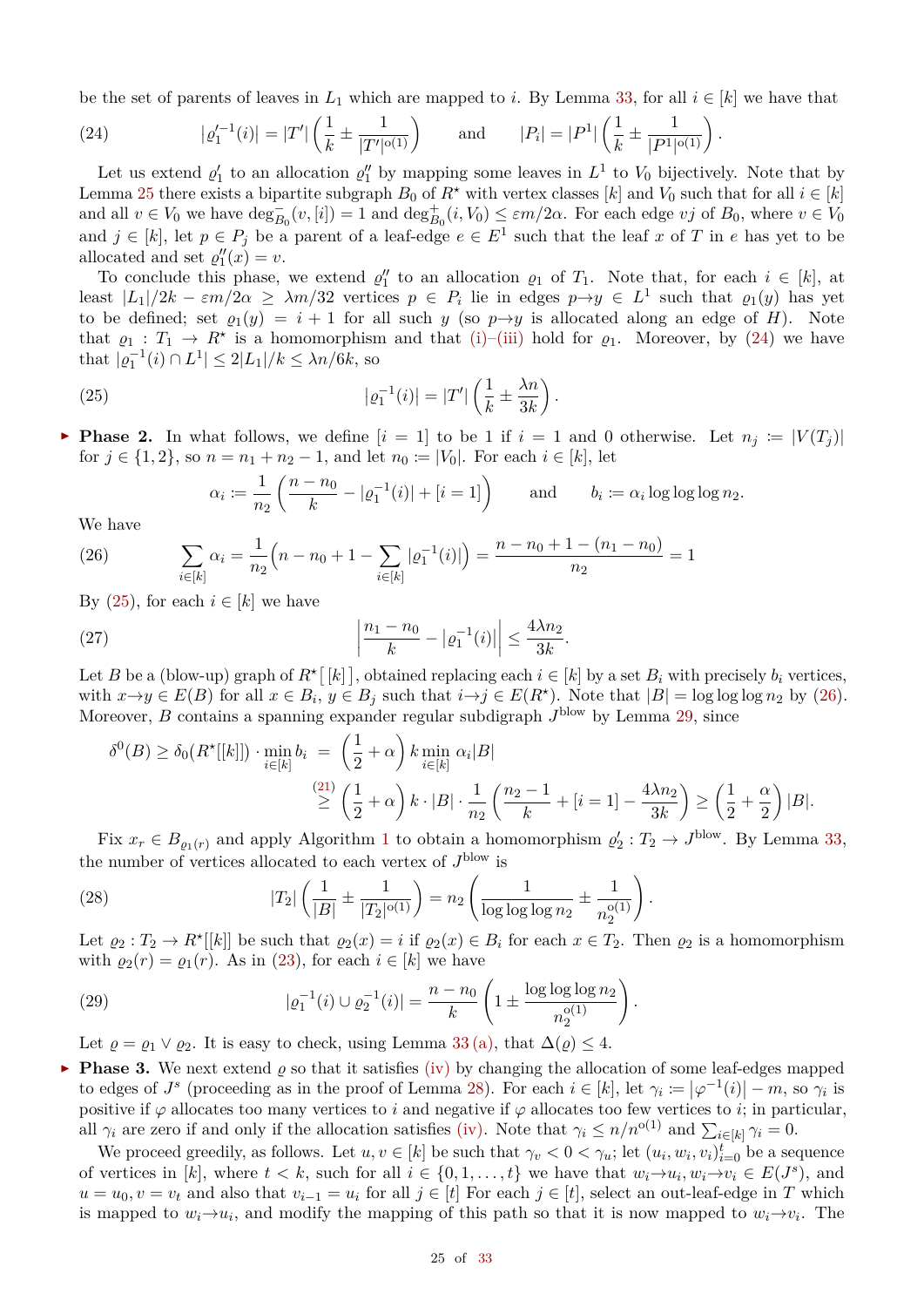modified map  $\hat{\varphi}$  we obtain is such that  $|\hat{\varphi}^{-1}(u)| = |\varphi^{-1}(u)| - 1$  and  $|\hat{\varphi}^{-1}(v)| = |\varphi^{-1}(v)| + 1$ , whereas  $|\hat{\varphi}^{-1}(x)| = |\varphi^{-1}(x)|$  for all  $x \in R^* \setminus \{u, v\}$ . Note that this procedure reduces by at most 1 the number of out-leaf-edges mapped to each edge of  $J^s$ . Hence, by iterating this procedure at most  $\sum_v |\delta_v| \le kn/n^{o(1)}$ times, we can 'shift weights' as needed to obtain the desired mapping *ϕ*. (Note that it is indeed possible to carry out these steps, because each edge of  $J^s$  has at least  $n/k^2$  out-leaf-edges allocated to it.)

After these changes,  $\varphi$  satisfies [\(iv\)](#page-23-3) and still satisfies [\(i\)–](#page-23-1)[\(iii\).](#page-23-2)

5.2. **Proof of Lemma [40.](#page-25-0)** In this section we describe how to modify the embedding algorithm of Section [3.2](#page-15-0) so that it successfully embeds a spanning tree *T* with many vertex-disjoint leaf-edges to a digraph *G* of large minimum semidegree (thus proving Lemma [40\)](#page-25-0).

<span id="page-25-0"></span>**Lemma 40.** Suppose that  $1/n \ll 1/K \ll \lambda \ll \alpha$ . If *G* is a digraph of order *n* with  $\delta^0(G) \geq (\frac{1}{2} + \alpha)n$ and *T* is an oriented tree of order *n* with  $\Delta(T) \le n^{(K \log n)^{-1/2}}$  and at least  $\lambda n$  vertex-disjoint leaf-edges, then *G* contains a (spanning) copy of *T*.

*Proof.* As in the proof of Lemma [37,](#page-20-0) we begin by constructing a suitable regular partition of *G*. We introduce constants  $\varepsilon$ , d,  $\eta$  with  $1/n \ll 1/K \ll 1/k \ll \varepsilon \ll d \ll \lambda \ll \eta \ll \alpha$  and apply Lemma [21](#page-7-11) to obtain a partition  $V_0 \cup V_1 \cup \cdots \cup V_k$  and a digraph  $R^*$  with  $V(R^*) = V_0 \cup [k]$  such that

- (a)  $|V_0| < \varepsilon n$  and  $m := |V_1| = \cdots = |V_k|$ ;
- (b) For each  $i \in [k]$  we have  $G[V_{i-1} \to V_i]$  and  $G[V_i \to V_{i+1}]$  are  $(d, \varepsilon)$ -super-regular;
- (c) For all  $i, j \in [k]$  we have  $i \rightarrow j \in E(R^*)$  precisely when  $G[V_i \rightarrow V_j]$  is  $(d, \varepsilon)$ -regular.
- (d) For all  $v \in V_0$  and all  $i \in [k]$  we have  $v \leftarrow i \in E(R^*)$  precisely when deg<sup>-</sup>(*v, V<sub>i</sub>*) ≥ (1/2 + *η*)*m*, and  $v \rightarrow i \in E(R^*)$  precisely when deg<sup>+</sup>(*v*, *V<sub>i</sub>*)  $\geq (1/2 + \eta)m$ ;
- (e) For all  $i \in [k]$  we have  $\deg_{R^*}^0(i,[k]) \geq (1/2 + \eta)k$ ; and
- (f) For all  $v \in V_0$  we have  $\deg_{R^*}^0(v, [k]) > \alpha k$ .

Let  $H \subseteq R^*$  be the directed cycle  $1 \rightarrow 2 \rightarrow \cdots \rightarrow k \rightarrow 1$ . Note that  $H, T$  and  $R^*$  satisfy the conditions of Lemma [39](#page-23-4) (applied taking the value of  $\eta$  for  $\alpha$  there, with remaining constants as here), so there exists an allocation  $\varphi$  of the vertices of *T* such that

- (i) All edges in  $\mathcal E$  have the same orientation, be it towards the respective leaf vertex or away from it.
- (ii)  $\varphi$  maps precisely one leaf of *T* to each to  $v \in V_0$ ;
- (iii)  $\varphi$  maps at least  $\lambda n/32k$  leaf edges in  $\mathcal E$  to each edge of *H*; and
- $(iv)$   $|\varphi^{-1}(1)| = |\varphi^{-1}(2)| = \cdots = |\varphi^{-1}(k)|.$

We assume that all edges in  $\mathcal E$  are oriented towards the leaf vertex; the proof is similar otherwise. Let  $L^0 := \varphi^{-1}(V_0)$  be the set of leaves which are mapped to  $V_0$ , and let  $P^0$  be the set of parents of those leaves, so  $|V_0| = |L^0|$ . For each  $i \in [k]$ , let  $L_i$  be a set containing precisely  $\lfloor \lambda m/32 \rfloor$  leaves mapped to  $V_i$ whose parents have been mapped to  $V_{i-1}$ , let  $P_i$  be the set of parents of  $L_i$ , and let  $L^H = \bigcup_{i \in [k]} L_i$ .

We embed  $T' := T \setminus L^H$  to G by applying a (slightly modified) version of the vertex embedding algorithm. Before doing so, we reserve some sets of vertices of *G* which we will use when completing the embedding. We introduce a new constant  $\gamma$  with  $1/n \ll 1/k \ll 1/k \ll \varepsilon \ll \gamma \ll d$ . For each  $i \in [k]$ reserve sets  $X_i$  (for the final matching) and  $Y_i$  for parents of whose leaves will be embedded to  $V_0$ .

<span id="page-25-2"></span>**Claim 41.** There exist  $v_1 \in V_1$  and, for each  $i \in [k]$ , disjoint sets  $X_i, Y_i \subseteq V_i$  with  $|X_i| = |Y_i| = \lambda m/100$ such that

- <span id="page-25-3"></span>(i) If  $U \subseteq V_i$  with  $|U| \geq \lambda m/24$ , then  $G[X_{i-1} \to U]$  and  $G[U \to X_{i+1}]$  are both  $(100\varepsilon/\lambda, d/32)$ -superregular;
- <span id="page-25-1"></span>(ii) For all  $x \in \varphi^{-1}(V_0)$ , if  $\varphi$  maps an inneighbour of  $x$  to  $V_j$ , then deg<sup>-</sup> $(\varphi(x), Y_j) \ge \lambda m/400$ ;
- (iii) For all  $y \in \varphi^{-1}(V_0)$ , if  $\varphi$  maps an outneighbour of *x* to  $V_j$ , then deg<sup>+</sup>( $\varphi(y), Y_j$ )  $\geq \lambda m/400$ ;
- (iv) For all  $y \in C^-(t_1)$ , and all  $z \in C^+(t_1)$  we have  $\deg^-(v_1, V_{\varphi(y)}) \ge \gamma m$  and  $\deg^+(v_1, V_{\varphi(z)}) \ge \gamma m$ .

*Proof.* This is Claim [38,](#page-21-4) applied with half the value of  $\lambda$ .

Let  $T' := T \setminus L^H$  and introduce a constant  $\beta$  with  $1/n \ll 1/K \ll 1/k \ll \varepsilon \ll \gamma \ll \beta$ , d and apply a slightly modified embedding algorithm to allocate  $T'$  to  $G \setminus \bigcup_{i \in [k]} X_i$ . Roughly speaking, as in Lemma [37,](#page-20-0) we embed each vertex of *T*' to  $G' := G \setminus \bigcup_{i \in [k]} X_i$  according to the allocation  $\varphi$  as dictated by the vertex embedding algorithm, except for the leaves in  $L^0$  and their parents in  $P^0$ , which we embed to *V*<sub>0</sub> and  $\bigcup_{i\in[k]} Y_i$ , respectively. More precisely, we apply the following changes to the embedding algorithm.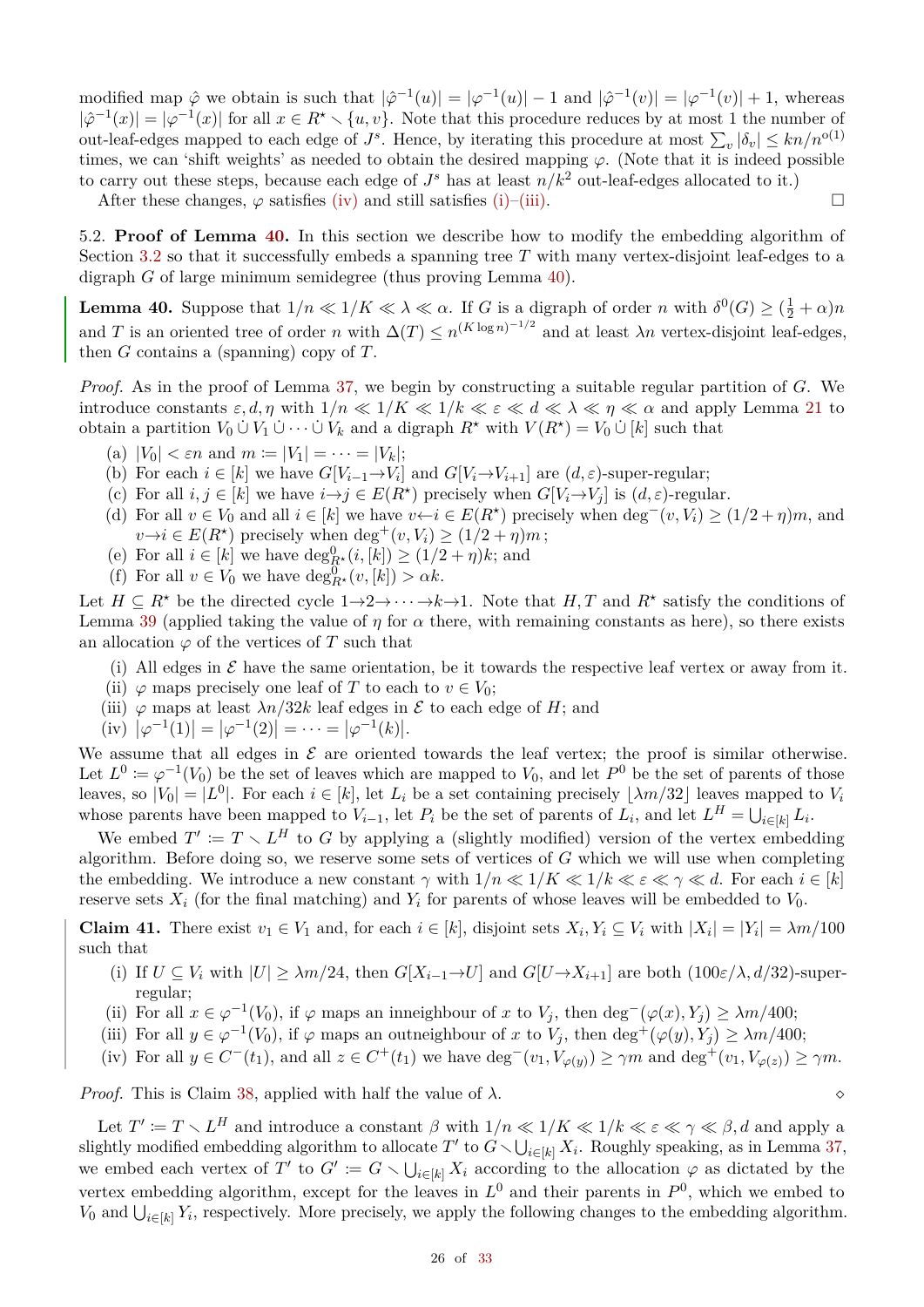**Step 1**. For each  $i \in [k]$  write  $Y_i^{\tau}$  for the available vertices of  $Y_i$ , write  $V_i^{\tau}$  for the available vertices in  $V_i \setminus (X_i \cup Y_i)$  and change the definition of  $B^{\tau}$  so that it now includes  $Y_1^{\tau} \cup \cdots \cup Y_k^{\tau}$ , i.e. let

$$
B^{\tau} \coloneqq \{v_1, \ldots, v_{\tau-1}\} \cup Y_1^{\tau} \cup \cdots \cup Y_k^{\tau} \cup \bigcup_{t_s \colon t_s \text{ is open}} (A_s^{-} \cup A_s^{+}),
$$

so for all  $\tau \geq 1$  and all  $i \in [k]$  we have  $V_i^{\tau} \cap Y_i = \emptyset$ .

**Step 2**. Nothing changes in this step.

**Step 3**. We only modify this step if  $t_7$  is either a vertex in  $P^0$  or a parent of such vertex, otherwise we proceed as in the original algorithm.

If in Step 2 we embedded  $t_{\tau} \in P^0$  to a vertex  $v_{\tau}$ , then  $t_{\tau}$  is adjacent to a leaf  $\ell \in L^0$ with  $w^{\ell} := \varphi(\ell)$ ; moreover,  $t_{\tau}$  was embedded to an inneighbour of  $w^{\ell}$  in  $Y^{\tau}_{\varphi(t_{\tau})}$ . We reserve a set  $A_{\ell}^+$  $\ell^+ := \{w^{\ell}\}\$ for the child of  $t_{\tau}$ , and let  $A_{\tau}^-$  and  $A_{\tau}^+$  be the union of the sets reserved for the children of  $t_{\tau}$ , which we select as in Step 3 of the original algorithm (in other words,  $w^{\ell}$  is reserved for  $\ell$  and vertex sets are reserved for the children of  $t<sub>\tau</sub>$  as in the original algorithm).

If in Step 2 we embedded a vertex  $t_{\tau}$  which is a parent of a vertex  $p \in P^0$ , we reserve sets for the other children of  $t_{\tau}$ , as in the original algorithm, but reserve the set  $A_p^+$  (or  $A_p^-$ ) for *p* in a different manner, so that it is guaranteed to lie in  $Y^{\tau}_{\varphi(p)} \cap N^{-}(\varphi(\ell))$ , where  $\ell$  is the only leaf in  $L^0$  connected to p in T: if  $p \in C^-(t_\tau)$ , choose a set  $A_{t_\tau}^- \subseteq N_G^-(v_\tau) \cap Y_{\varphi(p)}^- \cap N^-(\varphi(\ell))$ containing at most  $2m^{3/4}$  vertices and which is  $(\beta, \gamma, \varphi, m)$ -good for  $S_p$ ; and if  $p \in C^+(t_\tau)$ , choose a set  $A_{t_{\tau}}^+ \subseteq N_G^+(v_{\tau}) \cap Y_{\varphi(p)}^{\tau} \cap N^-(\varphi(\ell))$  containing at most  $2m^{3/4}$  vertices and which is  $(\beta, \gamma, \varphi, m)$ -good for  $S_p$ . (In either case we let  $A_{\tau}^-$  and  $A_{\tau}^+$  be the union of the sets reserved for the children of  $t_{\tau}$ , as in the original algorithm.)

We now argue that the modified embedding algorithm successfully embeds  $T'$  to  $G \setminus (X_1 \cup \cdots \cup X_k)$ and that every vertex of  $P^0$  is embedded to a vertex in  $Y_1 \cup \cdots \cup Y_k$ . Note first that every vertex is embedded according to  $\varphi$  (i.e., for all  $x \in T$  we embed  $x$  to  $\varphi(x)$  if  $\varphi(x) \in V_0$ , and embed  $x$  to a vertex in  $V_{\varphi(x)}$  otherwise). It remains to show that the choices of the embedding algorithm can be carried out as required. Note that if the choices in Step 3 can be done, then all choices in Step 2 (all of which are made according to the original algorithm) can be made; as a consequence, we only need to consider what happens in Step 3. Recall that *T*' has none of the leaves in  $L^H$  and that for each  $i \in [k]$  we have  $|\varphi(L^H) \cap V_i| = |L^H|/k$ ; therefore, for all  $\tau \ge 1$  and all  $i \in [k]$  we have  $|V_i^{\tau}| \ge |L_i| - |X_i| - |Y_i| \ge \lambda m/50$ ; moreover, for each  $p \in P^0$  connected to a leaf  $\ell \in L^0$ , the number of vertices in reserved sets at any time  $\tau$  is at most  $2m^{3/4}(\log n)\Delta(T) \leq \varepsilon m \leq |Y^{\tau}_{\varphi(p)} \cap N^{-}(\varphi(\ell))|/2$ . When the algorithm reaches Step 3, we have just embedded a vertex  $t_{\tau} \in T'$  to a vertex  $v_{\tau} \in G \setminus \bigcup_{i \in [k]} X_i$ . We consider the following 3 cases.

If  $t_{\tau} \in P^0$ , then  $t_{\tau}$  is adjacent to a single leaf  $\ell \in L^0$ , and this leaf is mapped to  $w^{\ell}$ . Since  $\varphi^{-1}(w^{\ell}) = {\ell}$ and  $v_\tau \to w^\ell \in E(G)$  we can reserve the desired set  $A_\ell^+$ *†*. Moreover, since  $|V_i^{\tau}| \ge |L_i| - |X_i| - |Y_i| \ge \lambda m/50$ we can apply Lemma [23](#page-8-2) to find and reserve good sets for each of the remaining children of  $t<sub>\tau</sub>$ .

Now suppose  $t_{\tau}$  is a parent of a vertex  $p \in P^0$ . As before, *p* is adjacent to a single leaf  $\ell \in L^0$ , and this leaf is mapped to  $w^{\ell}$ . We wish to reserve sets for the children of  $t_{\tau}$  with the restriction that the set reserved for *p* should lie in  $Y_i^{\tau} \cap N_G^-(w^{\ell})$ . Recall that the only vertices we ever embed to  $Y_i$  lie in  $P^0$ , so the number of vertices of  $Y_i$  unavailable for embedding is at most  $|P^0| + 2m^{3/4}(\log_2 n)\Delta(T) \leq 2\varepsilon m$ . By [\(ii\),](#page-25-1) it follows that  $|Y_i^{\tau} \cap N_G^{-}(w^{\ell})| \geq \lambda m/400 - 2\varepsilon m \geq \gamma m$ , so we can reserve a set for *p* which is good for  $S_p$  as required as well.

Lastly, if neither of the previous conditions holds, then we reserve sets for the children of  $t<sub>\tau</sub>$  as in the original algorithm; this can be done because  $|V_i^{\tau}| \ge |L_i| - |X_i| - |Y_i| \ge \lambda m/50$ . Since it is always possible to reserve the desired sets, we conclude that the modified embedding algorithms successfully embeds T' to  $G \setminus \bigcup_{i \in [k]} X_i$ .

Let  $P_{i-1}$  be the parents of  $L_i$ , so  $|P_i| = |L_i|$  and, every vertex in  $P_{i-1}$  has been embedded to  $V_{i-1}$ . For each  $i \in [k]$ , let  $W_i$  be the set of vertices of  $V_i \subseteq G$  to which no vertex has been embedded yet, and let  $U_i$  be the set of vertices to which the vertices in  $P_i$  have been embedded. Since  $|W_i| = |L_i| = |U_{i-1}|$ and  $X_i \subseteq L_i$  we have that there exists a perfect matching of edges directed from  $U_{i-1}$  to  $W_i$  by Claim [41](#page-25-2) [\(i\)](#page-25-3) and Lemma 19. This completes the embedding of *T* to *G*. □ and Lemma [19.](#page-7-0) This completes the embedding of *T* to *G*.

# 6. Theorems [2,](#page-0-7) [3](#page-0-5) and [4](#page-0-3)

<span id="page-26-0"></span>We begin by proving Theorems [2](#page-0-7) and [3](#page-0-5) (using mainly Lemmas [37](#page-20-0) and [40\)](#page-25-0).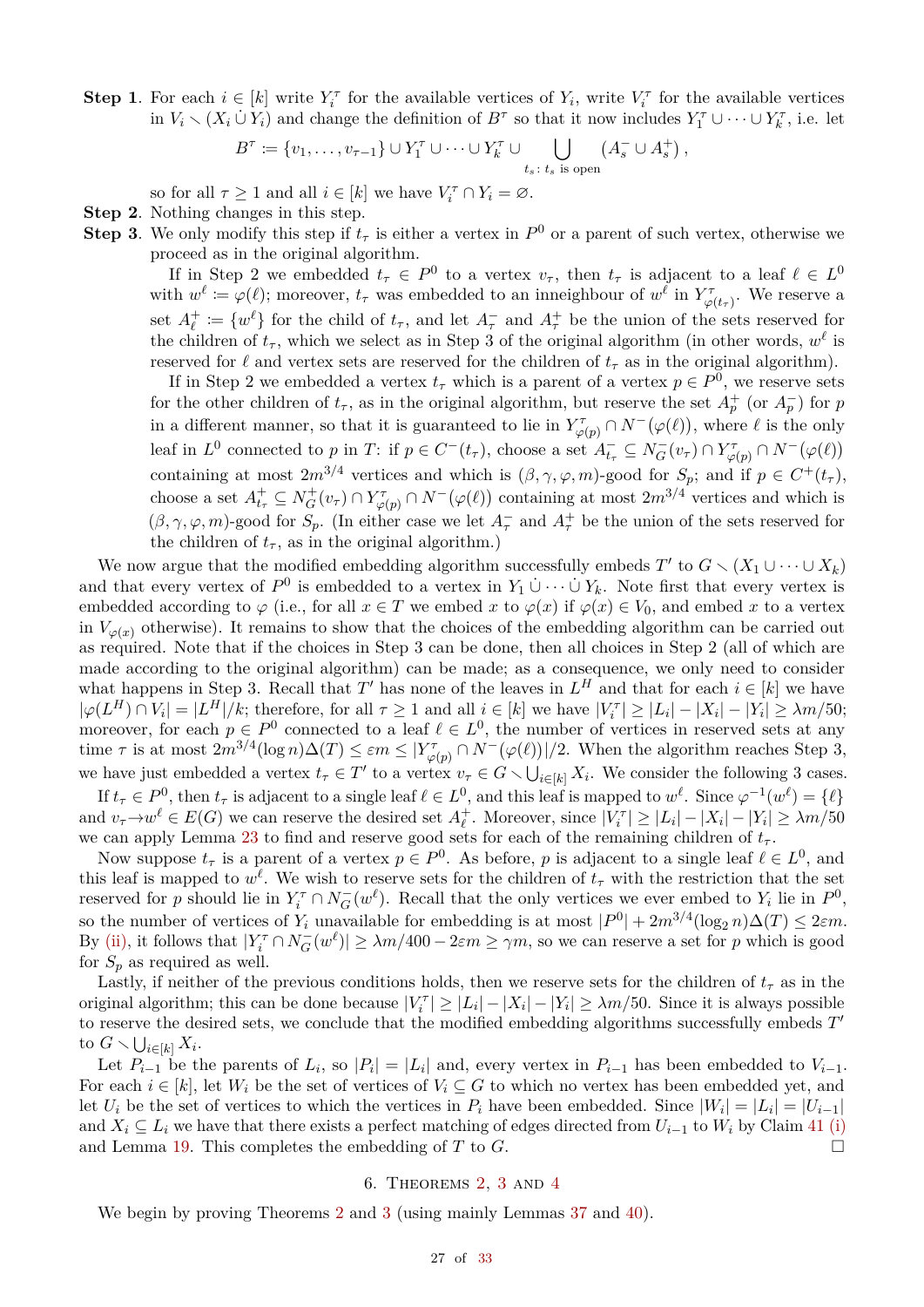

<span id="page-27-0"></span>FIGURE 3. The graph  $Q^* := (Q - V(Q_0)) - \mathcal{E}^*$ . Vertices in  $Q_0$  are crossed, edges in  $\mathcal{E}^*$ are dashed, and vertices in *R* are circled. (Edges incident with  $V(Q_0)$  are not present in *Q*∗ .) Each component of *Q*∗ is a tree (coloured black).

*Proof of Theorem* [2.](#page-0-7) Let *T* be an oriented tree of order *n* with  $\Delta(T) \leq \Delta$  and let *G* be a digraph of order *n* with  $\delta^0(G) \ge (1/2 + \alpha)n$ . We introduce new constants  $\lambda$  and  $\lambda'$  with  $1/n \ll \lambda \ll \lambda' \ll \alpha, \Delta$ . If *T* contains at least *λ*<sup>*'n*</sup> leaves, then *T* contains at least  $\lambda' n/\Delta > \lambda n$  edge-disjoint leaf-edges, so  $T \subseteq G$  by Lemma [40.](#page-25-0) Otherwise, by Lemma [17,](#page-6-0) *T* contains a bare path decomposition into at most  $2\lambda' n$  paths. Let  $x_1, \ldots, x_s$  be the lengths of these paths (i.e., the number of edges in each of them), so  $x_1 + \cdots + x_s = n-1$ . Then, for all  $t > 0$ , we have

$$
\sum_{i=1}^{s} \left\lfloor \frac{x_i}{t} \right\rfloor \ge \sum_{i=1}^{s} \left( \frac{x_i}{t} - 1 \right) = \frac{n-1}{t} - s.
$$

Choosing  $t = 8$ , it follows that *T* contains at least  $(n - 1)/8 - 2\lambda' n \ge n/10$  bare paths of order 9. Therefore, *T* contains at least  $n/10$  vertex-disjoint bare paths of order 7, so  $T \subseteq G$  by Lemma [37.](#page-20-0)

*Proof of Theorem [3.](#page-0-5)* Let *T* be an oriented tree of order *n* with  $\Delta(T) \le n^{(K \log n)^{-1/2}}$ . In the case where *T* contains  $\lambda n$  vertex-disjoint bare paths of order 7, we find that *G* contains *T* by Lemma [37,](#page-20-0) whilst in the case where *T* contains *λn* vertex-disjoint edges incident to leaves we find that *G* contains *T* by Lemma [40.](#page-25-0)

Theorem [4](#page-0-3) states a sufficient condition which ensures that a tree-like digraph *H* is a spanning subgraph of every digraph with high minimum semidegree. Its proof combines ideas from all previous sections. In the interest of avoiding repetition, we omit from the proof below arguments which have already appeared (multiple times above) in the proofs of Lemmas [33,](#page-14-0) [34,](#page-16-0) [37,](#page-20-0) and [40.](#page-25-0) Again for simplicity, we did not optimise many of the calculations below. Finally, since the argument is somewhat technical, we break the proof into sections, steps and phases.

Here is a brief outline of the proof. Recall that we wish to embed a digraph *Q* to a digraph *G* of high minimum semidegree, where *Q* contains some subdivision *Q*<sup>1</sup> of a graph *Q*0. We remove a small set of vertices and edges of *Q* (related to vertices and edges of *Q*<sub>0</sub>), yielding a forest *F* with  $|Q_0|\Delta(Q) = o(n^{1/4})$ components. Roughly speaking, we shall embed a small part of *Q* deterministically, while the components of *F* are allocated and embedded following the method for trees described in the previous section. Some extra work is needed when  $|Q| = |G|$ . Indeed, both allocation and embedding must be modified because the collection of bare paths or leaves is spread among distinct components of *F*, and because some of these components have more than one neighbour in  $Q \setminus F$ .

*Proof of Theorem [4.](#page-0-3)* Theorem [4](#page-0-3) [\(1\)](#page-0-8) follows from Theorem [4](#page-0-3) [\(2\)](#page-0-4) by appending a path with *αn* vertices to *Q* (adjusting the constants accordingly); hence we only prove the latter. We introduce a new constant  $\varepsilon, \lambda'$ with  $1/n \ll 1/K \ll \zeta \ll \varepsilon \ll \lambda' \ll \lambda \ll \alpha$ , and assume *Q* contains a collection  $P_Q$  of  $\lambda n$  vertex-disjoint bare paths of order 7; the proof is similar otherwise (changes will be noted below in parentheses).

**Anatomy of**  $Q$ **.** Let  $Q_1 \subseteq Q$  be the subdivided  $Q_0$ . We fix an arbitrary orientation of  $Q$ , writing  $Q_1$ and *Q* for both the oriented and underlying graphs. By relabelling if necessary, we may assume  $V(Q_0)$  ${x_1, \ldots, x_q}$  is the set of vertices in  $Q_1$  corresponding to vertices in  $Q_0$ . Note  $V(Q_0)$  is independent in *Q*, and every vertex whose underlying degree in  $Q_1$  is strictly greater than 2 lies in  $V(Q_0)$ . For each  $x_i x_j \in E(Q_0)$ , where  $i < j$ , let  $P(ij) \subseteq Q_1$  be the path arising from the subdivision of  $x_i x_j$ , and let

$$
\mathcal{E} := \{(i, j) : i < j \text{ and } x_i x_j \in E(Q_0) \}
$$
\n
$$
\mathcal{E}^* := \bigcup_{(i, j) \in \mathcal{E}} \{ uv : uv \in E(P(ij)) \text{ and } \{ u, v \} \cap R \neq \emptyset \}
$$
\n
$$
R := N_Q(V(Q_0))
$$
\n
$$
Q^* := (Q - V(Q_0)) - \mathcal{E}^*
$$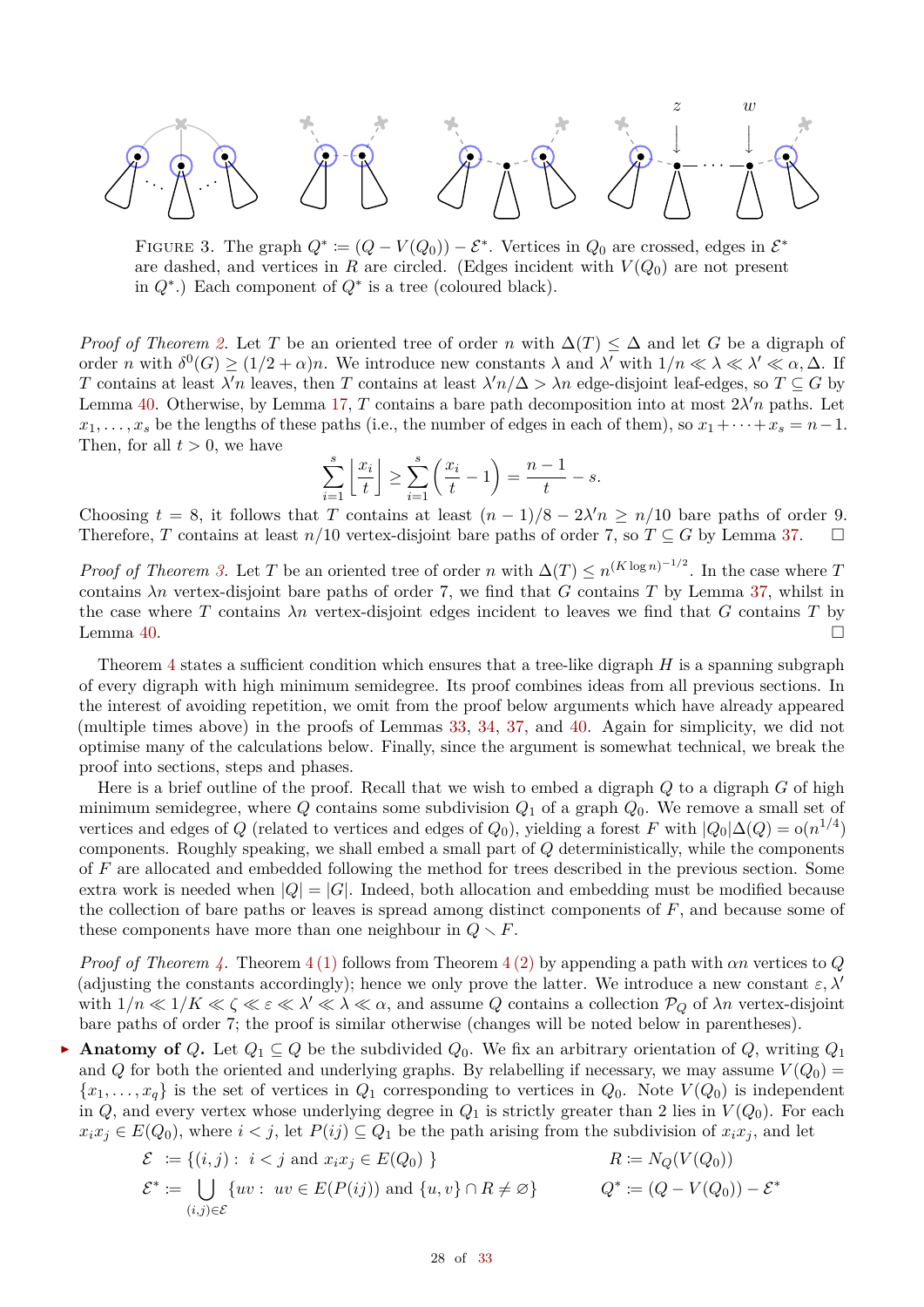Let C be the set of components of  $Q^*$ ; note that each component  $C \in \mathcal{C}$  of  $Q^*$  is a tree. Following Lemma [35,](#page-17-1) we shall split trees with many bare paths into pieces. The procedure is a bit more technical here because we have many trees (of possibly quite distinct sizes) and some of them have two vertices with neighbours in the rest of *Q*. (See Figure [3.](#page-27-0))

Our first goal is to select a collection  $P \subseteq P_Q$  of bare paths and to fix a tree-partition of each component  $C \in \mathcal{C}$  in such a way that the remaining steps of the proof can be carried out as in the proofs of Lemmas [35](#page-17-1) and [37.](#page-20-0) As a preliminary step, for each tree component *C* of *Q*∗ we fix a sequence of rooted trees  $s(C) = (T_i^C)_{i=1}^{m(C)}$ , where  $m(C) \in [4]$  forming a tree-partition of *C* in each of the two following cases. Importantly, we shall guarantee that  $\overline{P}$  is a large collection of paths whose middles are  $\prec$ -isomorphic (each tree will be adequately rooted), and that if some  $C \in \mathcal{C}$  contains sufficiently many paths in  $\mathcal{P}$ , then  $T_1^C$  contains many paths in  $P$  and  $T_2^C$  is large. Also, each path in  $P$  shall lie in some  $T_1^C$ .

**Tree-split if at most one vertex**  $y \in C$  has neighbours outside of *C***.** Then either  $y \in R$  or *y* has precisely two distinct neighbours  $r_1, r_2 \in R$  (and no neighbours in  $Q_0$ ). If *C* contains strictly less than  $\frac{3\sqrt{\log n}}{\log n}$  bare paths of  $\mathcal{P}_Q$ , then let  $s(C) = (Y, Y, C)$ , where  $Y := (\{y\}, \varnothing)$ .

Suppose *C* contains at least  $3\sqrt{\log n}$  bare paths of  $\mathcal{P}_Q$ . Fix a tree partition  $\{S, B\}$  of *C* where *S* contains at least  $\sqrt{\log n}$  bare paths of  $\mathcal{P}_Q$  and  $|S| \leq |B|$ , using Lemma [10.](#page-4-7) If  $y \in S$ , then let  $s(C) = (S, B)$ , where *S* is rooted in *y* and *B* is rooted in the sole vertex in  $V(S) \cap V(B)$ . If  $y \in B$ , then let  $r \neq y$  be the sole vertex in  $V(S) \cap V(B)$ , let *y*' be the neighbour of *r* in the path from *y* to *r*, and let  $D \subseteq V(B)$  be the set of vertices consisting of  $y'$  and its descendants, considering *B* rooted at *y*. Also, let  $T_{y'}$  (respectively  $T_r$ ) be the tree component of  $B[D]-y'r$  which contains  $y'$  (resp. *r*). Note that  $|B\setminus D|+|T_r|+|T_{y'}|=|B|\geq |C|/2;$ we fix a tree-partition of *C* as follows. If  $|B \setminus D| \geq |C|/6$ , then fix a tree-partition  $\{T_1^C, T_2^C, T_3^C\}$  of *C* with  $T_1^C = S \cup T_r$  and  $T_2^C = B - D$ , and let  $s(C) = (T_1^C, T_2^C, T_3^C)$ ; the roots of  $T_1^C, T_2^C$  and  $T_3^C$  are r, y and *y*, respectively. If instead  $|B \setminus D| < |C|/6$  and  $|T_r| \geq |C|/6$ , then fix a tree-partition  $\{T_1^C, T_2^C\}$  of *C* with  $T_2^C = T_r$  and let  $s(C) = (T_1^C, T_2^C)$ , with  $T_1^C$  rooted in y and  $T_2^C$  in r. Finally, if  $|B \setminus D| < |C|/6$ and  $|T_r| < |C|/6$ , then  $|T_{y'}| \ge |C|/6$ , and we fix a tree-partition  $\{T_1^C, T_2^C\}$  of C with  $T_2^C = T_{y'}$  and let  $s(C) = (T_1^C, T_2^C)$ , where  $T_1^C$  has root *y* and  $T_2^C$  has root *y'*.

**Tree-split if precisely two distinct vertices**  $z, w \in C$  have neighbours outside of *C***.** In this case, each of  $z, w$  has precisely one neighbour in R (and no other neighbours outside of C, see Figure [3\)](#page-27-0); moreover, *z* and *w* lie in a path  $P(ij)$  for some  $(i, j) \in \mathcal{E}$ . For each subtree  $T \subseteq C$ , let  $\omega(T)$  be the number of vertex-disjoint bare paths of  $P_Q$  in *T* if *C* contains at least  $6\sqrt{\log n}$  such paths; otherwise, let  $\omega(T) = |T|$ . Let  $T_z$  and  $T_w$  be the components of  $C - E(P(ij))$  containing *z* and *w*, respectively, and let  $C' := T - (T_z \cup T_w)$ . We may assume, without loss of generality, that  $\omega(T_w) < \omega(C)/2$ . We fix a partition of  $C \setminus T_w$  as we would do in the previous case if the edge between *w* and  $V(C) \setminus V(T_w)$  did not exist (and taking the single neighbour of *z* in *R* as *y*); this yields a sequence of two or three trees, to which we append another one (consisting of  $T_w$  plus the two edges connecting it to the rest of  $C$  and to  $R$ ), completing a tree-partition of  $C$ .

We note that, if  $C \in \mathcal{C}$  has  $b_C \geq 3\sqrt{\log n}$  bare paths of  $\mathcal{P}_Q$ , then  $T_1^C$  contains at least  $b_C/3$  of these paths, otherwise it contains none. Moreover

<span id="page-28-1"></span>(30) 
$$
|T_2^C| \ge |C|/6 \ge |T_1^C|/6.
$$

<span id="page-28-0"></span>For each  $A \subseteq \mathcal{P}_Q$  and each  $C \in \mathcal{C}$ , we define  $\mathcal{A}(C) := \{P \in \mathcal{A} : P \subseteq T_1^C\}.$ **Claim 42.** If  $C \in \mathcal{C}$  and  $|\mathcal{P}_Q(C)| = 0$ , then  $|\mathcal{P}_Q(C)| \ge \max\{\sqrt{\log n}, |\{P \in \mathcal{P}_Q : P \subseteq C\}|/6\}$ . Moreover,  $\overline{1}$ *C*∈C  $\left|\mathcal{P}_Q(C)\right| > \frac{\left|\mathcal{P}_Q\right|}{7}$  $rac{Q_1}{7}$ .

*Proof.* The first part of the claim follows immediately by the definition of  $T_1^C$ . Also, each  $v \in Q_0 \cup R$  lies in at most one  $P \in \mathcal{P}_Q$ , and if  $C \in \mathcal{C}$  contains  $b_C$  paths of  $\mathcal{P}_Q$ , then  $\mathcal{P}_Q$  contains at most max $\{6\sqrt{\log n}, 5b_C/6\}$ paths in *C* which do *not* lie in  $T_1^C$ . Since  $|\mathcal{C}| \leq |Q \cup R| \leq |Q_0|\Delta(Q) \leq \zeta n^{1/4}$  and  $|\mathcal{P}_Q| = \lambda n$ , we have

$$
\left|\bigcup_{C \in \mathcal{C}} \mathcal{P}_Q(C)\right| \ge |\mathcal{P}_Q| - |Q_0 \cup R| - |\mathcal{C}|6\sqrt{\log n} - \frac{5}{6}|\mathcal{P}_Q| \ge \frac{|\mathcal{P}_Q|}{7}.
$$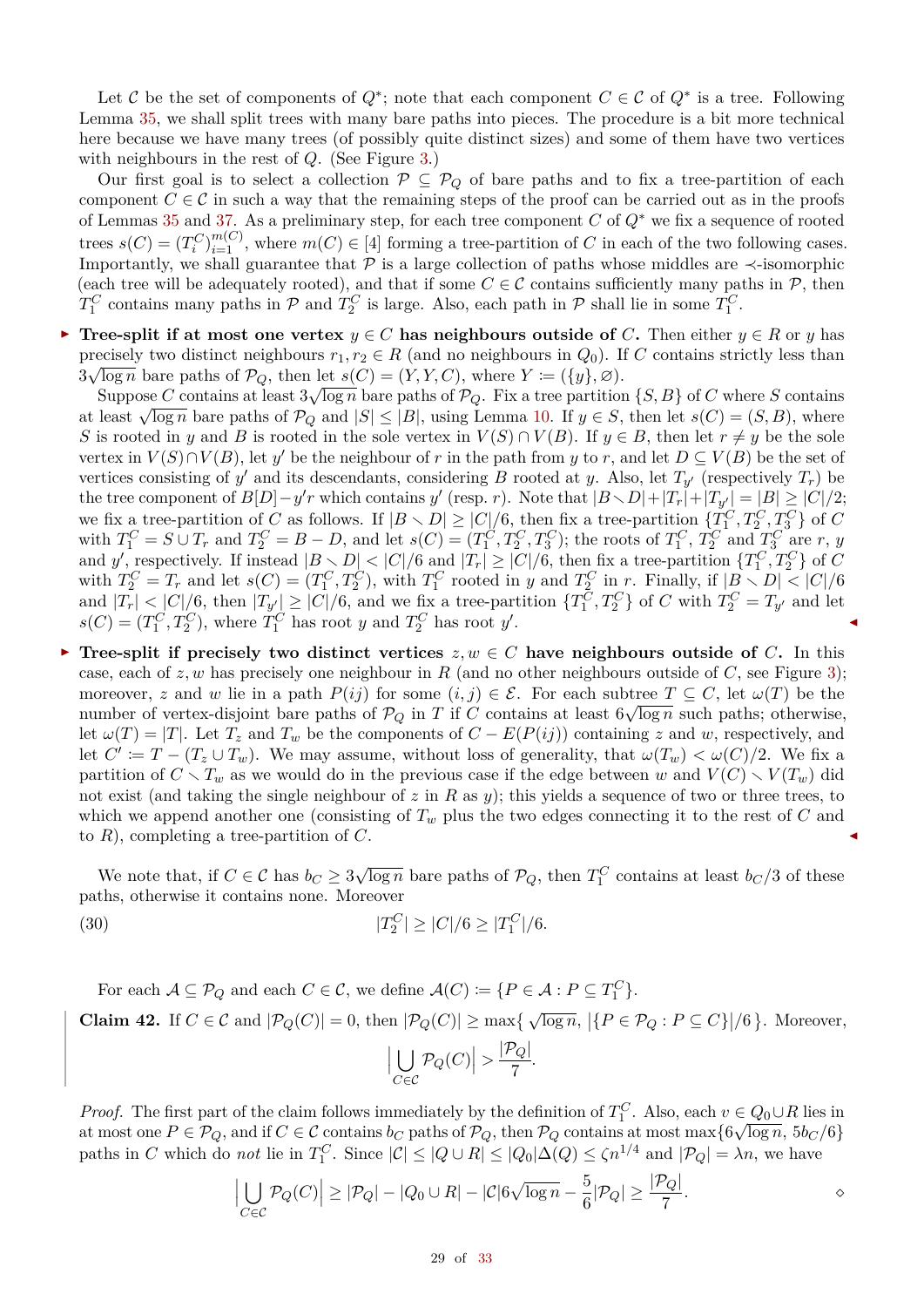Let  $\mathcal{F}^{\diamond}$  be the set of all 4 nonisomorphic rooted oriented paths of order 3. If  $P \in \mathcal{P}_Q(T_1^C)$  for some  $C \in \mathcal{C}$ , we consider *P* rooted at (its endvertex which is) the latest common ancestor of  $V(P)$  in  $T_1^C$ .

<span id="page-29-6"></span><span id="page-29-1"></span>**Claim 43.** There exists  $P_{\text{ref}} \in \mathcal{F}^{\diamond}$  and a collection  $\mathcal{P} \subseteq |\bigcup_{C \in \mathcal{C}} \mathcal{P}_Q(C)|$ , with  $|\mathcal{P}| \geq \lambda n/300$ , such that (1) each  $P \in \mathcal{P}$  is contained in precisely one  $T_1^C$  and  $V(P) \cap (V(Q) \setminus T_1^C) = \varnothing;$ 

- <span id="page-29-0"></span>(2) if  $P \subseteq \mathcal{P}(C)$ , then *P* does not contain the root of  $T_1^C$ ;
- <span id="page-29-4"></span>(3) for each  $C \in \mathcal{C}$ , either  $|\mathcal{P}(C)| = 0$  or  $\sqrt{\log n}/9 \leq |\mathcal{P}(C)| = \min\{|\mathcal{P}_Q(C)|, |T_1^C|/14|\} \pm 1$ ;
- <span id="page-29-3"></span>(4) middle(*P*) and  $P_{ref}$  are  $\prec$ -isomorphic for each  $P \in \mathcal{P}$ .

*Proof.* We first select  $\mathcal{P}'_Q \subseteq \bigcup_{C \in \mathcal{C}} \mathcal{P}_Q(C)$  as follows. For each  $C \in \mathcal{C}$ , choose max $\{0, |\mathcal{P}_Q(T_1^C)| - |T_1^C|/14|\}$ paths in  $\mathcal{P}_Q(T_1^C)$  arbitrarily and colour them red; then colour red every path in  $\mathcal{P}_Q$  containing the root of some  $T_1^C$ . Let  $\mathcal{P}'_Q := \{P \in \bigcup_{C \in \mathcal{C}} \mathcal{P}_Q(C) : P \text{ has not been coloured}\}.$  Clearly the paths in  $\mathcal{P}_Q$  satisfy [\(2\)](#page-29-0). Moreover, [\(1\)](#page-29-1) holds because the elements of  $C$  are (vertex-disjoint) tree components of  $Q^*$ . If  $|\mathcal{P}'_Q(C)| > 0$ , then  $|T_1^C| \ge 7|\mathcal{P}_Q(C)|$ , so

<span id="page-29-5"></span>(31) 
$$
|\mathcal{P}'_Q(C)| \pm 1 = \min \left\{ |\mathcal{P}_Q(C)|, \left[ \frac{|T_1^C|}{14} \right] \right\} \ge \min \left\{ |\mathcal{P}_Q(C)|, \frac{7|\mathcal{P}_Q(C)|}{14} \right\} = \frac{|\mathcal{P}_Q(C)|}{2} \ge \sqrt{\log n}/2,
$$

where the last inequality is a consequence of Claim [42.](#page-28-0) By the same claim, we have

<span id="page-29-2"></span>(32) 
$$
|\mathcal{P}'_Q| \ge |\mathcal{P}_Q|/14 \ge \lambda n/14.
$$

For each  $C \in \mathcal{C}$ , at least  $|\mathcal{P}'_Q(C)|/4$  paths in  $\mathcal{P}'_Q(C)$  have their middle  $\prec$ -isomorphic to some  $P_C \in \mathcal{F}^{\diamond}$ . So there exists  $P_{ref} \in \mathcal{F}^{\diamond}$  and  $\mathcal{P} \coloneqq \{P \in \mathcal{P}'_Q(C) : \text{middle}(P), P_{ref} \text{ and } P_C \text{ are } \prec \text{-isomorphic}, C \in \mathcal{C}\}$  such that  $|\mathcal{P}| \geq |\mathcal{P}_Q'|/16 \geq \lambda n/300$ , by [\(32\)](#page-29-2). Clearly [\(1\)](#page-29-1), [\(2\)](#page-29-0) and [\(4\)](#page-29-3) hold. Finally, note that if  $\mathcal{P}(C) > 0$ , then  $\mathcal{P}(C) \geq |\mathcal{P}'_Q(C)/4$  so [\(3\)](#page-29-4) holds by [\(31\)](#page-29-5).

Fix  $P_{\text{ref}}$  and P as in the claim. We fix a partition  $\mathcal{C} = \mathcal{C}_{\text{path}} \cup \mathcal{C}_{\text{free}}$ , where  $\mathcal{C}_{\text{path}} := \{ C \in \mathcal{C} : \mathcal{P}(C) \neq \emptyset \}.$ Roughly speaking, each  $C \in \mathcal{C}_{\text{path}}$  contains a large number of bare paths in  $T_1^C$  which are  $\prec$ -isomorphic to  $P_{\text{ref}}$ . We say  $C \in \mathcal{C}$  is 1*-grounded* if precisely one vertex of  $C$  has neighbours in  $Q - C$ , and call  $C$ 2*-grounded* otherwise. The vertices of *C* with neighbours in  $Q - C$  are its *anchors*. For each  $T \in \mathcal{C}_{\text{path}}$ , let  $n_C := |C|$  and fix a partition  $\mathcal{P}_C := \mathcal{P}(C) := \mathcal{P}_C^0 \cup \mathcal{P}_C^H \cup \mathcal{P}_C^{\diamond}$  with the following properties.

<span id="page-29-7"></span>(33) 
$$
|\mathcal{P}_C^0| = |V_0| \frac{|\mathcal{P}_C|}{|\mathcal{P}|} \pm 1 \qquad |\mathcal{P}_C^H| \ge \lambda' |\mathcal{P}_C| \qquad |\mathcal{P}_C^s| \ge \lambda' |\mathcal{P}_C|
$$
  

$$
\sum_{C \in \mathcal{C}_{\text{path}}} |\mathcal{P}_C^H| = 0 \mod k \qquad \sum_{C \in \mathcal{C}_{\text{path}}} |\mathcal{P}_C^S| = 0 \mod 2(k-1)
$$

(Recall that  $\mathcal{P}_C$  contains only paths in  $T_1^C$  whose middle is  $\prec$ -isomorphic to  $P_{\text{ref}}$ .) We call the elements of  $V(Q_0)$  *ground vertices* and the elements of R link vertices.

- **Final definition of**  $s(C)$ . Abusing notation, we **redefine**  $s(C)$  for each  $C \in \mathcal{C}_{\text{free}}$  (but not for components in  $C_{\text{path}}$ ), applying again the tree-splitting procedure above, while replacing  $P_Q$  by  $P$  (in other words, we act as if  $\mathcal{P}_Q$  contained no path *P* with  $P \subseteq C \in \mathcal{C}_{\text{free}}$ . Of course, this means redefining  $m(C)$  and  $T_m^C$ for  $C \in \mathcal{C}_{\text{free}}$  as well. Note that since P contains no path in any  $C \in \mathcal{C}_{\text{free}}$ , Claim [43](#page-29-6) is not affected.
- I **Reduced graph.** As in the proofs of Lemmas [37](#page-20-0) and [40,](#page-25-0) we construct a regular partition of *G*. Introduce constants  $d, \eta$  with  $1/n \ll 1/K \ll \zeta \ll 1/k \ll \varepsilon \ll d \ll \lambda' \ll \lambda \ll \eta \ll \alpha$  and apply Lemma [21](#page-7-11) to obtain a partition  $V_0 \cup V_1 \cup \cdots \cup V_k$  and a digraph  $R^*$  with  $V(R^*) = V_0 \cup [k]$ ; moreover we may assume that  $H = 1 \rightarrow 2 \cdots \rightarrow \cdots \rightarrow k \rightarrow 1$  is a Hamilton cycle in  $R^{\star}[[k]]$ . By Lemma [27,](#page-10-5)  $R^{\star}[[k]]$  contains a spanning subgraph  $H^{\circ}$  which is  $P_{\text{ref}}$ -connected and such that  $\Delta^{0}(H^{\circ}) \leq 4/\alpha$ . Finally, it is not difficult to show that  $R^{\star}[[k]]$  contains a subgraph  $H^4$  of order at most 4, with  $1 \in H^4$ , and such that every rooted oriented cycle of length at most 3 admits a homomorphism into  $H<sup>4</sup>$  in which the root is mapped to 1 (see Figure [4\)](#page-30-0). By Lemma [29,](#page-10-3)  $R^{\star}[[k]]$  contains a  $(25k^{2/3}/\eta)$ -regular expander *J*, with  $H \cup H^{\diamond} \cup H^4 \subseteq J$ .
- **Allocation.** We define a homomorphism  $\varphi: Q \to J$  in three steps. Firstly we allocate the subgraph induced by ground vertices and their neighbours to  $H^4$ . Secondly, for each  $m \in [4]$  in ascending order, we allocate  $T_m^C$  to  $R^*$  (if  $m(C) \leq m$ ) for all  $C \in \mathcal{C}$ . Finally the resulting map is slightly retouched. The allocation thus obtained will satisfy the following properties (as in Lemma [35,](#page-17-1) with the addition of [\(viii\)](#page-30-1) below). There exist a tidy ancestral order  $\prec_T$  of each  $T \in \mathcal{C}$  and disjoint subsets  $\mathcal{P}^0, \mathcal{P}^H$  of  $\mathcal P$  such that

<span id="page-29-8"></span>(i) 
$$
\Delta(\varphi) \leq 6;
$$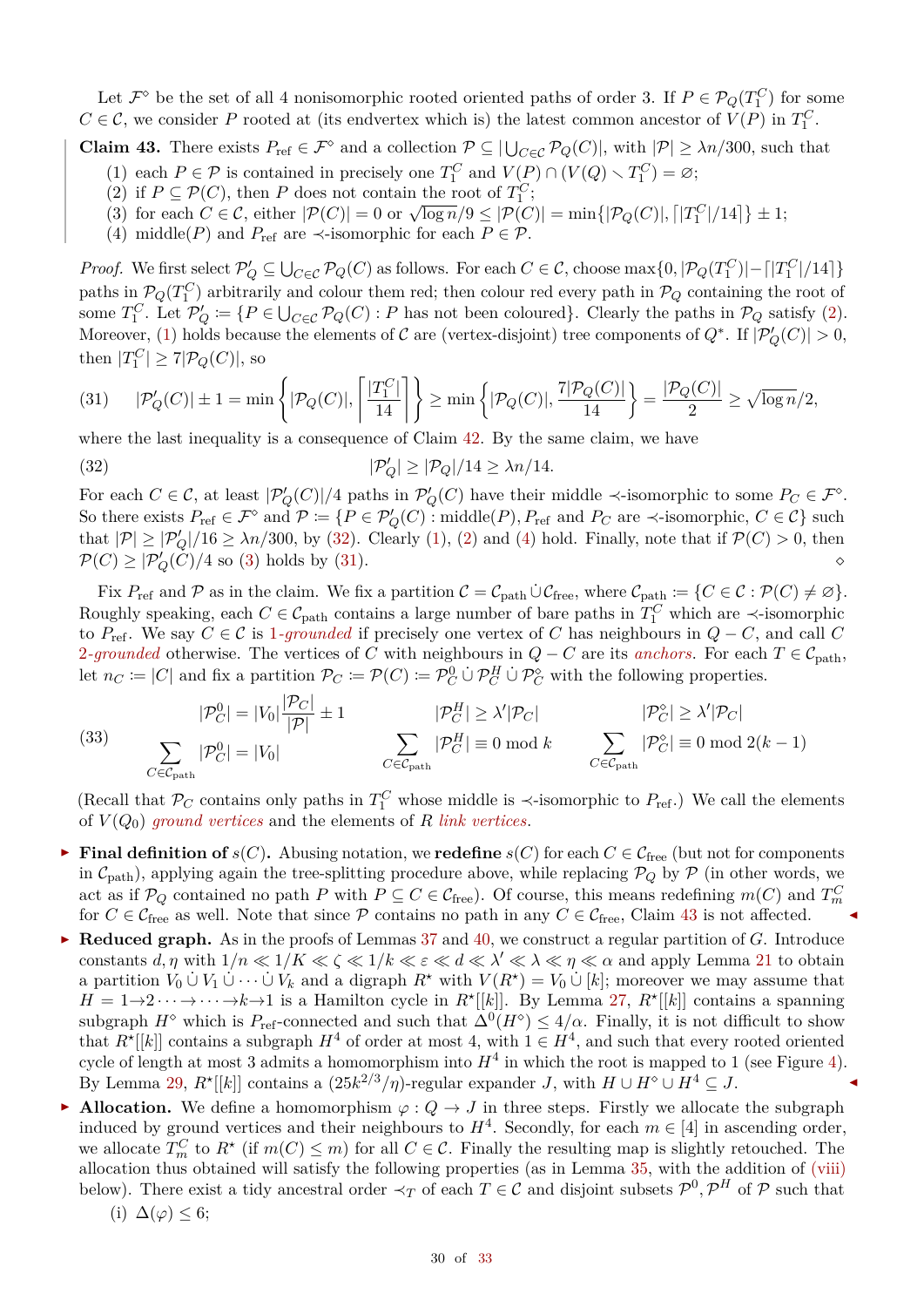

<span id="page-30-0"></span>FIGURE 4. The digraph  $H^4 \subseteq R^*[[k]]$ , with  $E(H^4) = \{1u, u1, u\ell, \ell1, 1r, ur\}$ . Vertex 1 is marked. Every oriented path with at most 3 arcs admits a homomorphism to  $H<sup>4</sup>$ mapping both of its leaves to 1.

- (ii)  $|\mathcal{P}^0| = |V_0|$  and for each  $P \in \mathcal{P}^0$  the centre of *P* is mapped to *V*<sub>0</sub>;
- (iii)  $\varphi$  maps precisely one vertex of *Q* to each  $v \in V_0$ ;
- (iv)  $\varphi$  maps at least  $\lambda' n/k$  centres of paths in  $\mathcal{P}^H$  to each  $i \in [k]$ ;
- $\left\{ \left( v \right) \right.$  For each  $i \in [k]$  we have  $\left| \varphi^{-1}(i) \cap \{ N_T^-(x) \cup N_T^+(x) : \varphi(x) \in V_0 \} \right| \leq 2\varepsilon n/\alpha k;$
- (vi) For each  $P \in \mathcal{P}^H$ , the restriction of  $\varphi$  to middle(*P*) is a homomorphism from middle(*P*) to *H*;
- <span id="page-30-2"></span>(vii)  $|\varphi^{-1}(1)| = |\varphi^{-1}(2)| = \cdots = |\varphi^{-1}(k)|$ .
- <span id="page-30-1"></span>(viii) For each  $x \in Q_0$  and each  $y \in N_Q(x)$  we have  $\varphi(x) = 1$  and  $\varphi(y) \in H^4$ .
- **– A-0.** We shall allocate *<sup>Q</sup>*[*<sup>V</sup>* (*Q*0) <sup>∪</sup>˙ *<sup>R</sup>*]. Set *<sup>ϕ</sup>*(*x*) = 1 for each *<sup>x</sup>* <sup>∈</sup> *<sup>Q</sup>*0. Note that *<sup>Q</sup>*[*<sup>V</sup>* (*Q*0) <sup>∪</sup>˙ *<sup>R</sup>*] is the union of edge-disjoint oriented paths of length at most 3 joining vertices in  $V(Q_0)$ . For each  $i < j$  such that  $P(ij)$  has length at most 3, we extend  $\varphi$  with the unique homomorphism  $\varphi_{ij}$  from  $P(ij)$  to  $H^4$ . Next, for each  $y^- \in N_Q(Q_0)$  whose image has not yet been defined, set  $\varphi(y^-) = j^-$  where  $j^- \in N_{H^4}^-(1)$ arbitrarily, and proceed analogously for each  $y^+ \in N_Q(Q_0)$ .
- **− A-1** ( $m = 1$ ). Suppose first that  $C \in \mathcal{C}_{\text{free}}$ . We allocate  $T_1^C$  to  $R^*$  using Algorithm [1,](#page-14-1) with the following changes. If *C* has a single anchor *y*, then either  $y \in R$  (in which case *y* has already been allocated) or *y* has precisely two neighbours  $z, z' \in R$ . Fix a vertex  $j \in [k]$  so that  $\varphi(y) = j$  is a homomorphism of the (oriented) path  $zyz' \subseteq Q$ . Finally, apply Algorithm [1](#page-14-1) (unmodified) to obtain a homomorphism from  $T_1^C$  to *J*. If *C* has two anchors *z, w,* then  $T_1^C = (\{y\}, \varnothing)$  with  $y \in R$  and there is nothing to do (recall  $C \in \mathcal{C}_{\text{free}}$ ). Let us also check that not too many vertices are allocated to each  $i \in [k]$ . At most  $|Q_0 \cup R|$  ≤  $|Q_0|$ ∆ $(Q)$  ≤  $\zeta n^{1/4}$  vertices were allocated in step A-0. Moreover  $|C|$  ≤  $|Q_0 \cup R|$  so

$$
\sum_{\substack{C \in \mathcal{C}_{\text{free}} \\ |T_1^C| < \sqrt{\log n}}} |T_1^C| < |\mathcal{C}| \sqrt{\log n} = \zeta n^{3/4}.
$$

If  $C \in \mathcal{C}_{\text{free}}$  and  $|T_1^C| \geq \sqrt{\log n}$ , then at most  $|T_1^C|(\frac{1}{k} \pm 1/|T_1^C|^{o(1)})$  vertices of  $T_1^C$  are allocated to each  $i \in [k]$  by Lemma [33](#page-14-0) [\(d\).](#page-14-3)

Now suppose that  $C \in \mathcal{C}_{path}$ . If *C* has a single anchor  $y \in R$ , allocate the root *r* of  $T_1^C$  as follows. If  $r = y$ , then *r* has been allocated (to some  $j \in [k]$ ) and there have nothing to do; if *r* is a neighbour of *y*, allocate *r* to an appropriate neighbour of  $\varphi(y)$  in [*k*]; otherwise allocate *r* to  $j \in [k]$  chosen uniformly at random (this could also be done arbitrarily). We then proceed to define maps  $\varphi_0, \varphi_H, \varphi_\diamond$  as in the setup phase of Lemma [35,](#page-17-1) (where  $\mathcal{P}^0$ ,  $\mathcal{P}^H$ ,  $\mathcal{P}^{\diamond}$  there correspond to the union of the corresponding sets  $\mathcal{P}_C^0$ ,  $\mathcal{P}_C^H$  or  $\mathcal{P}_C^{\diamond}$  over all  $C \in \mathcal{C}_{\text{path}}$ , but following [\(33\)](#page-29-7)). We map  $T_1^C$  $T_1^C$  $T_1^C$ , applying Algorithm 1 to the tree we obtain contracting paths in  $\mathcal{P}_C^0 \cup \mathcal{P}_C^H \cup \mathcal{P}_C^{\diamond}$  and greedily complete the allocation of these paths, following of Phase 1 of Lemma [35.](#page-17-1) In particular, the middles of paths in  $\mathcal{P}^{\diamond}$  are evenly mapped along the  $H^{\diamond}$ , with at least  $\lambda' \mathcal{P}_C/2(k-1)$  middles mapped to each branch of a  $P_{\text{ref}}$  diamond, see [\(33\)](#page-29-7). We argue similarly if *C* has two anchors.

Crucially, since  $\sqrt{\log n} \leq |T_1^C| \leq 12|T_2^C|$ , the allocation algorithm maps roughly the same number of vertices of each  $C \in \mathcal{C}_{path}$  to each  $i \in [k]$ , with preimage sizes differing in a value which is at most  $72|T_2^C|/\eta k$  (this is essentially the bound [\(18\)](#page-19-4), using  $|\mathcal{P}(C)| \leq |C|/14$  and considering as  $\varrho$  the combination of the allocation in the previous step and the homomorphisms of all  $T_1^C$  over all  $C \in C_{\text{path}}$ . Let  $W_1 := V(Q_0) \cup R \cup \bigcup_{C \in \mathcal{C}} V(T_1^C)$ . Note that every vertex of  $V_0$  is the image of some vertex of  $Q$ .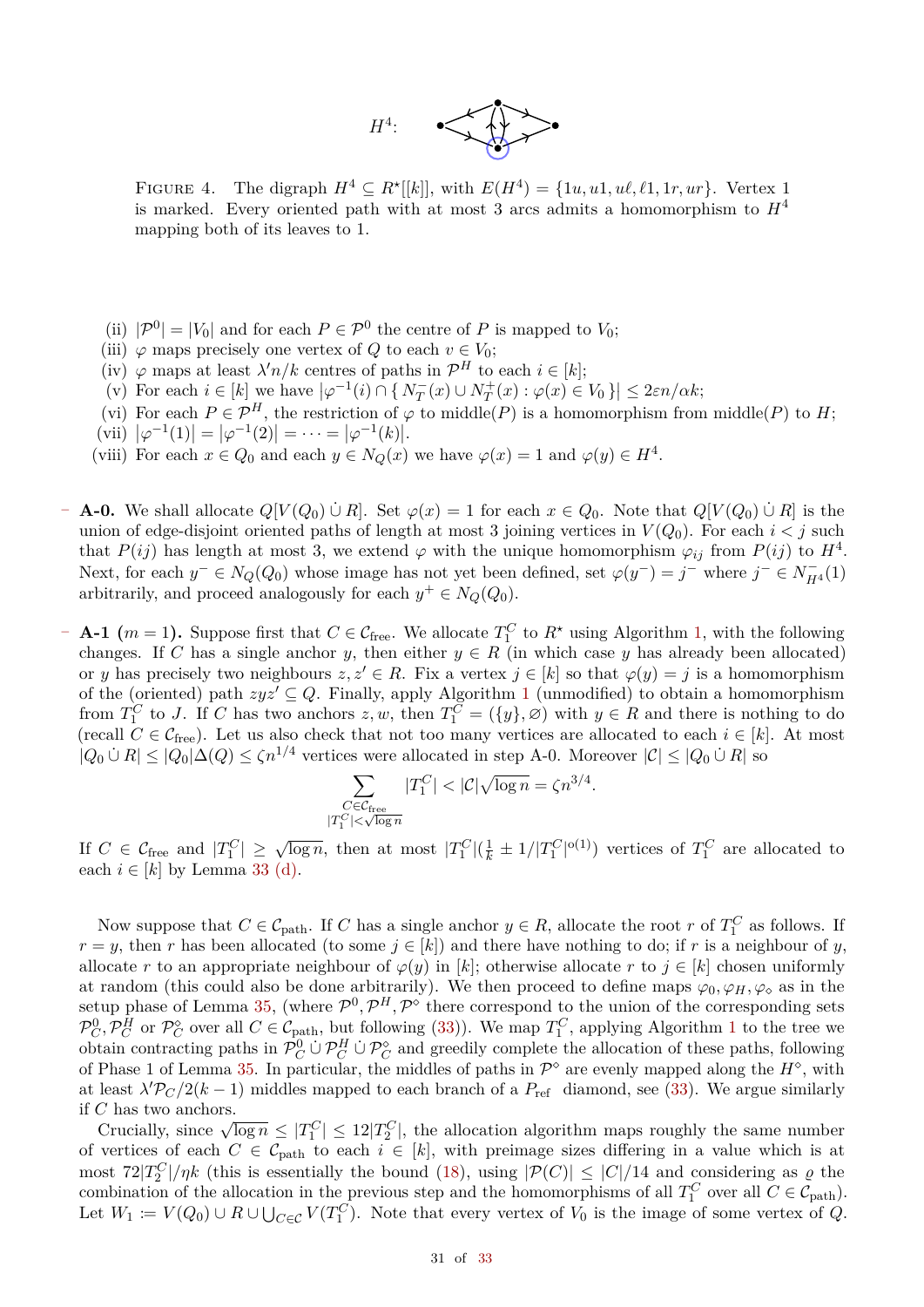Since  $|C| \ge \sqrt{\log n}$  for each  $C \in C_{\text{path}}$ , the number of vertices so far allocated to each  $i \in [k]$  is

(34)  
\n
$$
\left| \varrho^{-1}(i) \cap W_1 \right| = \pm 2\zeta n^{3/4} + \sum_{C \in \mathcal{C}_{\text{path}}} \left( |T_1^C| - |\mathcal{P}_C^0| \right) \left( \frac{1}{k} \pm \frac{1}{(|T_1^C|/2)^{o(1)}} \right) \pm \frac{72}{\eta k} \left( \sum_{C \in \mathcal{C}_{\text{path}}} |T_2^C| \right)
$$
\n
$$
= \frac{|W_1| - |V_0|}{k} \pm \frac{75}{\eta k} \left( \sum_{C \in \mathcal{C}_{\text{path}}} |T_2^C| \right),
$$

<span id="page-31-0"></span>Where the term (\*) corresponds to the allocation of  $V(Q_0) \cup R$  and each  $T_1^C$  where  $C \in \mathcal{C}_{\text{free}}$ .

**− A-1**  $(m = 2)$ . For each  $C \in \mathcal{C}$  we allocate  $T_2^C$  as follows. (This step corresponds to Phase 2 of Lemma [35,](#page-17-1) applied to  $T_2^C$  for each  $C \in \mathcal{C}_{\text{path}}$ .) If  $C \in \mathcal{C}_{\text{free}}$  then  $T_2^C$  is a single vertex which has already been allocated, and we may therefore suppose  $C \in \mathcal{C}_{\text{path}}$ . Note that  $|T_2^C| \ge |C|/12 > \sqrt{\log n}/20$  by [\(30\)](#page-28-1) and [\(3\)](#page-29-4). The allocation up to this point may has used clusters quite unevenly (i.e., linear 'imbalances'). Let  $\varrho_1$  denote the homomorphism of  $T_1^C$ . If the root *r* of  $T_2^C$  has yet to be allocated, then *C* is 1-grounded and *r* is the anchor of *C*; moreover, *r* has precisely two neighbours *x*, *y* in *R*. We set  $\varrho_1(r)$  to a vertex  $j \in [k]$  in the appropriate intersection of neighbourhoods of x and y. For each  $i \in [k]$ , define, as in [\(19\)](#page-19-5), the following

(35) 
$$
\alpha_i := \frac{1}{n_2} \left( \frac{n_T - n_0}{k} - |\varrho_1^{-1}(i)| + [i = j] \right) \quad \text{and} \quad b_i := \alpha_i \log \log \log n_2,
$$

Where  $n_1 = |T_1^C|$ ,  $n_2 = |T_2^C|$  and  $n_T = |V(T_1^C) \cup V(T_2^C)|$ . As in [\(20\)](#page-19-2) we have  $\sum_{i \in [k]} \alpha_i = 1$ . We obtain an allocation  $\rho_2$  of  $T_2^C$  using an auxiliary graph which is a weighted blow-up of *J* (as in Lemma [35\)](#page-17-1). We can follow the calculations in [\(21\)](#page-19-3), [\(22\)](#page-20-1), and [\(23\)](#page-20-2) (with relabelled variables) to conclude that  $\rho_T = \rho_1 \vee \rho_2$  is an allocation of  $T := T_1^C \cup T_2^C$  such that for each  $i \in [k]$ 

$$
|\varrho_T^{-1}(i)| = \frac{|T| - n_0}{k} \left( 1 \pm \frac{\log \log \log |T_2^C|}{|T_2^C|^{\mathrm{o}(1)}} \right).
$$

Let  $W_2 := V(Q_0) \cup R \cup \bigcup_{C \in \mathcal{C}} V(T_1^C \cup T_2^C)$ . By [\(34\)](#page-31-0), the allocation  $\varrho_{A-1}$  obtained so far satisfies the following.

$$
(36) \qquad \left| \varrho_{A-1}^{-1}(i) \cap W_2 \right| = \frac{|W_2| - |V_0|}{k} \pm \sum_{C \in \mathcal{C}_{\text{path}}} \left( |T_1^C| - |P_C^0| \right) \frac{\log \log \log |T_2^C|}{k|T_2^C|^{\mathfrak{0}(1)}} = \frac{|W_2| - |V_0|}{k} \pm n^{1-\mathfrak{0}(1)}
$$

Where we use that  $\pm (|T_1^C| - |\mathcal{P}_C^0|) \frac{\log \log |\mathcal{P}_2^C|}{k|T_2^C|^{o(1)}}$  $\frac{d^2 \log \log |T_2^{\infty}|}{k|T_2^C|^{o(1)}} = \pm |T_2^C|^{1-o(1)}$  for each  $C \in C_{\text{path}}$ , and that that  $x \mapsto x^c$ is a concave concave function if  $0 < c < 1$ .

**− A-1**  $(m = 3, 4)$ . For each  $C \in \mathcal{C}$  and  $m \in [m(C)] \setminus \{1, 2\}$ , we allocate  $T_m^C$  as we did for components in  $\mathcal{C}_{\text{free}}$  with one anchor. (Note that  $T_m^C$  has precisely two neighbours already allocated.) Similarly, we can argue that the vertices of  $T_m^C$  are either well-distributed or introduce a very small error in the allocation. More precisely, the combined error introduced by trees with at most  $n^{1/5}$  vertices, is  $\pm |Q_0|\Delta(Q)n^{1/5} = \pm o(n^{2/3})$ ; while the combined error introduced by trees with at least  $n^{1/5}$  vertices is  $\pm |Q_0|$ Δ(*Q*)/*kn*<sup>o(1)/5</sup> = ±o(*n*<sup>2/3</sup>).

Hence, it is not difficult to check that the combined homomorphism  $\rho$  constructed so far satisfies all properties [\(i\)](#page-29-8)[–\(viii\)](#page-30-1) except perhaps for [\(vii\).](#page-30-2) Moreover if  $\rho$  is the homomorphism obtained thus far, then for each  $i \in [k]$ 

$$
|\varrho_{\text{A-1}}^{-1}(i)| = \frac{|Q| - |V_0|}{k} \pm n^{1 - o(1)}.
$$

We correct these imbalances in the last stage of the allocation.

- **– A-2.** Modify the allocation to satisfy [\(vii\),](#page-30-2) using *P*ref-diamonds as in the proof of Lemma [35](#page-17-1) (recall that each branch of each  $P_{\text{ref}}$ -diamond in  $H^{\circ}$  is the image of  $\lambda' |P_C| / 2(k - 1) \ge n/k^2$  middles of bare paths, by  $(33)$ ), and let  $\varphi$  be the final homomorphism, which satisfies all properties [\(i\)–](#page-29-8)[\(viii\).](#page-30-1)
- **Embedding.** The embedding follows closely the argument in Lemma [37.](#page-20-0) For the sake of brevity, we outline the argument, highlighting the main differences. Vertices are embedded in an order similar to the one in which they were allocated, except for the middles of paths in  $\mathcal{P}^H$ , which are embedded with perfect matchings.